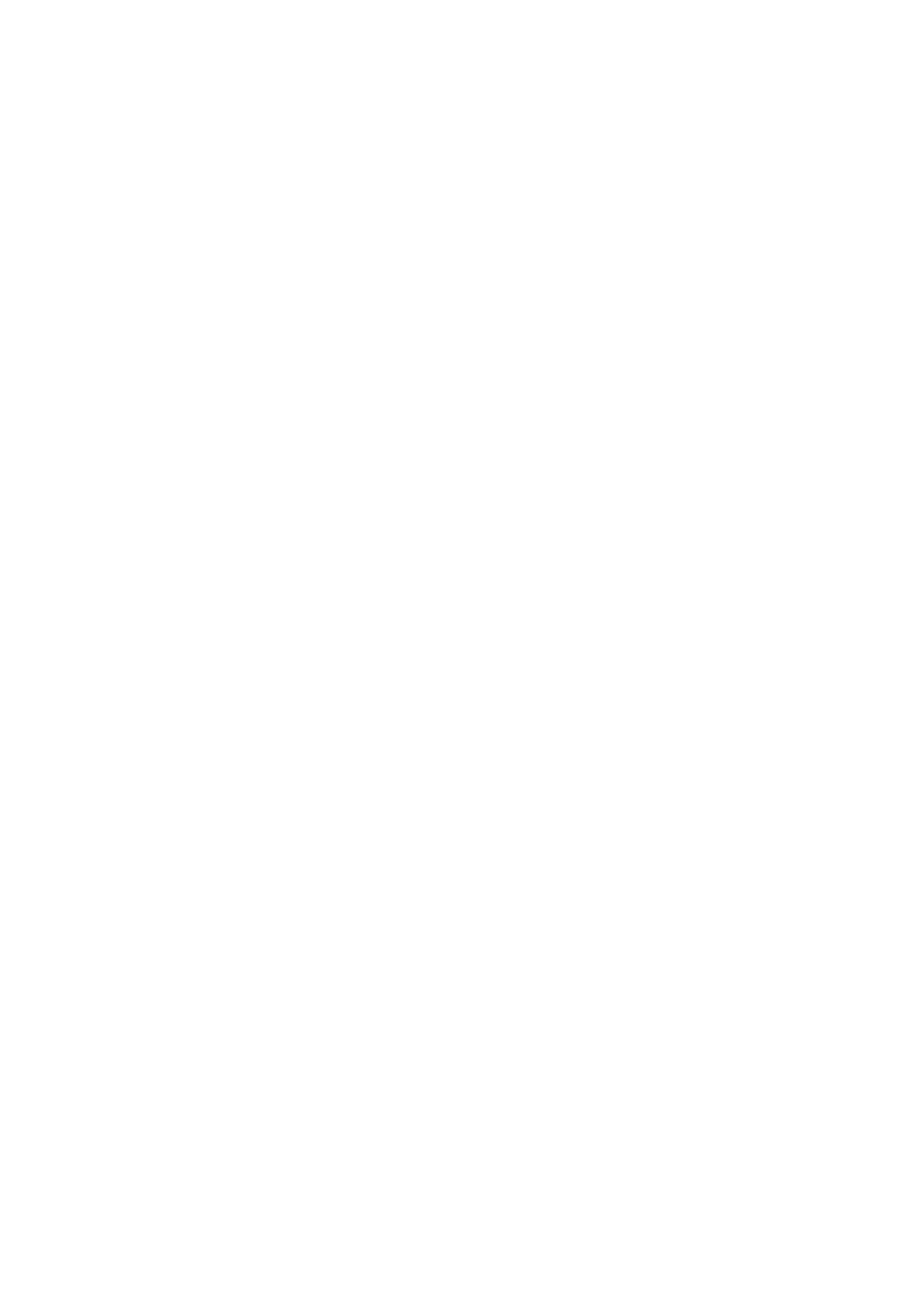# AUTOGRILL GROUP

REPORT ON THE REMUNERATION POLICY AND FEES PAID

Written and published pursuant to art. 123-*ter* of Legislative Decree no. 58 of 24 February 1998, as amended by Legislative Decree no. 49 of 10 May 2019 implementing EU Directive 828/2017, and in compliance with the provisions of art. 84-*quater* and Annex 3, outline sheets 7-*bis* and 7-*ter* of the Issuers' Regulations adopted by CONSOB resolution no. 19971/1999, as amended (including CONSOB resolution no. 21623/2020), as well as with the provisions of the Corporate Governance Code for listed companies (edition January 2020).

Issuer: Autogrill S.p.A. Website: www.autogrill.com

Report approved on: 10 March 2022

*Translation from the original version issued in Italian.*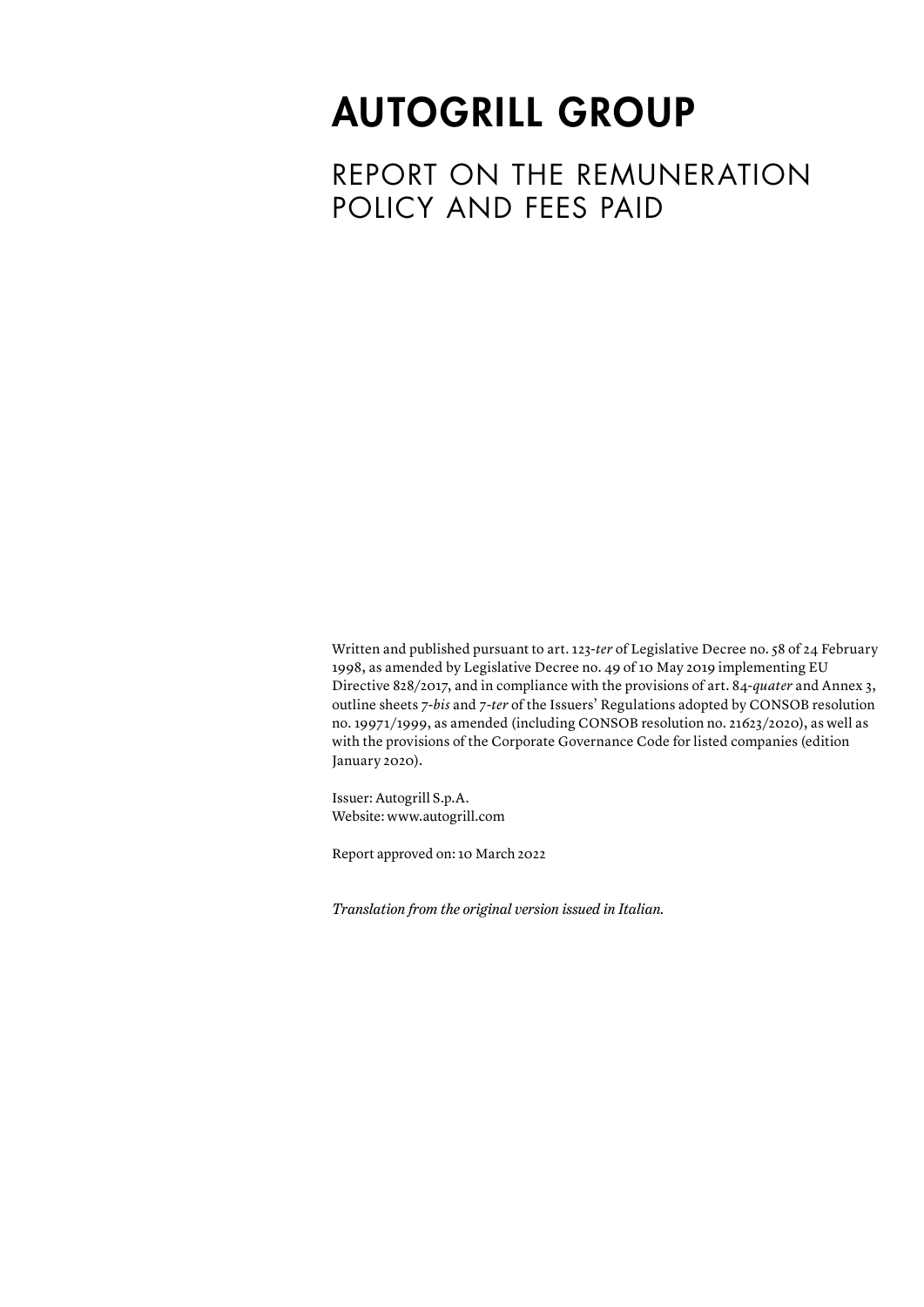## **CONTENTS**

|    | <b>SECTION I</b><br>COMPANY POLICY ON THE REMUNERATION OF DIRECTORS, STATUTORY AUDITORS,<br><b>MANAGING DIRECTORS AND EXECUTIVES WITH STRATEGIC RESPONSIBILITIES</b><br>FOR THE YEAR 2022 PROCEDURES FOR THE ADOPTION AND IMPLEMENTATION<br>OF THE POLICY | 6       |
|----|-----------------------------------------------------------------------------------------------------------------------------------------------------------------------------------------------------------------------------------------------------------|---------|
|    |                                                                                                                                                                                                                                                           |         |
| 1. | PARTIES INVOLVED IN THE DRAFTING, APPROVAL AND IMPLEMENTATION                                                                                                                                                                                             |         |
|    | OF THE REMUNERATION POLICY<br>Shareholders' Meeting<br>1.1                                                                                                                                                                                                | 8<br>08 |
|    | Board of Directors<br>1.2                                                                                                                                                                                                                                 | 09      |
|    | Human Resources Committee<br>1.3                                                                                                                                                                                                                          | 09      |
|    | 1.3.1 Composition                                                                                                                                                                                                                                         | 09      |
|    | 1.3.2 Responsibilities and Operational Model                                                                                                                                                                                                              | 10      |
|    | 1.3.3 Activities carried out during 2021                                                                                                                                                                                                                  | 11      |
|    | Chief Executive Officer<br>1.4                                                                                                                                                                                                                            | 11      |
|    | Group Human Resources Officer<br>1.5                                                                                                                                                                                                                      | 12      |
|    | Board of Statutory Auditors<br>1.6                                                                                                                                                                                                                        | 12      |
|    | Independent Experts involved in drafting the Remuneration Policy<br>1.7                                                                                                                                                                                   | 12      |
| 2. | PRINCIPLES AND OBJECTIVES OF THE REMUNERATION POLICY                                                                                                                                                                                                      | 13      |
|    | Foreword<br>2.1                                                                                                                                                                                                                                           | 13      |
|    | Principles and Objectives of the Remuneration Policy<br>2.2                                                                                                                                                                                               | 13      |
|    | Duration of the Remuneration Policy<br>2.3                                                                                                                                                                                                                | 14      |
|    | Components of the Remuneration System<br>2.4                                                                                                                                                                                                              | 14      |
|    | Changes in the Remuneration Policy with Respect to the Previous Financial Year<br>2.5                                                                                                                                                                     | 16      |
| 3  | <b>DESCRIPTION OF THE REMUNERATION POLICY WITH REGARD TO FIXED</b><br>AND VARIABLE COMPONENTS AND THEIR WEIGHT AS A PERCENTAGE OF TOTAL<br><b>REMUNERATION</b>                                                                                            | 17      |
|    | Highlights on the Chief Executive Officer and Group CEO<br>3.1                                                                                                                                                                                            | 17      |
|    | Fixed Component (RAL or Base salary or Fixed Remuneration)<br>3.2                                                                                                                                                                                         | 18      |
|    | Variable Component<br>3.3                                                                                                                                                                                                                                 | 19      |
|    | 3.3.1 Annual Variable MbO Component                                                                                                                                                                                                                       | 19      |
|    | 3.3.2 Long-Term Variable Component (Long-Term Incentive Plan) - 2016 Phantom Stock<br>Option Plan                                                                                                                                                         | 19      |
|    | 3.3.3 Long-Term Variable Component (Long-Term Incentive Plan) - 2018 Performance<br>Share Units Plan                                                                                                                                                      | 20      |
|    | 3.3.4 Long-Term Variable Component (Long-Term Incentive Plan) - 2021 Performance<br>Share Units Plan                                                                                                                                                      | 21      |
|    | 3.3.5 Other Occasional and Non-Recurring Forms of Remuneration                                                                                                                                                                                            | 24      |
| 4. | POLICY FOLLOWED WITH RESPECT TO NON-MONETARY BENEFITS (FRINGE BENEFITS)                                                                                                                                                                                   | 25      |
| 5. | PERFORMANCE OBJECTIVES ON WHICH VARIABLE REMUNERATION COMPONENTS<br><b>ARE BASED</b>                                                                                                                                                                      | 26      |
| 6. | <b>CRITERIA USED TO EVALUATE PERFORMANCE OBJECTIVES FOR THE ALLOCATION</b><br>OF SHARES, OPTIONS, OTHER FINANCIAL INSTRUMENTS, OR OTHER VARIABLE<br><b>COMPONENTS OF REMUNERATION</b>                                                                     | 27      |
| 7. | <b>CONTRIBUTION OF THE REMUNERATION POLICY TO THE IMPLEMENTATION</b><br>OF THE COMPANY'S STRATEGY AND THE PURSUIT OF THE COMPANY'S<br>LONG-TERM INTERESTS, CONSISTENT WITH THE RISK MANAGEMENT AND<br><b>SUSTAINABILITY POLICY</b>                        | 28      |
| 8. | <b>VESTING PERIOD FOR DEFERRED PAYMENT SYSTEMS</b>                                                                                                                                                                                                        | 29      |
| 9. | <b>INFORMATION ON ANY OBLIGATION TO HOLD THE FINANCIAL INSTRUMENT</b><br><b>PORTFOLIO AFTER ITS ACQUISITION</b>                                                                                                                                           | 30      |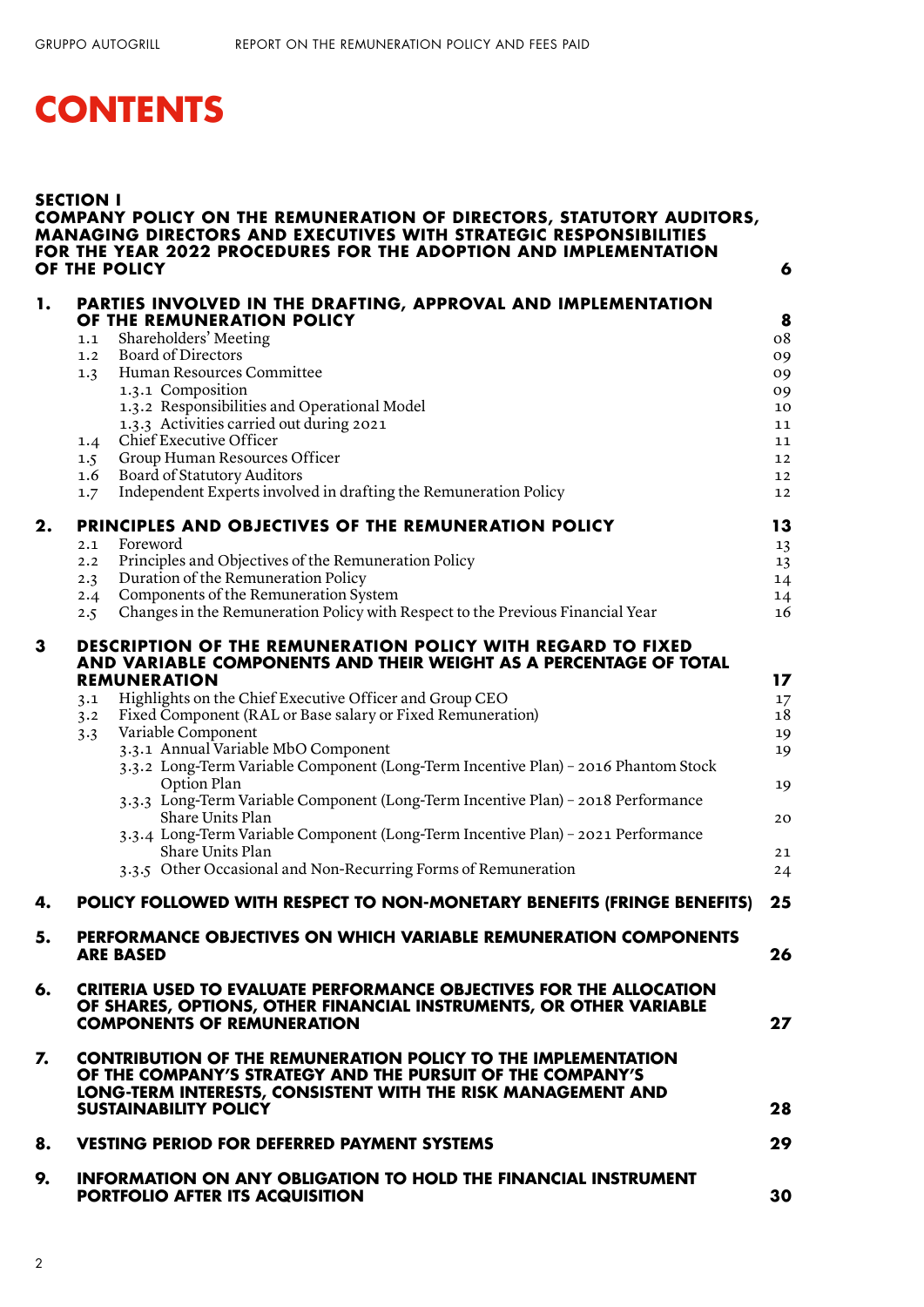|     | 10. TERMINATION OF OFFICE OR EMPLOYMENT AGREEMENTS; NON-COMPETE CLAUSES<br><b>AND STABILITY AGREEMENTS</b>                                                     | 31 |
|-----|----------------------------------------------------------------------------------------------------------------------------------------------------------------|----|
| 11. | <b>INSURANCE, SOCIAL SECURITY OR PENSION POLICIES OTHER THAN OBLIGATORY</b><br><b>COVERAGE</b>                                                                 | 34 |
| 12. | <b>REMUNERATION POLICY WITH RESPECT TO INDEPENDENT DIRECTORS, THE</b><br>PARTICIPATION OF THE DIRECTORS IN COMMITTEES, AND THE PERFORMANCE<br>OF SPECIAL TASKS | 35 |
| 13. | <b>REMUNERATION OF STANDING AUDITORS</b>                                                                                                                       | 36 |
| 14. | <b>INFORMATION ON THE REMUNERATION POLICIES OF OTHER COMPANIES USED</b><br>AS BENCHMARKS, AND CRITERIA USED TO SELECT THESE COMPANIES                          | 37 |

|    | <b>SECTION II</b>    | <b>ITEMS MAKING UP REMUNERATION AND ILLUSTRATION OF THE REMUNERATION</b><br>PAID AND/OR ACCRUED IN 2021                                                                                                                      | 38             |
|----|----------------------|------------------------------------------------------------------------------------------------------------------------------------------------------------------------------------------------------------------------------|----------------|
| 1. |                      | <b>ITEMS MAKING UP REMUNERATION</b>                                                                                                                                                                                          | 40             |
|    | 1.1                  | Introduction                                                                                                                                                                                                                 | 40             |
|    | 1.2                  | Board of Directors, Board of Statutory Auditors and Managing Directors                                                                                                                                                       | 40             |
|    | 1.3                  | Chief Executive Officer                                                                                                                                                                                                      | 41             |
|    | 1.4                  | Corporate Joint General Manager                                                                                                                                                                                              | 4 <sup>2</sup> |
|    | 1.5                  | Executives with Strategic Responsibilities                                                                                                                                                                                   | 43             |
|    | $1.6^{\circ}$        | Incentive Plans based on Financial Instruments                                                                                                                                                                               | 44             |
|    | 1.7                  | Indemnities in the Event of Termination of Office or Employment                                                                                                                                                              | 44             |
|    |                      | 1.7.1 Board of Directors and Group CEO<br>1.7.2 Corporate Joint General Manager and Executives with Strategic Responsibilities                                                                                               | 44             |
|    | 1.8                  | Agreements providing for Compensation for Non-Compete Obligations                                                                                                                                                            | 44             |
|    | 1.9                  | Exceptions to the Policy                                                                                                                                                                                                     | 44<br>45       |
|    |                      | 1.10 Adjustment Mechanisms of the Variable Remuneration Component                                                                                                                                                            | 45             |
|    |                      | 1.11 Comparison Table for the Last Two Financial Years                                                                                                                                                                       | 45             |
|    |                      | TABLES (ANNEX 3A, OUTLINE SHEET 7-BIS OF THE ISSUERS' REGULATIONS)                                                                                                                                                           | 46             |
|    | Table 1:<br>Table 2: | Remuneration paid to directors, statutory auditors, managing directors and other executives<br>with strategic responsibilities<br>Stock options granted to directors, managing directors and other executives with strategic | 46             |
|    | Table 3:             | responsibilities<br>Incentive plans for directors, managing directors and other executives with strategic                                                                                                                    | 47             |
|    |                      | responsibilities<br>Table 3A: Incentive plans based on financial instruments (other than stock options) for directors,                                                                                                       | 48             |
|    |                      | managing directors and other executives with strategic responsibilities<br>Table 3B: Cash-based incentive plans for directors, managing directors and other executives with                                                  | 48             |
|    |                      | strategic responsibilities                                                                                                                                                                                                   | 50             |
|    |                      | TABLES (ANNEX 3A, OUTLINE SHEET 7-TER OF THE ISSUERS' REGULATIONS)                                                                                                                                                           | 51             |
|    | Table 1:             | Shares held by directors, statutory auditors and managing directors                                                                                                                                                          | 51             |
|    | Table 2:             | Shares held by other executives with strategic responsibilities                                                                                                                                                              | 51             |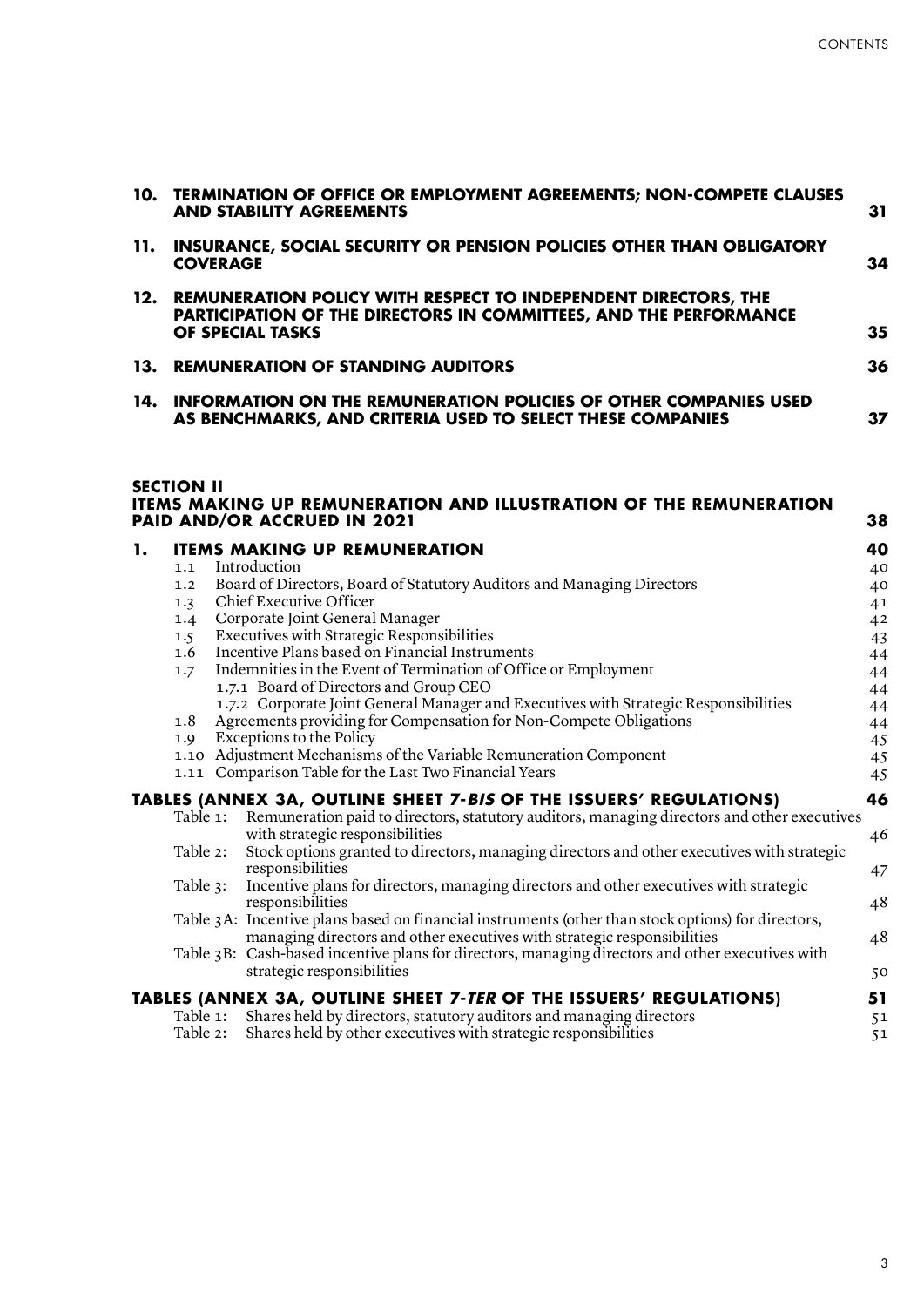# **INTRODUCTION**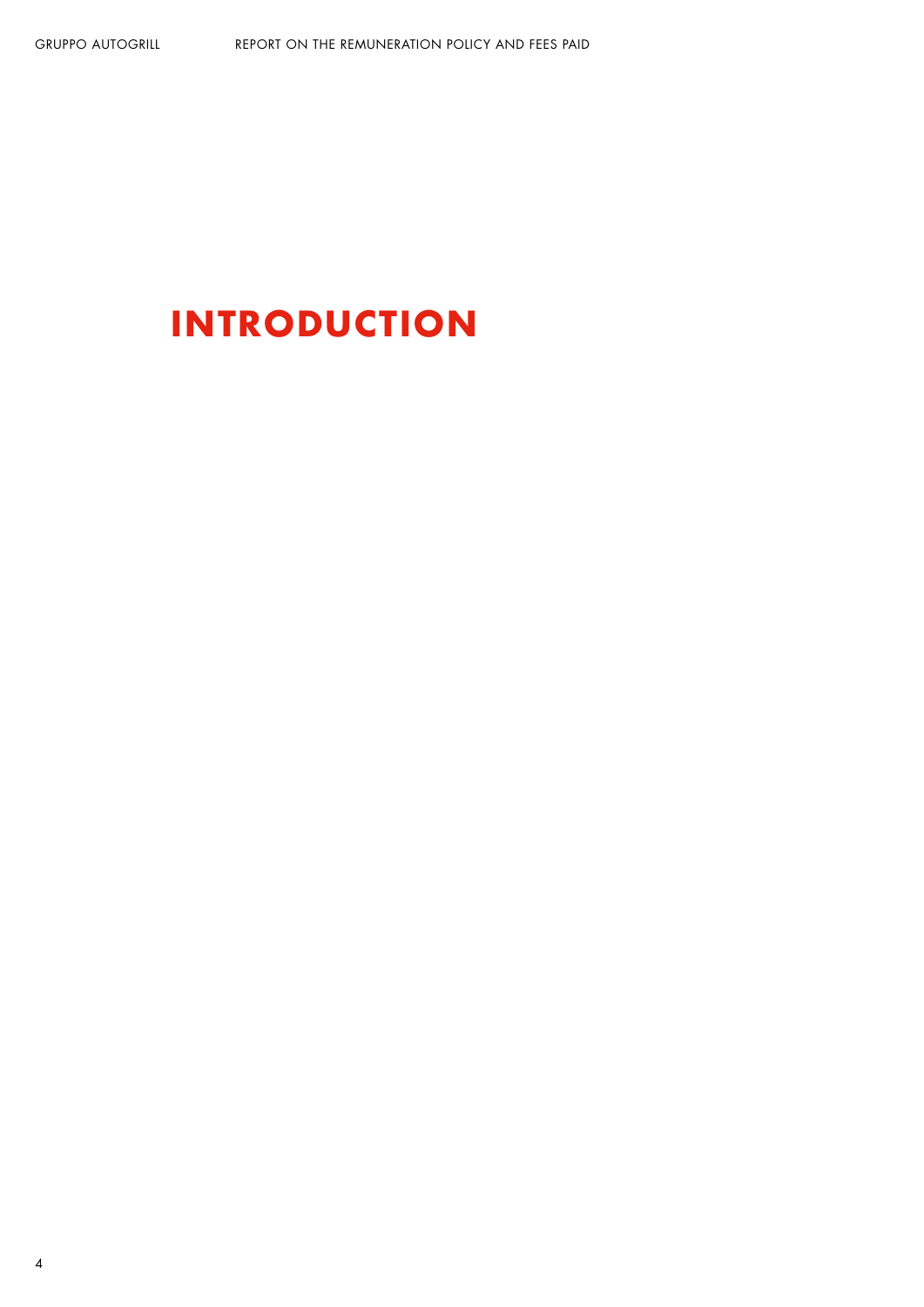This "Report on the Remuneration Policy and Fees Paid" (the "**Report**") has been prepared pursuant to art. 123-*ter* of Legislative Decree no. 58 of 24 February 1998 (the "**Testo Unico della Finanza**", "**TUF**" or "**Consolidated Finance Act**"), introduced by Legislative Decree no. 259 of 30 December 2010, as amended most recently and to the extent indicated herein by Legislative Decree no. 49 of 10 May 2019 implementing EU Directive 828/2017 (the "**Shareholders' Rights Directive II**" or "**SHRD 2**"), art. 84-*quater* of the regulations issued by CONSOB through Resolution no. 11971 of 14 May 1999, as amended (including CONSOB resolution no. 21623/2020) (the "**Issuers' Regulations**"), and its Annex 3A, outline sheets 7-*bis* and 7-*ter*, as well as the Corporate Governance Code for listed companies approved in January 2020 by the Corporate Governance Committee and promoted by Borsa Italiana S.p.A., ABI, Ania, Assogestioni, Assonime and Confindustria (the "**Corporate Governance Code**"), with particular reference to what is expressed in Recommendation no. 27, which Autogrill S.p.A. ("**Autogrill**" or the "**Company**" or the "**Parent Company**" or the "**Issuer**") adhered to, as described below.

Section I of this Report describes — also with a view to promoting transparency and the involvement of Autogrill's shareholders (the "**Shareholders**") on the subject of the remuneration of the administrative, management, supervisory and control bodies — the remuneration policy for the year 2022 (the "**Remuneration Policy**" or "**2022 Policy**") of the Company and the group it heads (subholding companies/subsidiaries of the Company; the "**Group**" or the "**Autogrill Group**") with regard to the remuneration of:

- 1. members of Autogrill's Board of Directors (the "**Board of Directors**" and the "**Directors**", respectively);
- 2. executives with strategic responsibilities (including the managing directors), meaning persons with the power and responsibility to plan, manage and control, directly or indirectly, the Company's operations according to the definition provided in Annex 1 of the regulations issued by CONSOB through Resolution no. 17221 of 12 March 2010, as amended, governing related-party transactions (the "**Related-Party Regulations**"), namely Autogrill's Chief Executive Officer, who also holds the position of managing director of Autogrill (the "**Chief Executive Officer**" and/or "**Group CEO**");
- 3. top managers of the Group, meaning employees who report directly to the executives with strategic responsibilities (the "**Top Managers**");
- 4. members of Autogrill's Board of Statutory Auditors (the "**Board of Statutory Auditors**"),

as well as the procedures followed for the adoption and implementation of the Remuneration Policy, also pursuant to art. 123-*ter*, paragraph 3 of TUF.

Section II of this Report, also in accordance with art. 123-*ter*, paragraph 4 of TUF, lists the individual items making up the remuneration of the members of the Board of Directors, managing directors, executives with strategic responsibilities, and members of the Board of Statutory Auditors, along with the remuneration paid or accrued in 2021, by the Company and its subsidiaries and associates (Tables 1, 2, 3A and 3B), including any compensation paid on termination of office or employment.

Tables 1 and 2, which were prepared pursuant to art. 84-*quater*, paragraph 4 of the Issuers' Regulations, report any equity investments held in the Company or its subsidiaries by the aforementioned persons, their spouses (unless legally separated) and their minor children, directly or through subsidiaries, trust companies or other intermediaries.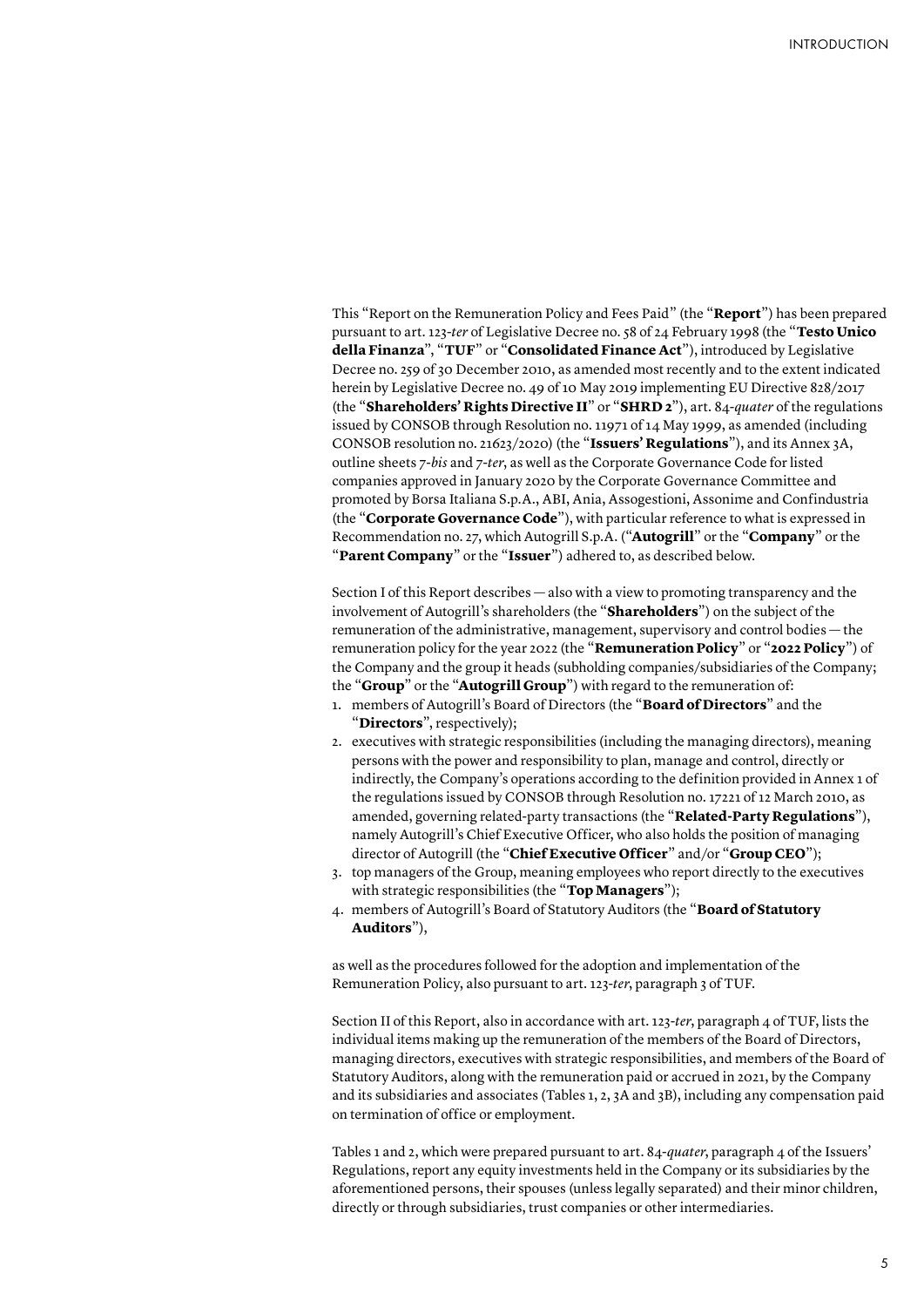# **SECTION I**

**Company policy on the remuneration of Directors, Statutory Auditors, Managing Directors and Executives with strategic responsibilities for the year 2022 procedures for the adoption and implementation of the policy**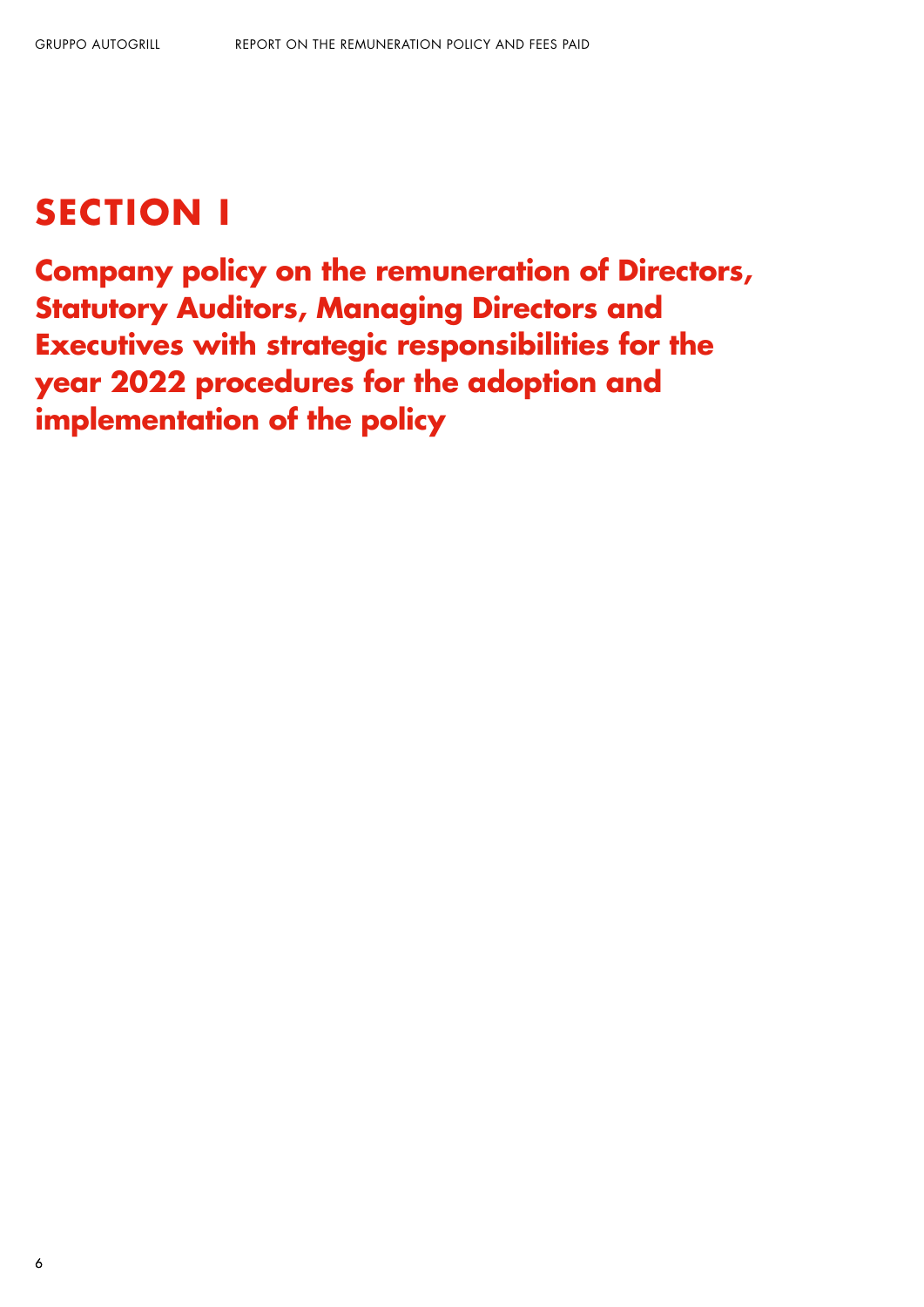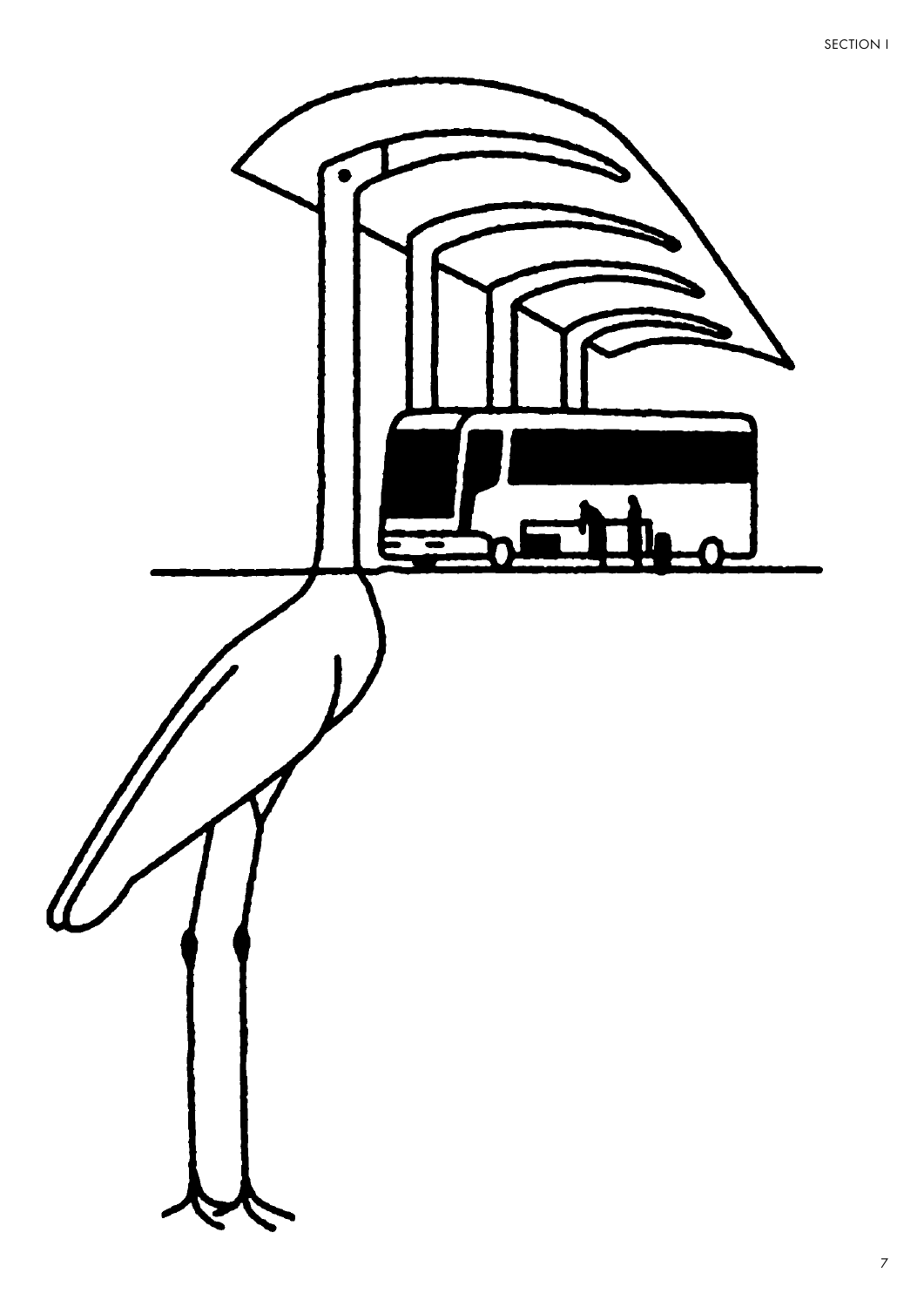# **1.**

# **PARTIES INVOLVED IN THE DRAFTING, APPROVAL AND IMPLEMENTATION OF THE REMUNERATION POLICY**

The definition of the Remuneration Policy is the result of an internal process, in which the human resources committee set up within the Board of Directors, in accordance with Principle XI of the Corporate Governance Code and with the functions outlined in Recommendation no. 25 of the same Code (the "**Committee**" or "**Human Resources Committee**"), the Board of Directors and the Shareholders' Meeting play a central role.

The actors involved in the adoption, integration and/or modification of the Company's remuneration systems are the Shareholders' Meeting, the Board of Directors, the Committee, the Chief Executive Officer, the Group Human Resources Officer and the Board of Statutory Auditors.

### **1.1 SHAREHOLDERS' MEETING**

Autogrill's Shareholders' Meeting (the "**AGM**"), in ordinary session:

- votes for or against the first Section (the "**First Section**" or "**Section I**") of the Remuneration Policy and the procedures used for the adoption and implementation of this policy, pursuant to article 11, paragraph 2 of the Company's Bylaws. The resolution of the AGM, pursuant to article 123-*ter*, paragraph 3-*ter* of TUF, is binding and the result of the vote is disclosed to the public according to the terms and conditions set out in current legislation. If the AGM does not approve the First Section of the Remuneration Policy submitted for voting, the Company will continue to pay remuneration in accordance with the First Section of the most recent Remuneration Policy approved by the AGM or, failing this, may continue to pay remuneration in accordance with current practice. In this case, the Company will submit a new Section I of the Remuneration Policy to the Shareholders' vote at the latest at the next AGM provided for by article 2364, paragraph 2, of the Italian Civil Code;
- receives adequate information on the implementation of the Remuneration Policy, with the aim of examining how the policy is actually applied and assessing its consistency with the guidelines and objectives defined, and votes for or against the second Section (the "**Second Section**" or "**Section II**") of the report on the Remuneration Policy. The resolution of the AGM with regard to Section II is not binding and the result of the vote is disclosed to the public according to the terms and conditions set out in current legislation;
- decides the annual remuneration of Autogrill's standing auditors (the "**Standing Auditors**") at the time of their appointment for the entire period of their office.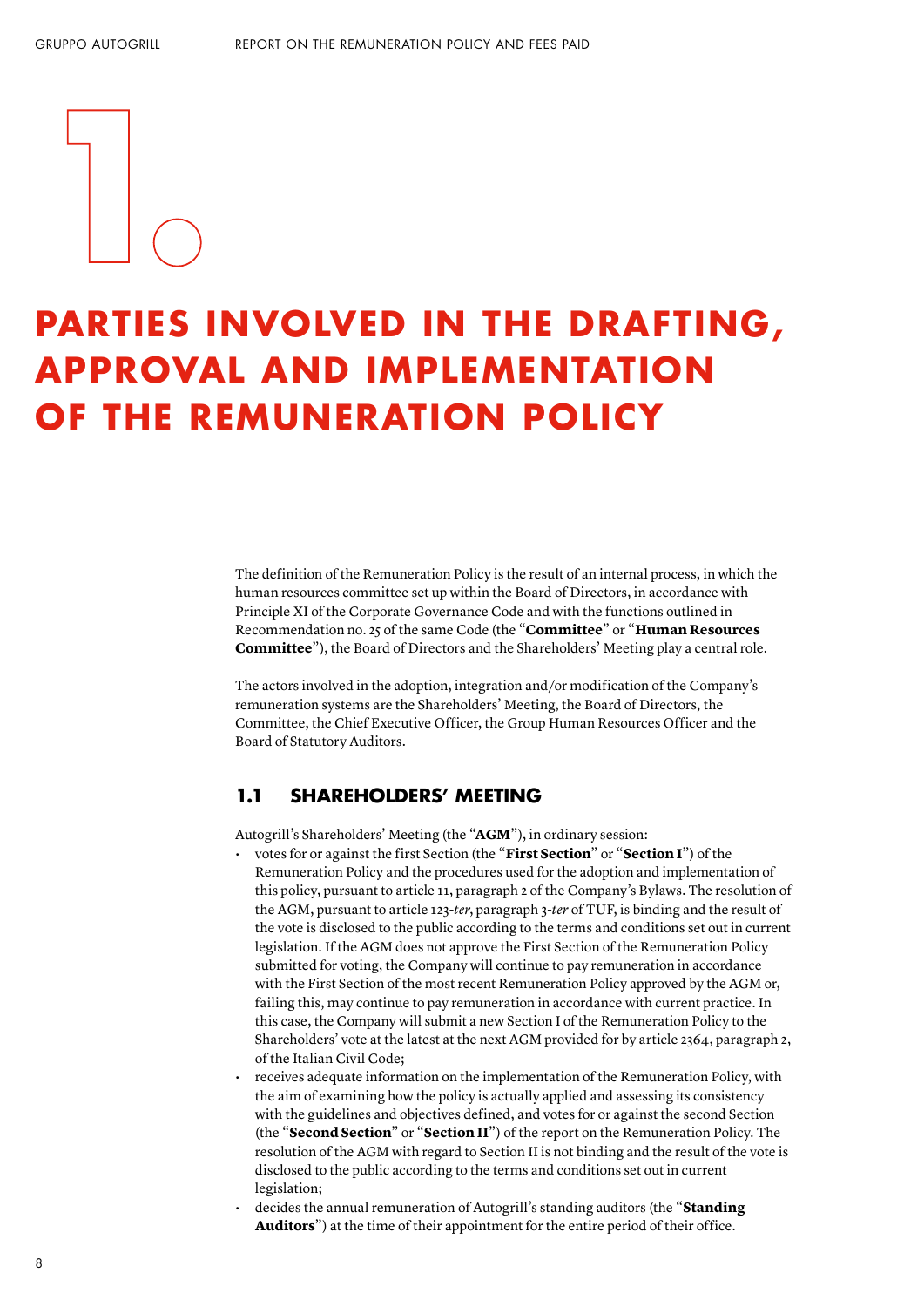### **1.2 BOARD OF DIRECTORS**

Once a year, on the proposal of the Committee, to which the functions of the "Remuneration Committee" have been delegated, the Board of Directors defines the Remuneration Policy, and is responsible for its proper implementation.

Without prejudice to the provisions of the Bylaws, with the assistance of the Committee and the responsible Company officers, the Board of Directors:

- oversees the preparation and implementation of the Remuneration Policy, deciding on the distribution of remuneration to Directors holding special offices, as well as the definition, approval and implementation of the short-term and long-term remuneration plans of the Directors holding special offices, the Chief Executive Officer, managing directors, executives with strategic responsibilities, and Top Managers, and submits incentive plans based on financial instruments to the AGM;
- designates, based on the recommendations of the Committee, the recipients of the various incentive plans within the Company and the Group;
- once the adopted Remuneration Policy is implemented:
	- − informed about the level of achievement of the financial objectives set for Directors holding special offices, the Chief Executive Officer, managing directors, executives with strategic responsibilities, and Top Managers in relation to the recognition of incentives linked to economic parameters;
	- − evaluates and approves any proposals to modify the Remuneration Policy;
	- approves the report on the Remuneration Policy.

The Board of Directors ensures that the report on the Remuneration Policy is adequately documented and transmitted to the AGM to pass resolutions for or against, with a binding vote on the First Section and a non-binding vote on the Second Section, and that the report on the Remuneration Policy is disclosed within the Company structure.

### **1.3 HUMAN RESOURCES COMMITTEE**

### **1.3.1 COMPOSITION**

The Committee is made up of three to five Non-executive directors, the majority of whom are independent.

The members of the Committee are appointed by the Board of Directors, which also determines their number, ensuring that at least one member of the Committee is suitably knowledgeable of and experienced in finance. From 21 May 2021, the members of the Committee are Simona Scarpaleggia (independent Director and chairperson of the Committee), Maria Pierdicchi (independent Director and lead independent director), Massimo Di Fasanella D'Amore di Ruffano (non-executive Director) and, until 17 November 2021, Paolo Roverato (non-executive Director).

Following the resignation of Paolo Zannoni from his position as Chairman of Autogrill's Board of Directors on 18 November 2021, the Board of Directors appointed Paolo Roverato as the new Chairman. He formerly was a Director of Autogrill and member of the Human Resources Committee, from which he resigned at the same time as being assigned the new position.

Therefore, the Board of Directors reduced the number of members of the Human Resources Committee accordingly, from four to three, while confirming the positions of the other members of the Committee, which is currently made up of non-executive and mostly independent Directors<sup>1</sup>.

In accordance with Recommendation no. 26 of the Corporate Governance Code stating that the Human Resources Committee<br>may be composed of non-executive directors, who are for the most part independent, and is chaired by an i as in the present case.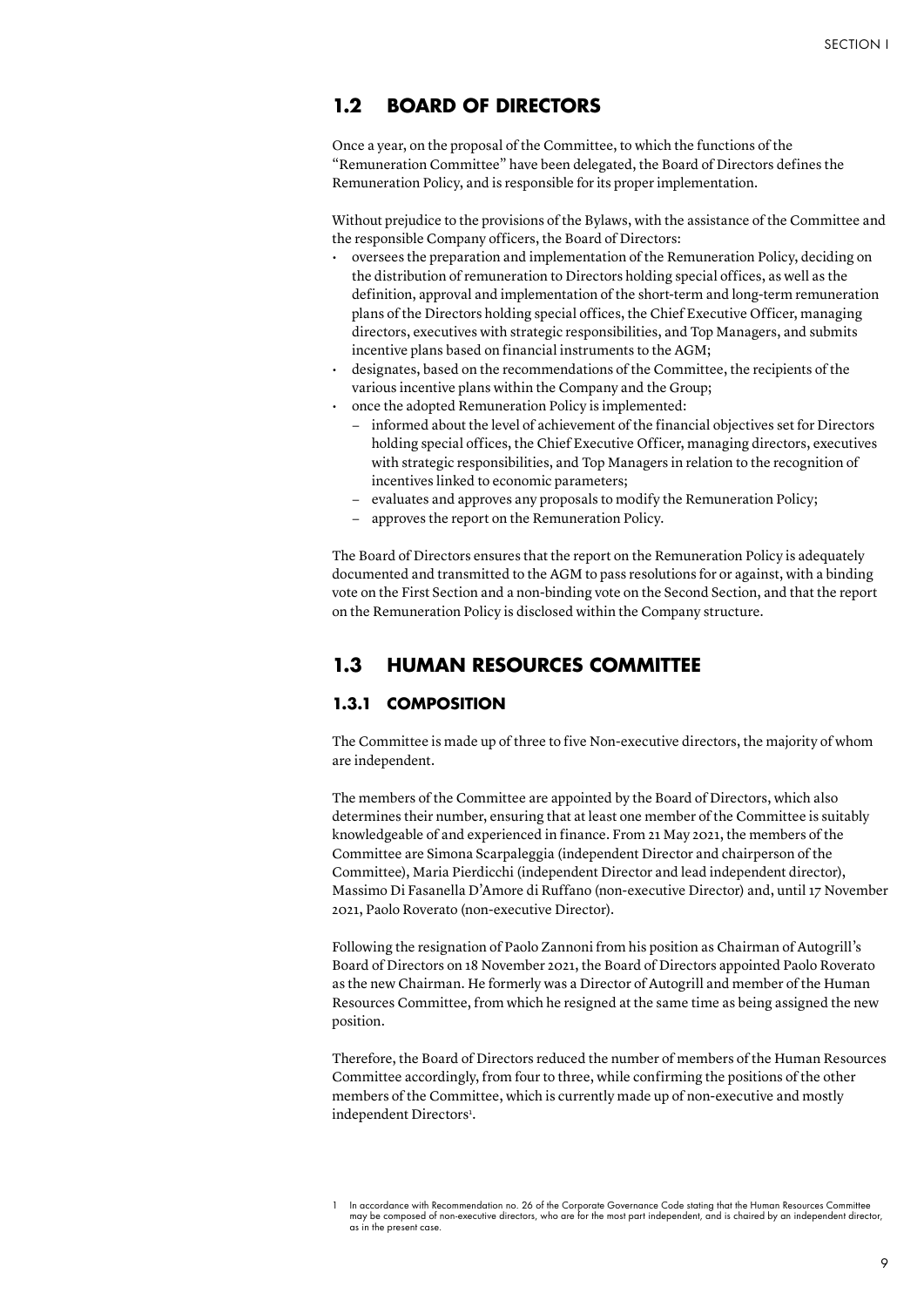The Board of Directors has annually determined that Directors Simona Scarpaleggia and Maria Pierdicchi meet the independence criteria established by articles 147-*ter*, paragraph 4 and 148, paragraph 3 of TUF, as well as the independence criteria stated in the Corporate Governance Code; these criteria were transposed into the regulations of Autogrill's Board of Directors adopted by the Board on 18 November 2021 (the "**Regulations of the Board of Directors**").

### **1.3.2 RESPONSIBILITIES AND OPERATIONAL MODEL**

The Committee also assumes the functions of a "Remuneration Committee", as described in Recommendation no. 25 of the Corporate Governance Code.

The provisions of the previous regulations governing the functions of the Human Resources Committee have been updated and included in the Regulations of the Board of Directors, approved by a Board resolution on 18 November 2021, and whose most important rules are set out below.

Without prejudice to the provisions of Recommendation no. 25 of the Corporate Governance Code, the Committee has exploratory, advisory and proposal-formulating duties towards the Board of Directors, with responsibility for:

- i) assisting the Board of Directors in drawing up the policy for the remuneration of the Directors, statutory auditors and top management;
- ii) submitting proposals to the Board of Directors regarding (i) the overall remuneration  $$ fixed and variable, cash and/or equity-based — of the chairperson of the Board of Directors (the "**Chairperson**") and the executive vice chairperson(s), if any, of the Board of Directors, the Chief Executive Officer and the other directors of the Company holding special offices and (ii) incentive plans, attraction and/or retention plans for such persons;
- iii) evaluating, in the context of incentive, attraction and retention plans, the Chief Executive Officer's proposals made to the Board of Directors regarding (i) the criteria for the overall remuneration (fixed and variable, cash and/or equity-based) of the top management and, with the assistance of the Group Human Resources Officer and of the Administrative, Financial and Strategic Planning Departments, (ii) the performance objectives of the Company and the Group related to the variable component of such remuneration;
- iv) monitoring the concrete implementation, by the management and by Group companies, of the decisions made by the Board of Directors with regard to remuneration policies, verifying in particular that performance objectives are actually met;
- v) periodically assessing the adequacy and overall consistency of the policy for the remuneration referred in point (i) above, also making use for this purpose of the information provided by the Chief Executive Officer; and
- vi) evaluating the proposals of the Chief Executive Officer concerning: (i) the composition criteria, skill profiles and persons identified for forming the management and supervisory bodies of subsidiaries of strategic importance; (ii) the policies for the strategic development of "human resources" supported by the Group Human Resources Officer and by the Administrative, Financial and Strategic Planning Department of the Company; and (iii) the employment and appointment of the executives with strategic responsibilities of the Company and the Group.

The Committee may access Company information and use officers to perform its duties and may, at the Company's expense and without exceeding the spending limits set by the Board of Directors, make use of external consultants after ascertaining that they are not in a position liable to compromise their independence of judgment.

At the first useful meeting of the Board of Directors, the chairperson of the Committee shall report on each meeting held by the Committee.

During the AGM, the Human Resources Committee, or the Board of Directors on the basis of the indications provided to the Board, shall report on the above-mentioned remuneration policies and the chairperson or another member of the Human Resources Committee shall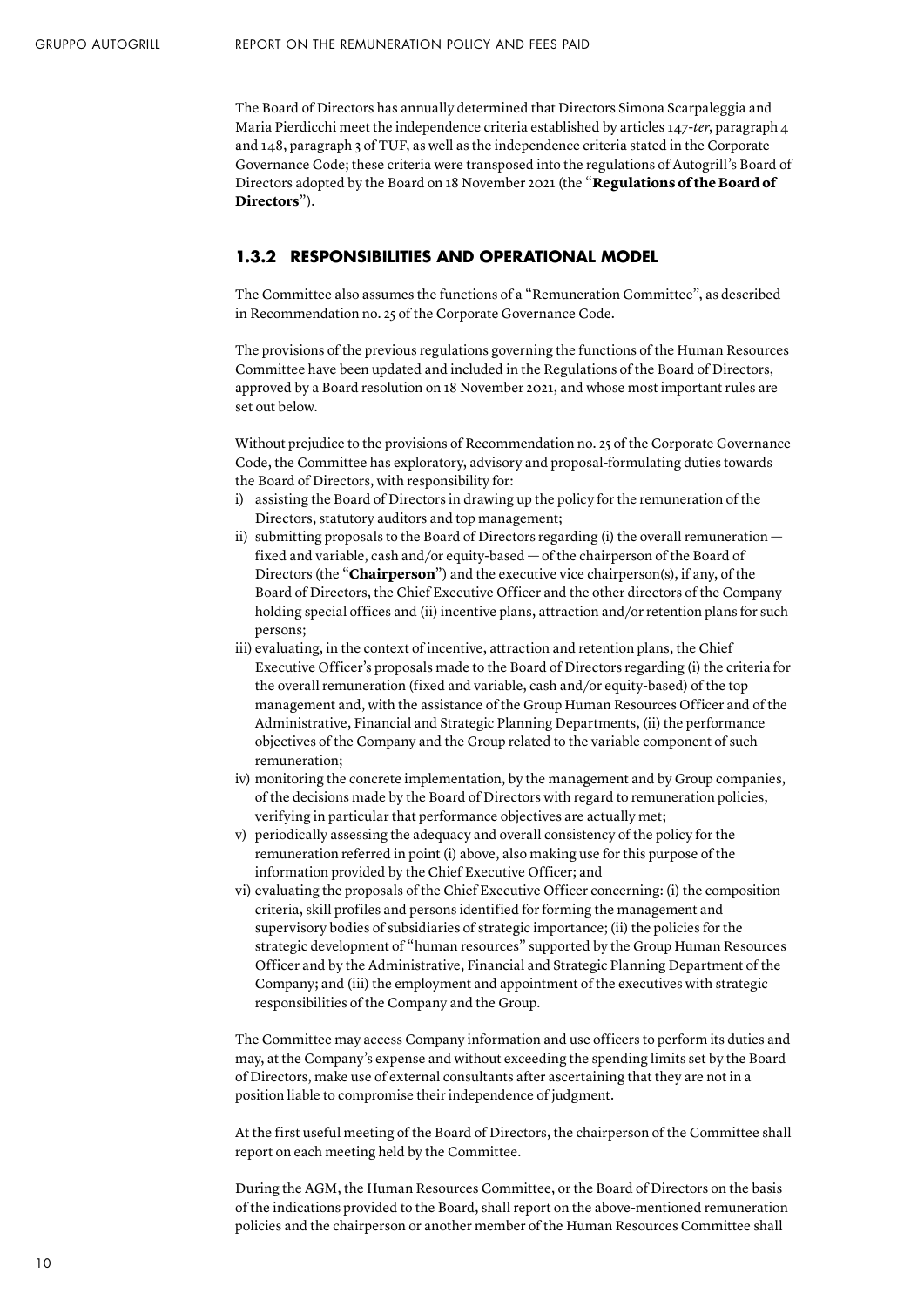report on how the Committee carries out its functions.

The meetings of the Human Resources Committee are normally attended by the Chairperson of the Board of Directors and the Chief Executive Officer, it being understood that no Director attends meetings in which proposals are made to the Board of Directors in relation to his/her remuneration<sup>2</sup>.

In addition, a member of the Group Human Resources Department also participates in the meetings of the Human Resources Committee and, if invited by the chairperson of the Committee, some Company and Group executives are involved on specific topics, duly informing the Chief Executive Officer. Also invited to attend the meetings of the Human Resources Committee are the members of the Board of Statutory Auditors.

### **1.3.3 ACTIVITIES CARRIED OUT DURING 2021**

During 2021, the Human Resources Committee met 7 times (each meeting lasted on average 2 hours and 3 minutes) reviewing and proposing to the Board of Directors (which, where required, approved):

### **THE COMMITTEE MET 7 TIMES IN 2021**

- Definition and proposal of the economic-financial and individual<br>objectives for the 2021 MBO plan and simultaneous evaluation of the<br>proposals and objectives for the Chief Executive Officer, the Corporate<br>Joint General M Chief Internal Audit Executive.
- Evaluation and subsequent proposal to appoint Giulio Falsina as Group Data Protection Officer.
- Analysis of salary trends aimed at assessing any changes in the merit increase of executives with strategic responsibilities and top managers.
- Preparation of the Report on the Remuneration Policy for the year 2020, pursuant to art. 123-*ter* of TUF and art. 84-*quater* of the Issuers' Regulations, approved by the Board of Directors on 10 March 2021 and made available at the Company's registered office and on the Company's website within the terms of law.

I quarter

- Update on the organisational revision of the planning of both senior management and top leadership positions.
- Assessment of the impact of capital increase on the long-term incentive plans based on financial instruments and related evaluation of the mechanisms adopted to safeguard the economic and substantial conditions of the Group's long-term plans.
- Evaluation of the proposal formulated by the Chief Executive Officer to pay an extraordinary bonus to the Corporate Joint General Manager and one executive with strategic responsibilities for the successful completion of the exceptional capital increase operation made necessary by the economic situation related to the



### **1.4 CHIEF EXECUTIVE OFFICER**

Under the powers of ordinary and extraordinary administration assigned thereto, the Chief Executive Officer:

- may make proposals concerning the Remuneration Policy;
- arranges for the remuneration system to be revised on the basis of policies approved by the Board of Directors; disseminates the Remuneration Policy to the Boards of Directors of Group companies so that the Remuneration Policy is applied to the corresponding personnel working in the subsidiaries;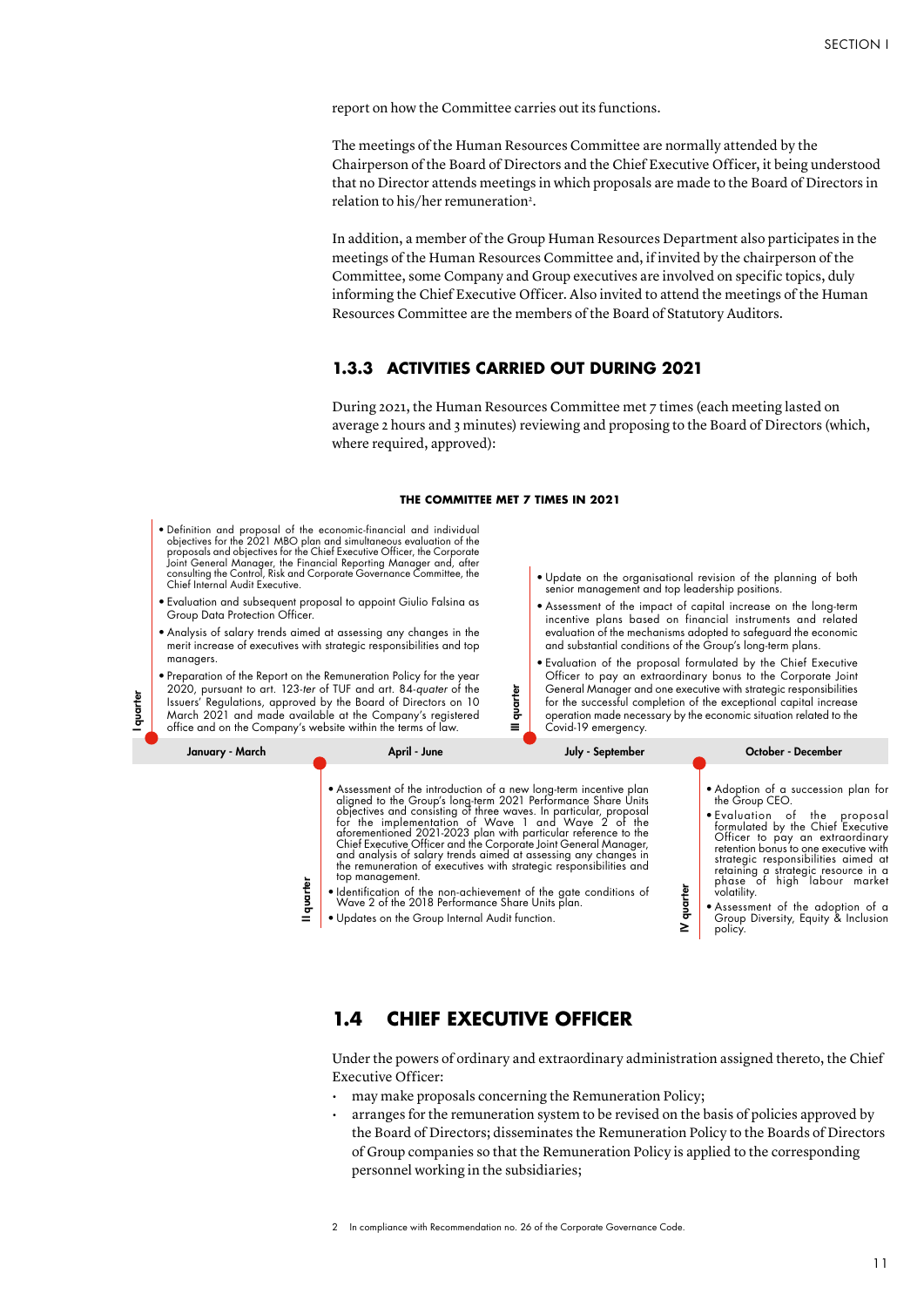- receives information from the appropriate bodies on:
	- − the state of implementation of the Remuneration Policy;
	- − the checks performed regarding the implementation of the Remuneration Policy and any proposals for its modification;
	- − the results of salary trend surveys and the position of the Company and its subsidiaries with respect to the relevant labour market.

### **1.5 GROUP HUMAN RESOURCES OFFICER**

The Group Human Resources Officer works with Autogrill's boards and officers to define the Remuneration Policy by carrying out a preliminary analysis of the reference legislation, studying market trends and practices, and reviewing existing employment contracts and internal supplementary agreements.

In addition, sometimes with assistance from the relevant departments, he/she:

- defines and implements the management appraisal process;
- coordinates the process of determining what indicators to use in the incentive schemes;
- conducts analyses on remuneration trends and the position of the Company and its subsidiaries with respect to the relevant labour market;
- verifies the extent of implementation of the Remuneration Policy;
- oversees the technical aspects of the formulation and implementation of incentive plans, in accordance with internally issued guidelines;
- proposes modifications to the Remuneration Policy in light of the organisational changes within the Company and/or changes in laws and regulations;
- checks the impact of any revisions to the Remuneration Policy on the existing remuneration system, highlighting any problems arising from the implementation of new policies.

### **1.6 BOARD OF STATUTORY AUDITORS**

The Board of Statutory Auditors issues its mandatory opinion on the remuneration of Directors holding special offices and, along with the Committee, supervises the consistent application of the Remuneration Policy, according to article 2389, section 3, of the Italian Civil Code.

### **1.7 INDEPENDENT EXPERTS INVOLVED IN DRAFTING THE REMUNERATION POLICY**

In preparing the Remuneration Policy, the Company has engaged the assistance of independent external consultants.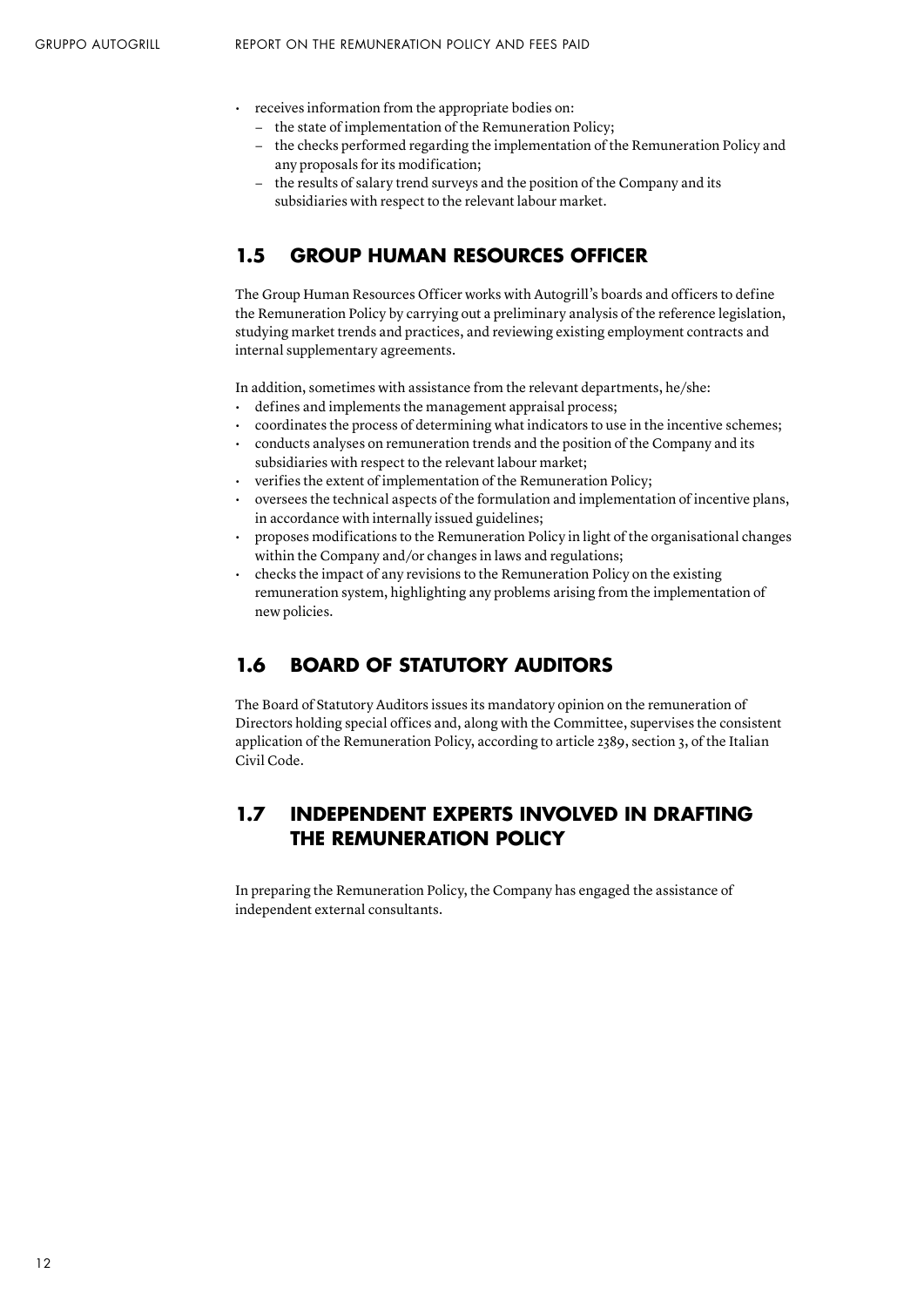

# **PRINCIPLES AND OBJECTIVES OF THE REMUNERATION POLICY**

### **2.1 FOREWORD**

The Remuneration Policy is one of the main instruments used to manage the remuneration systems of the Company and the Group, consistently with Autogrill's governance model. The Company's corporate functions (i.e. the central Group functions) define the Remuneration Policy also for the purposes of orienting and coordinating the functions of the subholding companies/subsidiaries of the Autogrill Group. The Remuneration Policy is approved, on the proposal of the Board of Directors, by the AGM, with a binding vote on Section I.

The Remuneration Policy has been developed in light of the laws, regulations and selfregulatory standards that apply to Autogrill as a listed Italian company. Any adaptations proposed by individual subholding companies/subsidiaries are submitted to the Group Human Resources Officer, and also to the Committee if appropriate, for a non-binding opinion.

The Company supervises the proper implementation and observance of the Remuneration Policy by the Group's subholding companies/subsidiaries.

### **2.2 PRINCIPLES AND OBJECTIVES OF THE REMUNERATION POLICY**

The remuneration policies and programmes that the Autogrill Group follows for its Executive directors, managing directors and executives with strategic responsibilities (collectively the "**Top Executives**") are designed in order to reach the following main objectives:

- to promote the creation of value for the Company and the Shareholders in the medium to long term, pursuing the sustainable success of the Company and the Group;
- to be compliant with all applicable laws and regulations in force from time to time;
- to enable the Company and the Group to be competitive on the market in terms of overall remuneration for Top Executives, to attract and retain the managers and other key resources (collectively the "**Executives**"), also taking into account the high level of internationality of individual profiles and the specificities of the catering sector's labour market;
- to motivate employees by recognising their merit and enhancing their professional development;
- to align the interests of the management with the interests of the Company and Shareholders;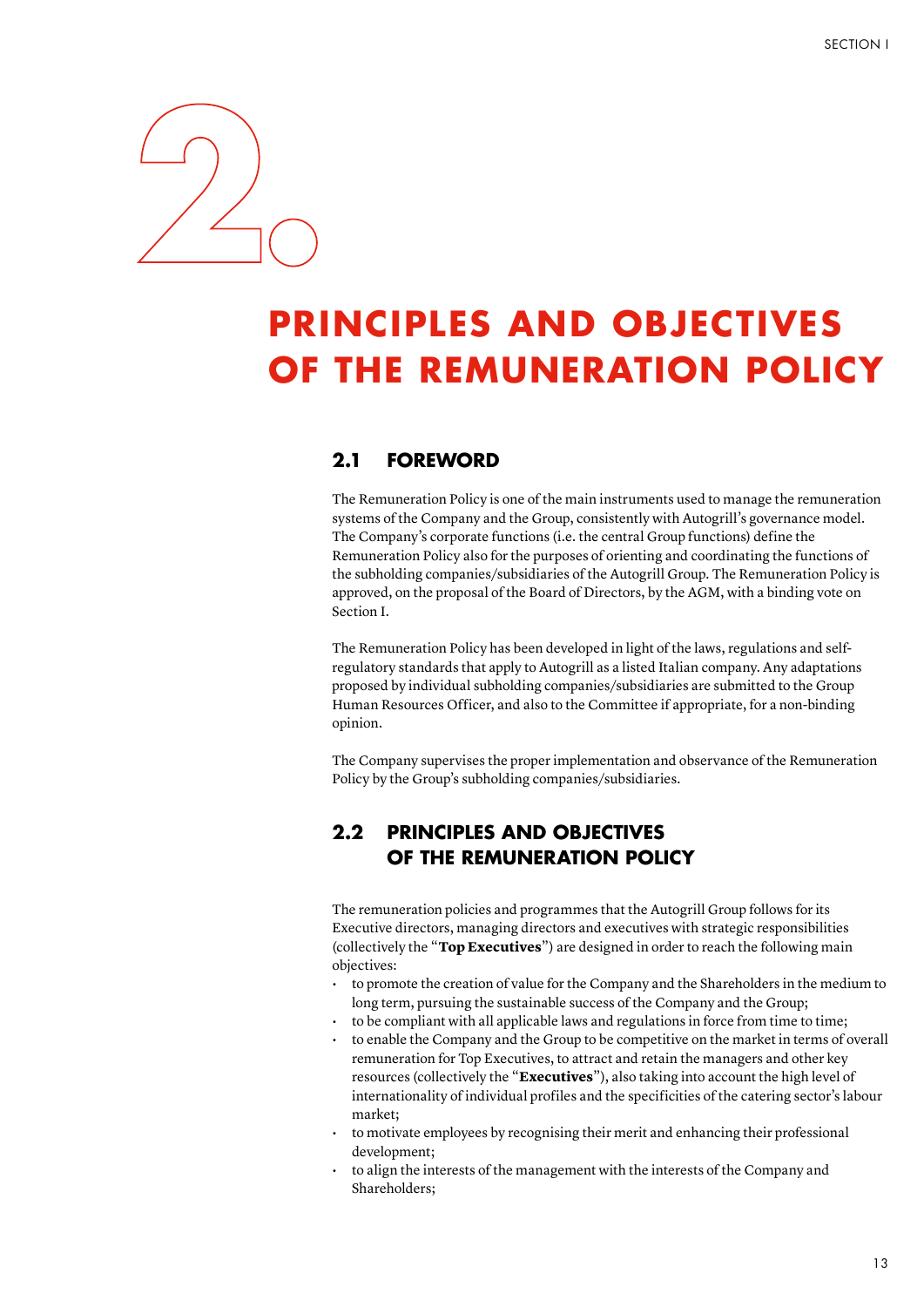• to ensure fairness and integrity within the Company so as to recognise everyone's contribution to the results and promote the motivation and development of individuals, by providing significant differences in remuneration as a function of one's performance.

The basic principles underpinning the Remuneration Policy must:

- contribute to the business strategy for the pursuit of the Group's long-term interests, also in terms of creating value for Shareholders, in line with the risk management policy of the Company and the Group and with a view to the sustainable success of the Company and the Group;
- promote a culture of sustainable performance.

The salaries and working conditions of Company and Group employees are taken into account in determining the Remuneration Policy. In particular, the criterion for defining the remuneration package for Executives (and, according to a criterion of proportionality, also for the remaining personnel), which is based on their commitment, skills and related responsibilities, is aimed at building remunerations that are consistent with the working conditions of employees, avoiding the creation of situations of unjustified imbalance.

### **2.3 DURATION OF THE REMUNERATION POLICY**

In order to ensure continuous dialogue with the Shareholders and facilitate their involvement in the definition of the Remuneration Policy and, at the same time, maintain the necessary flexibility to promptly meet future needs for regulatory compliance and alignment to the best practices on the market, this Remuneration Policy has an annual duration, without prejudice to the submission of any changes that may become necessary and/or appropriate during the year to the resolution of the AGM.

This Remuneration Policy is valid for the year 2022.

In accordance with the provisions recently introduced by article 123-*ter*, paragraph 3-*bis* of TUF, companies may submit to the AGM the First Section of the remuneration policy with the frequency required by the duration of the policy and, in any case, at least every three years or following any amendments to the policy. Therefore, starting from the next financial year, the Board of Directors intends to align the duration of the First Section of the Remuneration Policy to the duration of the mandate of the current Board of Directors, i.e. until the approval of the financial statements as of 31 December 2022.

### **2.4 COMPONENTS OF THE REMUNERATION SYSTEM**

In line with the practice in the relevant labour market, the Autogrill Group's remuneration system comprises:

- **A fixed component** (**RAL** or **Base Salary**) to remunerate the Executives according to the roles and responsibilities assigned to them. It is defined on the basis of the positioning chosen on the relevant labour market for comparable levels of responsibility and complexity, taking into account the mandatory *de minimis* rules laid down in the applicable national collective bargaining agreements. It is established upon hiring and adjusted over time on the basis of the competencies and skills acquired and any new responsibilities, considering the trends in the local labour market. In compliance with the provisions of the Corporate Governance Code3 , the fixed component is sufficient to remunerate the services provided by the Executives in the event that variable components are not paid due to failure to achieve performance objectives.
- **A variable component linked to performance:** the target, quantitative and strategic planning indicators chosen as Key Performance Indicators (the "**Indicators**" or

<sup>3</sup> See in particular Recommendation no. 27 letter a) of the Corporate Governance Code. Pursuant to this Recommendation, the remuneration policy for the executive directors and top management defines a balance between the fixed and variable remuneration policy for the executive directors and top management defines a balance between the fixed and components that is appropriate and consistent with the Company's strategic objectives and risk management policy, taking into<br>account the characteristics of the Company's business and the sector in which it operates, while component is a significant part of total remuneration.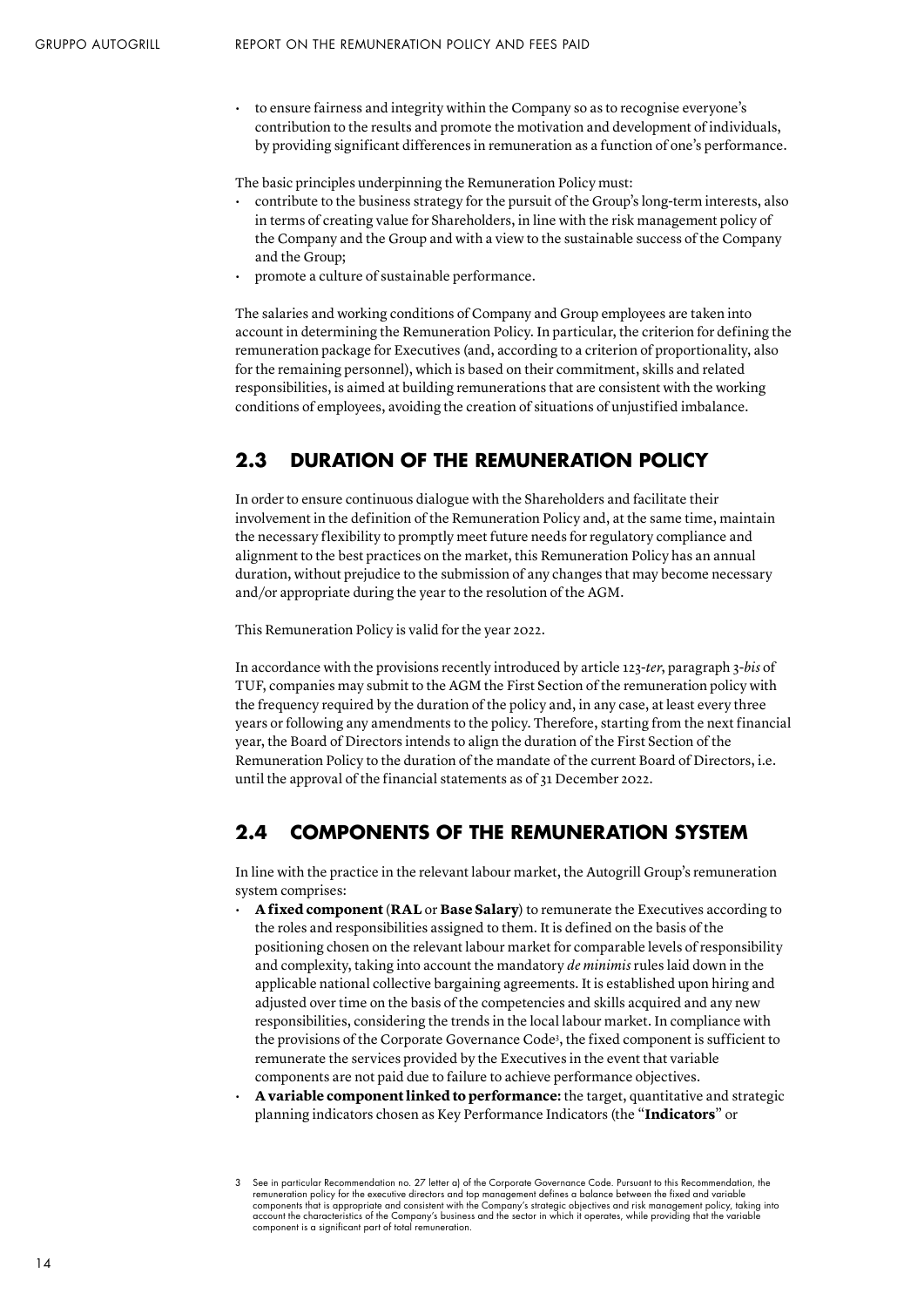"**KPIs**") reflect the fundamental priorities of the Group's business in terms of economic, financial and management performance, customer service, development, as well as the strategic objectives of the Remuneration Policy.

This component of remuneration is determined based on the actual level of achievement of the KPIS, according to a prevailing linear proportion criterion, and may also be paid in the form of equities or through equity-based instruments, so as to make the beneficiaries further involved in the actual creation of value and sustainable development for the Company and the Group.

Regarding the variable components linked to performance, from December 20144, in compliance with the provisions of the previous Self-Regulatory Code, to which the Company adhered<sup>5</sup> and, also for the financial year 2022, in compliance with the provisions of the Corporate Governance Code, the Remuneration Policy includes "clawback clauses", based on which the Group may request the refund, in whole or part, of the sums already paid (or withhold sums subject to deferred payment), if the sums were determined on the basis of data that later proved to be manifestly incorrect, including calculation errors in the determination of one or more of the vesting conditions or a malicious alteration of the data used for such determination or the determination of one or more of the vesting conditions through conduct contrary to law provisions and/or Company regulations and/or plans granting rights. There are two types of variable components:

- − **short-term variable component:** it rewards the achievement of short-term balanced financial quantitative and non-financial strategic planning targets, consistent with value creation, sustainable growth, risk management and a balanced mix of individual and team objectives. From the financial year 2018, this component has been implemented again by the MbO annual plan ("**MbO**"), as better described in point 3.2.1 of this Section I;
- **long-term variable component (Long-Term Incentive Plan):** it rewards the achievement of long-term financial quantitative and non-financial strategic targets aimed at value creation and sustainable growth, in keeping with the interests of the Shareholders and fostering the sustainability of corporate performance in the interest of all stakeholders, in compliance with the provisions of the Corporate Governance Code<sup>6</sup>.
- **Other exceptional, discretionary, occasional and non-recurring forms of remuneration:** discretionary - but objectively oriented - and non-recurring bonuses and one-off payments designed to occasionally and exceptionally reward management achievements of particular strategic significance- in terms of pursuing the Autogrill Group's long-term interests, as well as monitoring and safeguarding the Group's ability to stay on the international market -, not yet included in the variable components of short- and long-term remuneration because they are linked to particularly significant objectives, which were not foreseeable at the time of determining the KPIs of the aforementioned components, obtained through exceptional individual contributions on the occasion of transactions, including Merger & Acquisition and/or reorganisation and/ or organisational restructuring transactions, which tangibly contribute to the creation of value for stakeholders. As regards Directors and executives with strategic responsibilities, the assessment of these results and the corresponding contributions and performance is subject to prior examination by the Committee and the relevant decisions are adequately motivated in accordance with the provisions of the Corporate Governance Code and the rules on related-party transactions, even in the absence of predefined and deferral criteria, without prejudice to the application, to the maximum extent possible and only within the limits of compatibility, of the principles contained in this Remuneration Policy, also with regard to clawback, leavership clauses, and so on.

<sup>4</sup> The Autogrill's Remuneration Policy has been approved by the Board of Directors of the Company held on 22 December 2014.<br>5 See in particular the Recommendation no. 27 letter el of the Corporate Governance Code, which env

See in particular the Recommendation no. 27 letter e) of the Corporate Governance Code, which envisages contractual<br>agreements allowing the Company to request the refund, in whole or in part, of variable components of the other circumstances as may be identified by the Company.

<sup>6</sup> See in particular the Recommendation no. 27 letter c) of the Corporate Governance Code. Pursuant to this Recommendation, the<br>performance objectives linked to the payment of variable components are aimed, *inter alia*, at of the Company, including, where relevant, also non-financial parameters.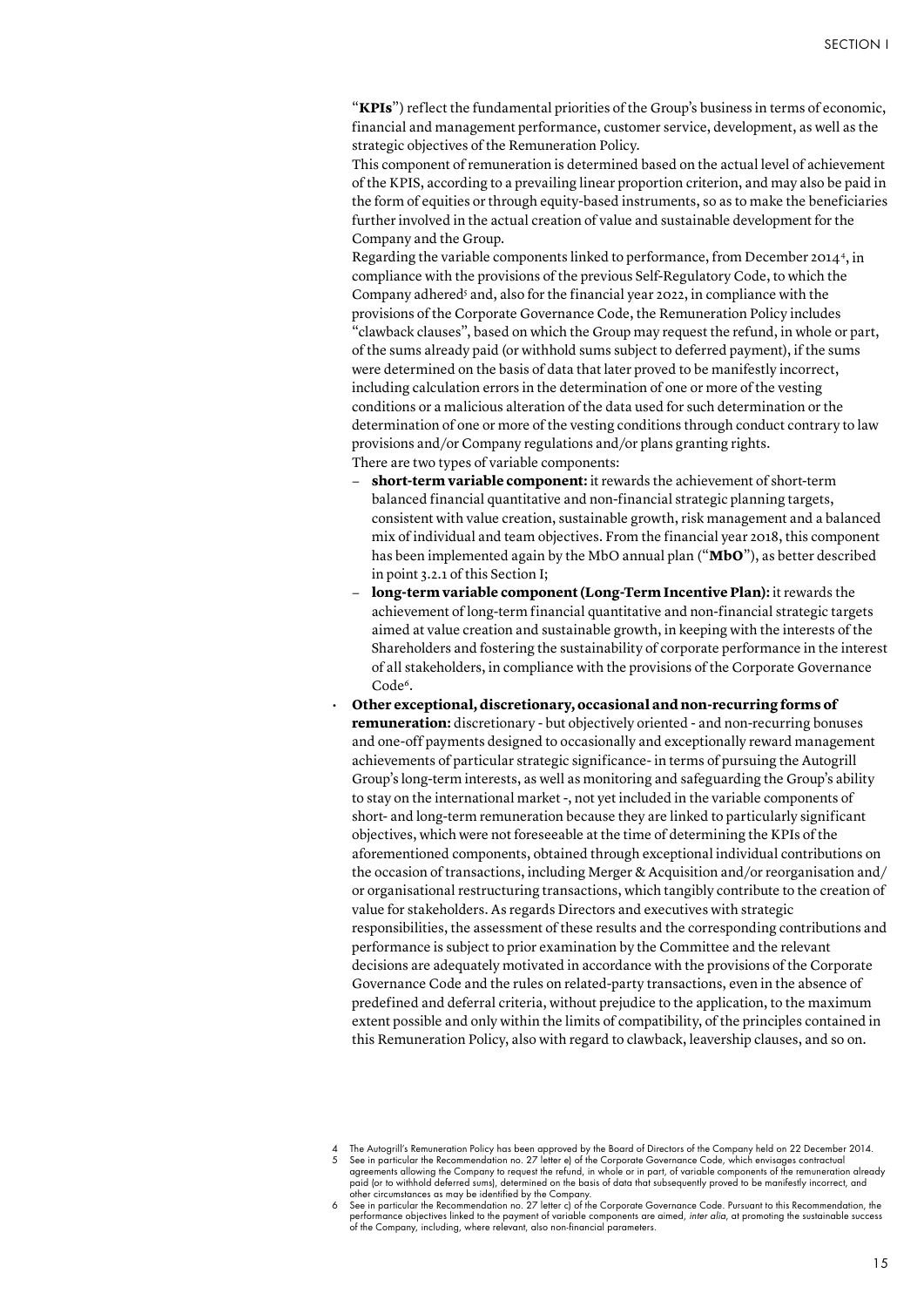- **Non-cash Benefits (***Fringe benefits***)**: supplement the remuneration packages for Executives in line with local practices and market trends. For the contents of these fringe benefits, reference should be made to paragraphs 4 and 11, Section I of this Report.
- **Severance pay:** any allowances applicable in case of early termination of employment and/or office. For the amount of this allowance, reference should be made to paragraph 10, Section I of this Report.
- **Consideration for non-compete agreements**: benefits payable upon termination of employment or office to compensate for any non-compete agreement signed. For the contents of these agreements, reference should be made to paragraph 10, Section I of this Report.
- **Consideration for stability agreements:** benefits payable upon termination of any agreed retention period, to protect the goodwill and tangible and intangible assets of the Company and the Group. For the contents of these agreements, reference should be made to paragraph 10, Section I of this Report.

### **2.5 CHANGES IN THE REMUNERATION POLICY WITH RESPECT TO THE PREVIOUS FINANCIAL YEAR**

In continuity with previous years, the 2022 Remuneration Policy has been drawn up on the basis of the application experience accrued and taking into account the regulatory provisions adopted by CONSOB from time to time.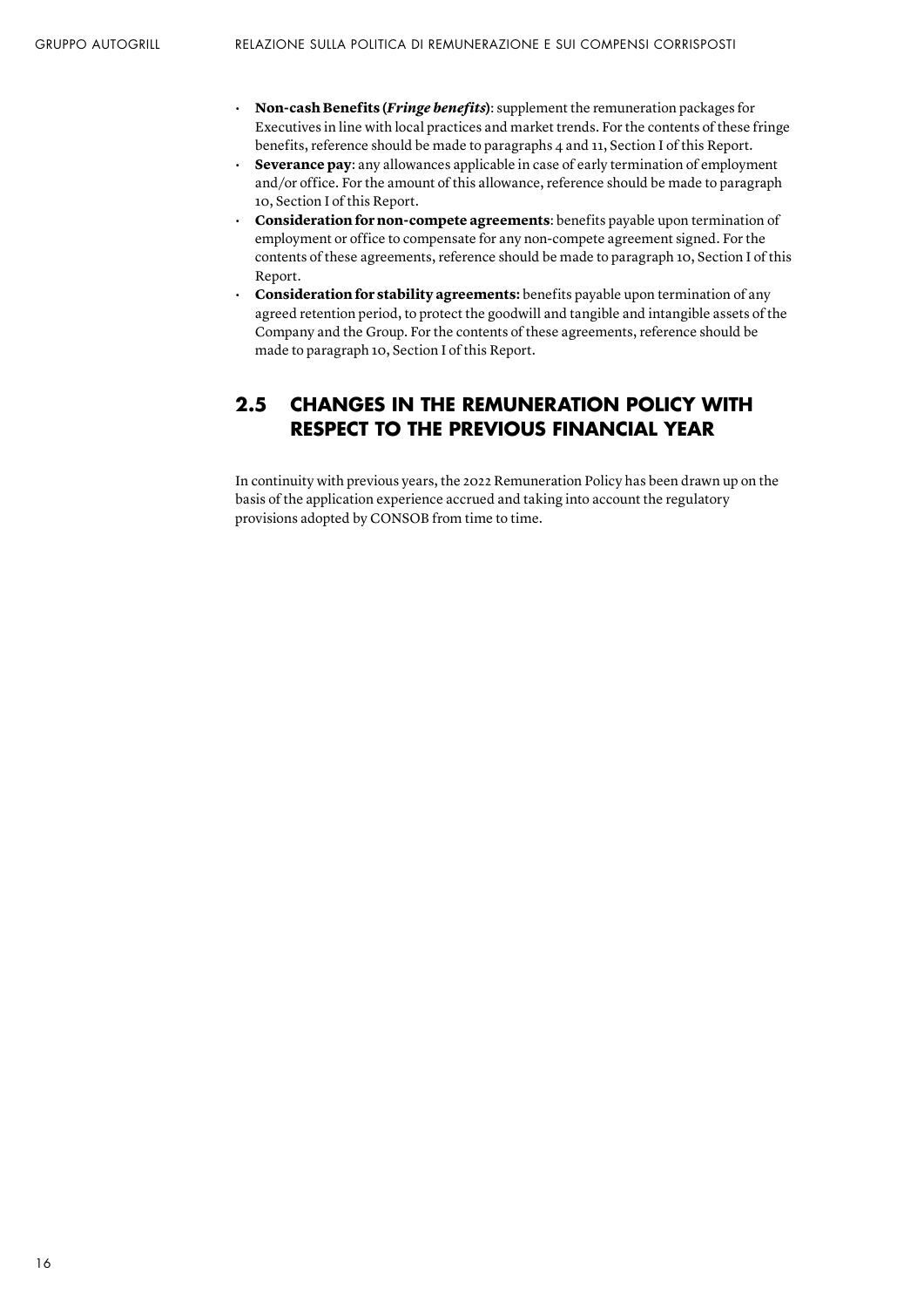

# **DESCRIPTION OF THE REMUNERATION POLICY WITH REGARD TO FIXED AND VARIABLE COMPONENTS AND THEIR WEIGHT AS A PERCENTAGE OF TOTAL REMUNERATION**

The amount of all components of remuneration packages and, in particular, of variable components, is subject to economic and financial compatibility standards and included in the budgeting and business planning process. The management of remuneration and incentive schemes for Executives is coordinated centrally and is uniform throughout the Group; at the lower levels of the Parent Company, each business unit is responsible for the application of the Remuneration Policy within its scope of authority.

### **3.1 HIGHLIGHTS ON THE CHIEF EXECUTIVE OFFICER AND GROUP CEO**

### Fixed component: € 920,000 gross

Total annual remuneration as a member of the Board of Directors, Director holding special offices and Group CEO of the Company.

Short-term variable component (MbO): target of € 460,000 gross, equivalent to 50% of the fixed component. This variable component can reach 100% of the fixed component at most (€ 920,000 gross).

It rewards the achievement of short-term objectives consistent with value creation, sustainable growth, risk management and a balanced mix of individual and team objectives.

### MbO 2022 system parameters:

- Group financial objectives (70%):
	- Group free cash flow (50%);
	- Group revenues (20%):
- Non-financial individual objectives (30%):
- ESG strategy-related objective (30%).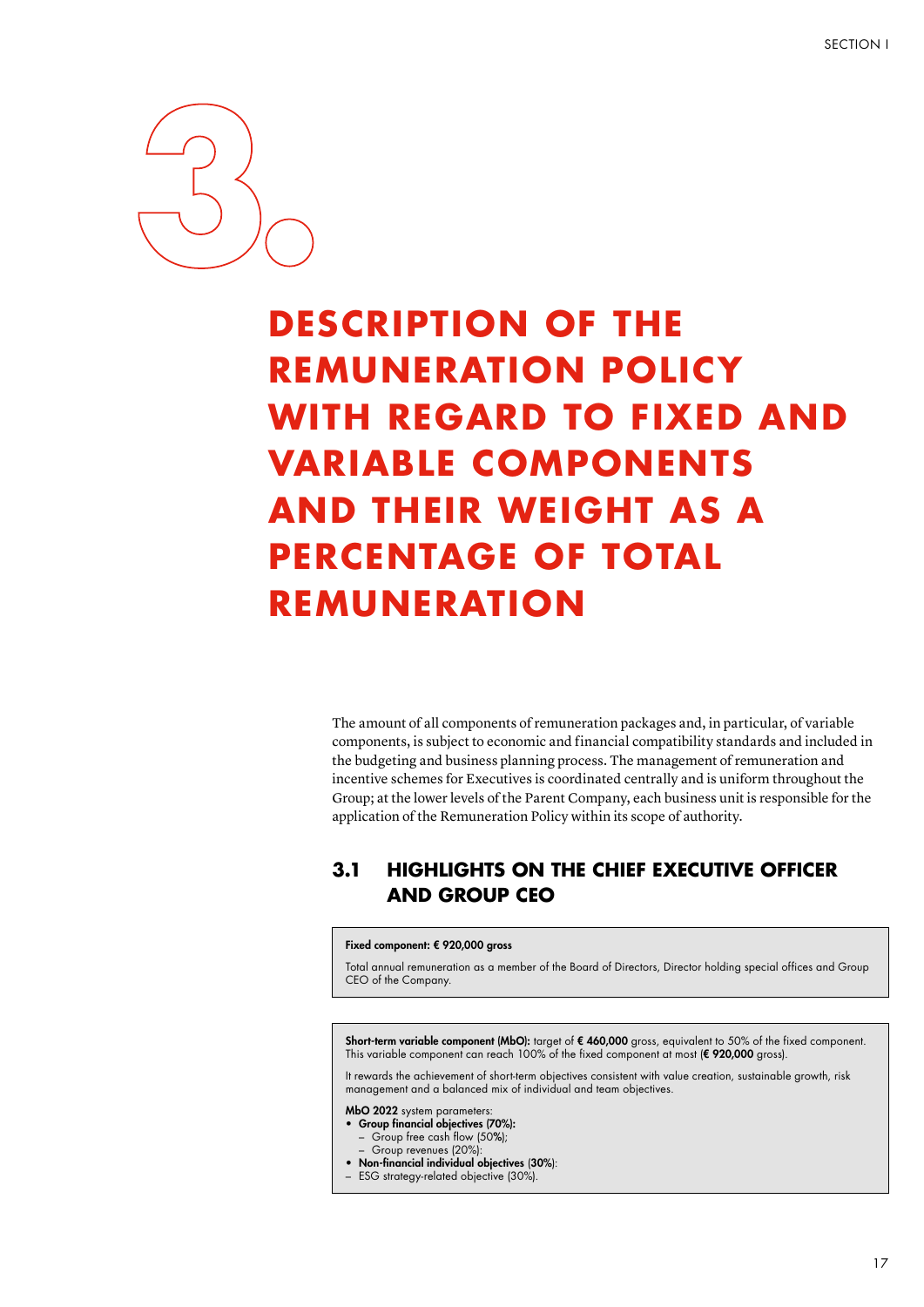Long-term variable component (LTIP): target of € 920,000 gross, equivalent to 100% of the fixed component. This variable component can reach 200% of the fixed component at most (€ 1,840,000 gross). It rewards the achievement of long-term objectives functional to the generation of value and sustainable growth, consistent with the interests of Shareholders and promoting the sustainability of corporate performance in the interest of all stakeholders.

The latest long-term incentive plan launched - 2021 Performance Share Units Plan - provides for:

Gate conditions common to the 3 Waves:

• TSR (Total Shareholder Return) > 0 at the end of the vesting period

### Performance conditions:

- Wave 1 and Wave 2: TSR (weight 100%). The premium vests according to the performance of the TSR during the vesting period with respect to a predefined scale of values between minimum, target and maximum (with linear interpolation between the various thresholds);
- Wave 3: TSR (weight 80%). The premium vests according to the performance of the TSR during the vesting period with respect to a predefined scale of values between minimum, target and maximum (with linear interpolation between the various thresholds) and the ESG Performance Index (weight 20%) — the premium accrues on the basis of the performance of the ESG Performance Index in relation to the expected values at the end of the vesting period for two key pillars of the ESG strategy: "We nurture people" and "We offer sustainable food experiences".

### Fringe benefits

Fringe benefits, such as supplementary health care, coverage for death, permanent disability and accidents, both professional and non-professional, and housing, are recognised.

Termination of office and employment: termination indemnity of € 2,000,000 gross.

Severance indemnity aimed at protecting the interests of the Company, preventing any disputes.

### Non-compete and non-solicitation agreement: € 2,750,000 gross

This agreement establishes, for a duration of 18 months after termination of office, in relation to some competing companies, that the CEO is prevented from working for or carrying on a business competing with the former company and from soliciting any other member of the former company's staff within specific areas of activity and pre-defined territories to leave the company and work for a competitor.



### **3.2 FIXED COMPONENT (RAL OR BASE SALARY OR FIXED REMUNERATION)**

Upon hiring, the weight of the executive position is evaluated through methods allowing a comparison of positions, and consequently remuneration packages, with the labour market and with comparable positions within the Group.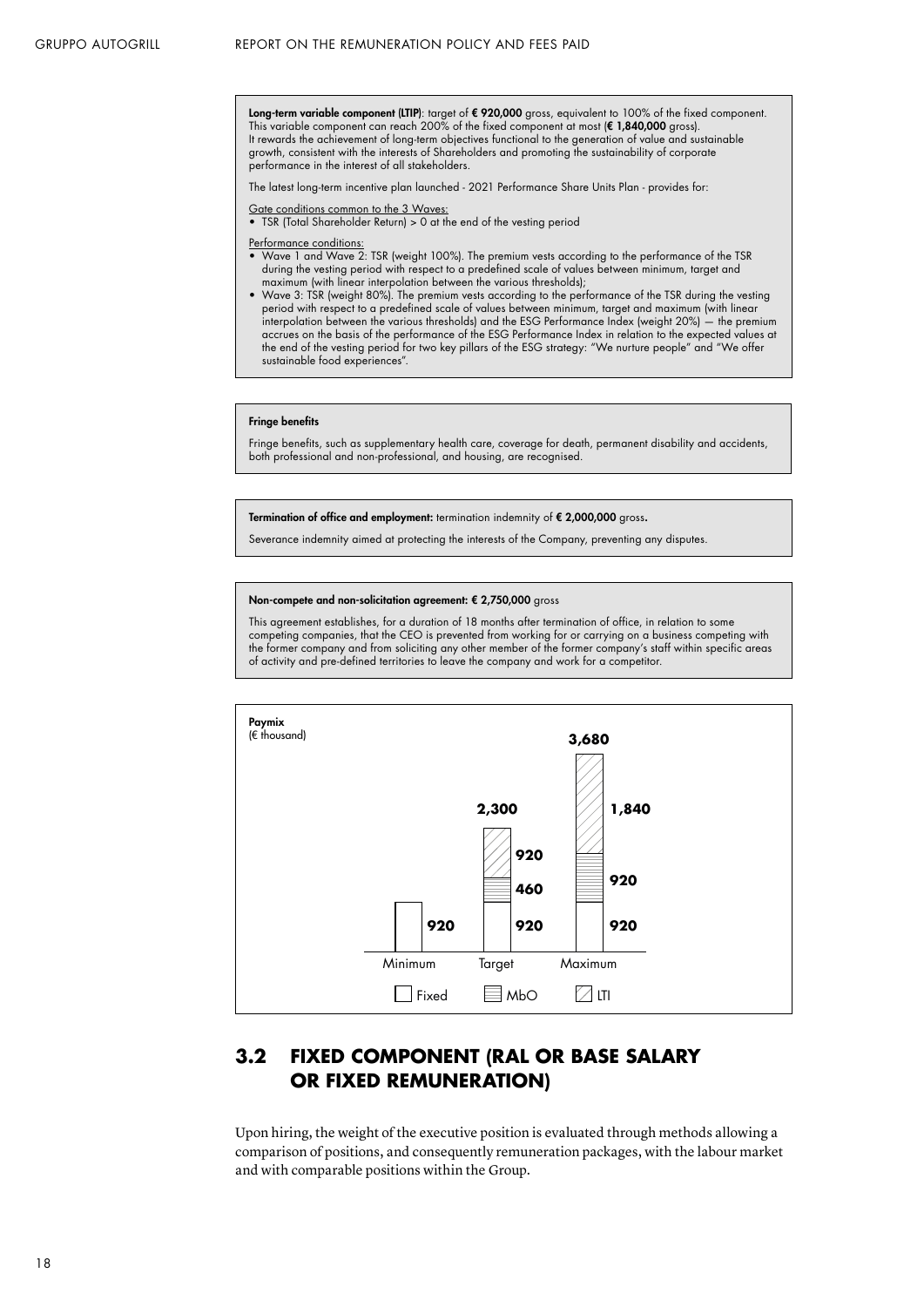As already mentioned, the fixed component is sufficient to remunerate the services provided by the executive in the event that the variable component is not paid due to failure to achieve the performance objectives set out below.

The same process applies to a change in position and/or responsibility for an Executive already in service.

Positions being equal, merit increases (the "*merit increase*") apply only if performance is at least in line with expectations and the incumbent has demonstrated an ability to act in the role; they are tied to a constant assessment of performance, as well as of the potential outgoing attrition and problems of the position.

The percentage range of increase is assessed for each Group's business unit/region, on the basis of the executives' salary increase trends within the relevant labour market by means of a specific research commissioned to specialised national and international consultants (for 2022: Mercer, World at Work and Economic Research Institute) by the Chief Executive Officer of the Company and by the Group Human Resources Officer, the results of which are shared with the Committee.

Within that percentage range, merit increases are decided by the Chief Executive Officer of the Company and by the Group Human Resources Officer, after verifying the incumbent's performance, risk factors relating to the position, business priorities, and so on.

Increases above the range must be justified and must also be approved by the Committee.

Within the Board of Directors, two positions may be distinguished:

- Directors vested with particular offices, to whom specific powers may also be delegated;
- Non-executive directors.

As at 31 December 2021, they were as follows:

- Directors vested with particular offices: Gianmario Tondato Da Ruos (Chief Executive Officer) and Paolo Roverato (Chairman of the Board of Directors);
- Non-executive directors: Alessandro Benetton and Franca Bertagnin Benetton, Massimo Di Fasanella D'Amore di Ruffano;
- Non-executive independent directors: Ernesto Albanese, Rosalba Casiraghi, Francesco Umile Chiappetta, Laura Cioli, Barbara Cominelli, Maria Pierdicchi, Simona Scarpaleggia and Paolo Zannoni.

It should be noted that the independent non-executive director Laura Cioli resigned from the Board of Directors of the Company with immediate effect, simultaneously ceasing to hold any other Board position.

Each member of the Board of Directors is entitled to a fixed gross annual remuneration of Euro 60,000 for his/her office, in addition to the reimbursement of the expenses incurred in the performance of their office. Pursuant to art. 2389, paragraph 3, of the Italian Civil Code, an additional fixed annual fee has also been deliberated for the Chief Executive Officer Gianmario Tondato Da Ruos (Euro 460,000 gross) and for the Chairman of the Board of Directors Paolo Zannoni till 18 November 2021 and Paolo Roverato since 18 November 2021 (Euro 190,000 gross) since they are Directors vested with particular offices.

An additional annual fee is due to each Director who is a member of one of the committees set up within the Board of Directors (the "**Committees**"), namely:

- i) Control, Risk and Corporate Governance Committee (Euro 20,000 gross),
- ii) Human Resources Committee (Euro 20,000 gross),
- iii) Strategy and Sustainability Committee (Euro 20,000 gross), and
- iv) Related-Party Transaction Committee (Euro 10,000 gross).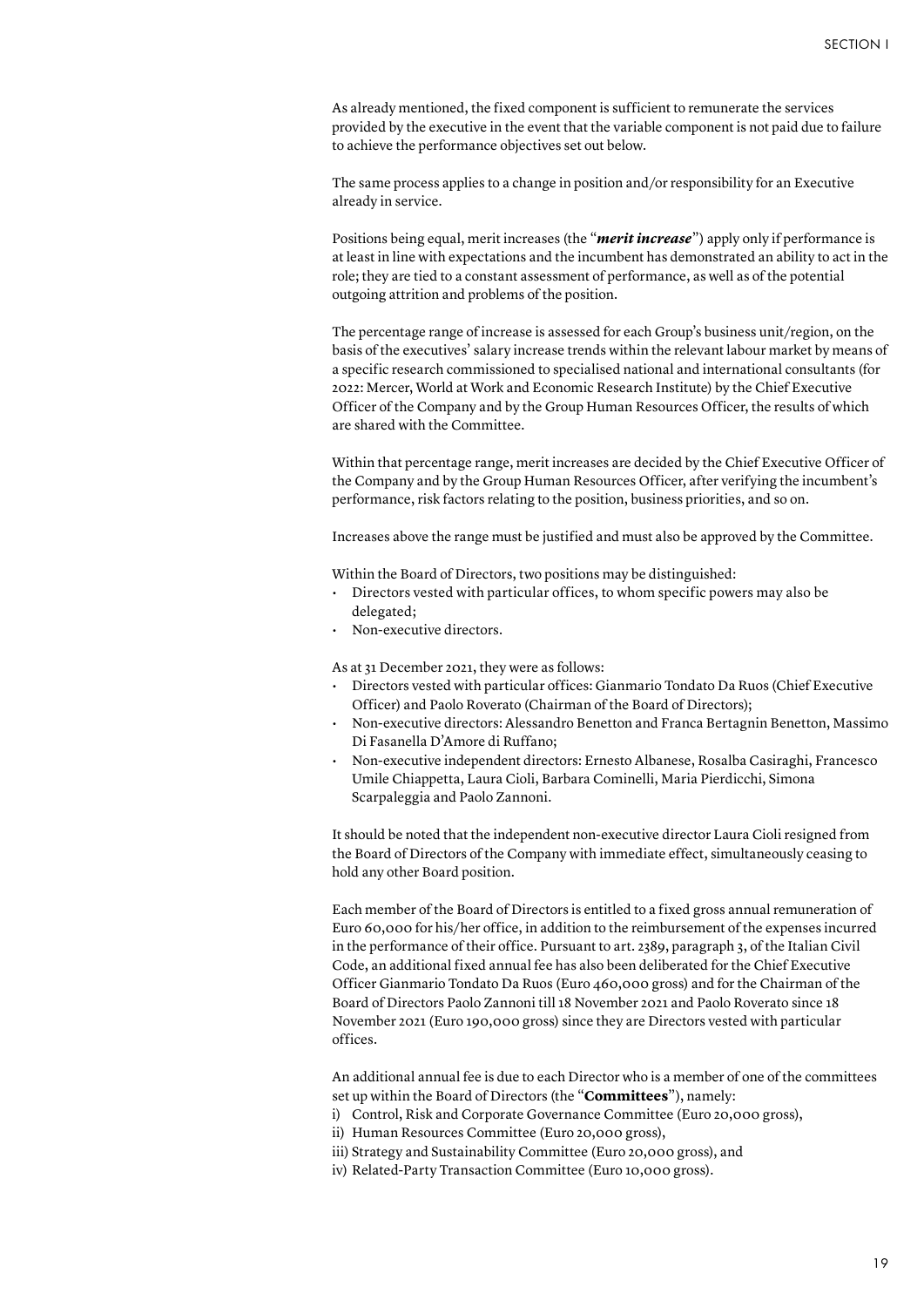### **3.3 VARIABLE COMPONENT**

### **3.3.1 ANNUAL VARIABLE MBO COMPONENT**

Reintroduced with effect from the 2018 financial year, the annual variable MbO component aims at focussing Executives on the achievement of balanced financial quantitative and strategic planning (including non-financial) objectives, consistent with the creation of value, sustainable growth and success and risk management, by means of a dedicated annual incentive plan, which considers objectives with an annual performance period so as to ensure a marked separation between short-term and long-term objectives, and the associated variable remuneration. This annual variable component pursues the objective of greater management focus on specific objectives and alignment with market remuneration practices.

As provided for in the Remuneration Policy, this scheme applies to the CEO, managing directors, executives with strategic responsibilities and Top Managers of the Group.

The weight of the annual variable MbO component as a percentage of the remuneration package is determined on the basis of market practice and the extent to which the position contributes to Group results. It is expressed as a percentage range (from "target" to "maximum") of fixed remuneration components.

Therefore, in view of the relevant labour market and level of responsibility of the position, the target values for short-term variable remuneration can range from 20% to 60% of fixed components, with maximum values from 40% to 100%. The variable component is determined, based on the actual level of achievement of the targets, according to a prevailing linear proportion criterion. Changes in roles and responsibilities may result in a variation of the percentage range applied.

In defining the incentive schemes for Autogrill's chief internal audit executive (the "**Chief Internal Audit Executive**") and Autogrill's financial reporting manager (the "**Financial Reporting Manager**"), particular attention is paid to balancing the qualitative strategic objectives consistent with the tasks assigned to them and the economic/financial targets, in consideration of the roles they hold.

The scheme, the indicators and the associated targets are determined each year by the Company's Chief Executive Officer with the assistance of the Group Human Resources Officer, evaluated by the Committee, submitted for approval to the Company's Board of Directors, and later notified to each subholding company/subsidiary.

For the year 2022, the indicators and associated objectives will be divided into Financial objectives and Non-financial strategic (role or departmental) individual objectives.

Financial and non-financial objectives were respectively selected among the economic and financial parameters and qualitative indicators commonly adopted, according to market best practices.

As of 10 March 2022, the Board of Directors identified the following objectives:

|                                     | Weight | Indicator                                      |
|-------------------------------------|--------|------------------------------------------------|
| <b>Financial objectives</b>         | 70%    | Group free cash flow 50%<br>Group revenues 20% |
| Individual strategic/ESG objectives | 30%    | <b>ESG</b> strategy-related objective 30%      |

### **3.3.2 LONG-TERM VARIABLE COMPONENT (LONG-TERM INCENTIVE PLAN) – 2016 PHANTOM STOCK OPTION PLAN**

In compliance with the provisions of the Self-Regulatory Code and the Autogrill Code, this long-term variable component aims at focussing executives on goals that are sustainable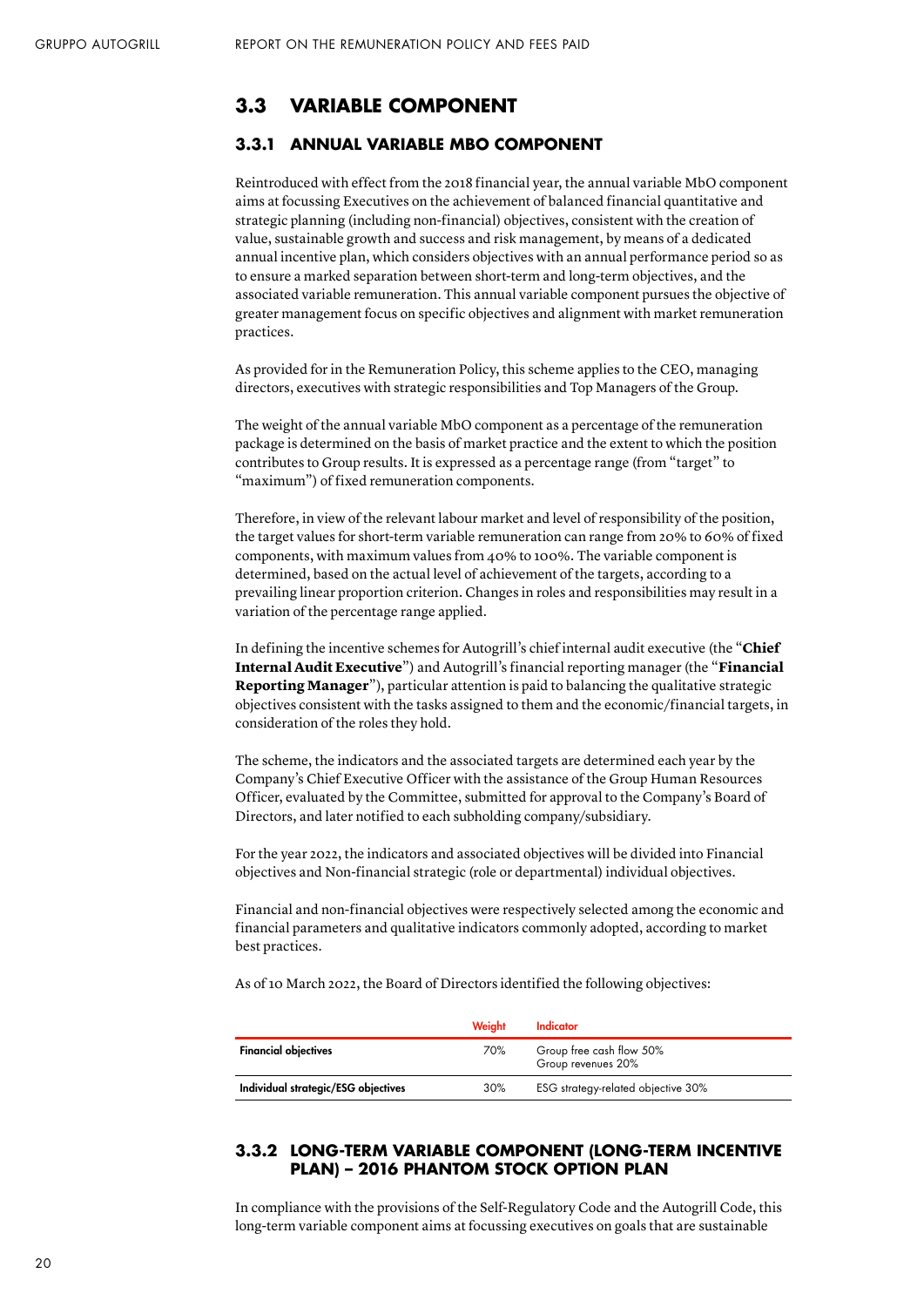over the time, consistent with the interests of Shareholders, and able to create value for all stakeholders.

The amount of the long-term variable component as a percentage of the remuneration package is determined on the basis of market practice, the extent to which the position contributes to Group results, and the need to retain the best managers. In compliance with the provisions of the Self-Regulatory Code and the Autogrill Code, payment of a significant portion of the variable component deriving from long-term incentive schemes is deferred with respect to the vesting date.

Long-term incentive schemes, as well as the criteria for participants' identification and the list of participants are proposed by the Chief Executive Officer with the help of the Group Human Resources Officer to the Board of Directors, which takes the relevant resolutions after evaluation by the Committee and taking into account the indications provided by the Committee while the schemes are being developed.

In 2022, the long-term incentive 2016 Phantom Stock Options plan is still active. As regards this plan, it should be noted that the remaining 20% of the options granted relating to Wave 1 may be exercised from 26 July 2020 to 25 July 2022.

It should be remembered that long-term incentive plans may have qualitative and quantitative objectives and are developed over a multi-year performance period. The indicators, targets and gate conditions are proposed at the time of the launch by the Chief Executive Officer and are submitted to the Board of Directors for approval, after consultation with the Committee. The incentives are "self-financed", i.e. they are considered both at budget and at balance sheet level in the relevant accounting items.

### **3.3.3 LONG-TERM VARIABLE COMPONENT (LONG-TERM INCENTIVE PLAN) – 2018 PERFORMANCE SHARE UNITS PLAN**

Consistently with paragraph 3.2.2 above, on 12 April 2018, on the proposal of the Committee and, as applicable, also pursuant to article 2389, paragraph 3 of the Italian Civil Code, with the favourable opinion of the Board of Statutory Auditors, the Company's Board of Directors approved the general guidelines and scheme for developing an incentive plan concerning Autogrill's ordinary shares called "2018 Performance Share Units Plan" (the "**Plan**"), which was later approved by the AGM on 24 May 2018.

The Plan is aimed at encouraging managers to enhance the value of the Autogrill Group, while at the same time creating an instrument that favours the permanence within the Group of the persons contributing to the achievement of corporate objectives.

In particular, the Plan is based on quantitative objectives and develops over a multi-year performance period, with the provision of specific and objective indicators, targets, gates and leavership clauses.

The Plan is reserved for employees and/or Directors holding particular offices in the Company and its subsidiaries and associates, as identified by name at the sole discretion of the Board of Directors from among the persons holding strategically important positions or from among persons included in the management of the Company and its subsidiaries with a view to creating value.

The Plan provides for the free allotment of Autogrill's ordinary shares to the beneficiaries, as a result of the conversion of the units assigned to them under the terms and conditions set out in the relevant regulations and, in particular, the fulfilment of the conditions for access to the Plan and the achievement of performance objectives.

The units are assigned during three allocation cycles (waves), with different duration (vesting) depending on the specific wave. For each wave, 20% of the convertible units cannot be converted into shares before 365 days have elapsed following the end of the vesting period. The Plan also provides that the beneficiaries who, at the vesting date, are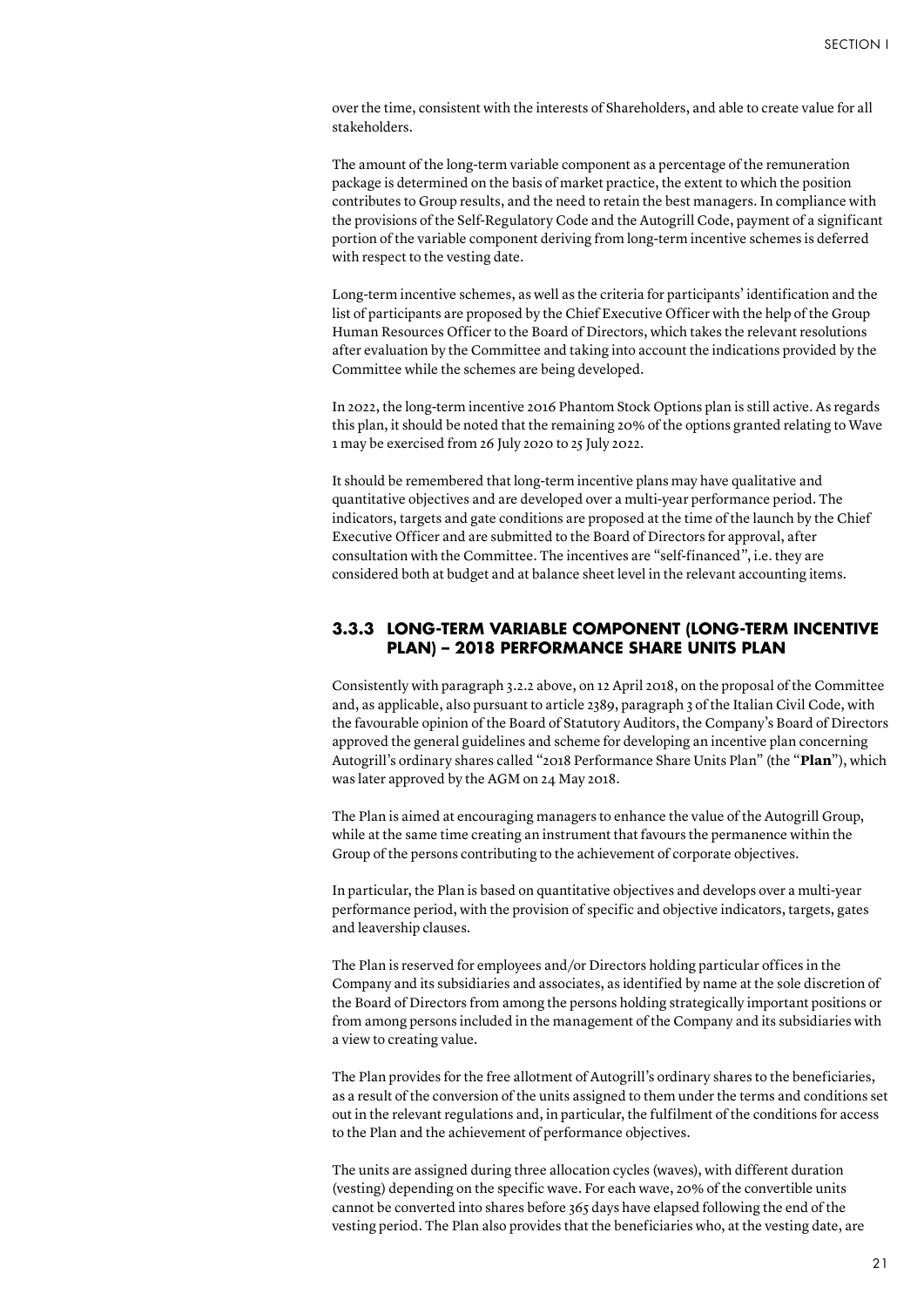Executive directors pursuant to and for the purposes of the Self-Governance Code, as identified by the Board of Directors, will be required to continuously hold, until the date of termination of office, a number of shares at least equal to 20% of the shares assigned to them following the conversion of the units.

The Board of Directors will also be entitled to impose on the beneficiaries who, at the vesting date are executives with strategic responsibilities, the obligation to continuously hold, for a maximum period of 3 years from the date of conversion of the relevant units, a number of shares up to a maximum of 20% of the shares assigned to them following the conversion of the units.

In any case, the target values of the long-term variable remuneration may vary from 20% to 100% of the fixed components and the maximum values from 35% to 200% of the same fixed components. In addition, specific deferral and clawback systems and leavership clauses are included.

As regards the long-term variable component, the Wave 2 subplan of the 2018 Performance Share Units Plan was closed and no units were allocated, since the subplan did not achieve the predefined gate objectives.

### **3.3.4 LONG-TERM VARIABLE COMPONENT (LONG-TERM INCENTIVE PLAN) – 2021 PERFORMANCE SHARE UNITS PLAN**

Consistently and in continuity with the indications contained in paragraphs 3.2.2 and 3.2.3 above, on 23 April 2021, on the proposal of the Committee and, as applicable, also pursuant to article 2389, paragraph 3 of the Italian Civil Code, with the favourable opinion of the Board of Statutory Auditors, the Company's Board of Directors approved the general guidelines and scheme for developing an incentive plan concerning Autogrill's ordinary shares called "2021 Performance Share Units Plan" (the "**2021 Plan**"), which was later approved by the AGM on 23 April 2021.

The Plan is aimed at encouraging managers to enhance the value of the Autogrill Group, while at the same time creating an instrument that favours the permanence within the Group of the persons contributing to the achievement of corporate objectives.

Particularly, the Plan is based on quantitative and qualitative objectives and develops over a multi-year performance period, with the provision of specific and objective indicators, targets, gates and leavership clauses.

In particular, the gate condition common to the 3 waves is:

TSR (Total Shareholder Return) > 0 at the end of the vesting period.

Performance conditions:

- Wave 1 and Wave 2: TSR (weight 100%). The premium vests according to the performance of the TSR during the vesting period with respect to a predefined scale of values between minimum, target and maximum (with linear interpolation between the various thresholds).
- Wave 3:
	- 1) TSR (weight 80%) The premium vests according to the performance of the TSR during the vesting period with respect to a predefined scale of values between minimum, target and maximum (with linear interpolation between the various thresholds); and
	- 2) ESG Performance Index (weight 20%) The premium accrues on the basis of the performance of the ESG Performance Index in relation to the expected values at the end of the vesting period for two key pillars of the ESG strategy: "We nurture People" and "We offer sustainable Food Experiences".

ESG objectives have been identified as part of the corporate ESG strategy "Make it Happen", which is based on three pillars: a) We nurture People, b) We offer sustainable Food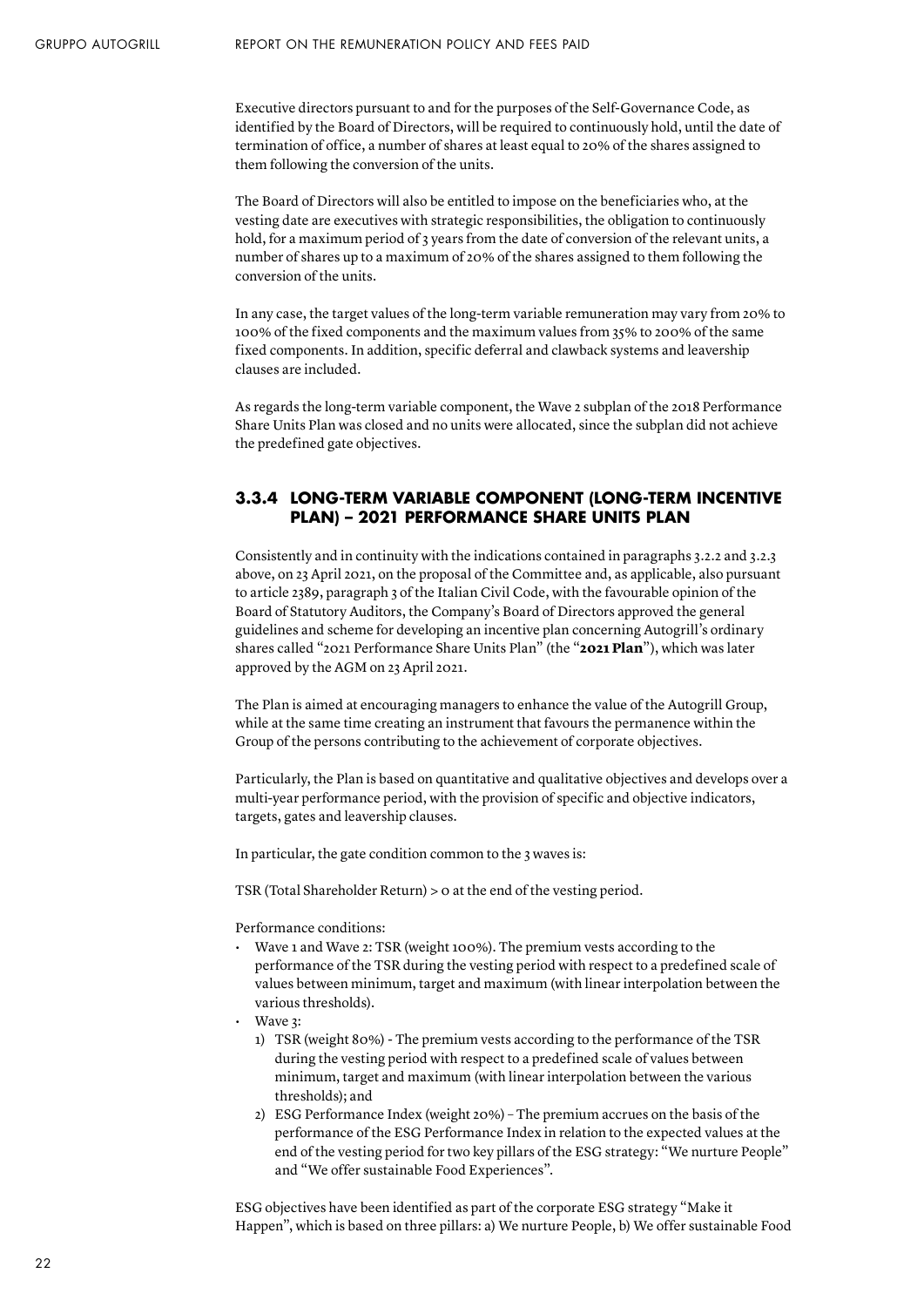Experiences, c) We care for the Planet. The sustainable development themes to be integrated into the Group's ESG commitments are identified within each of these pillars.

The Plan is reserved for employees and/or Directors holding particular offices in the Company and its subsidiaries and associates, as identified by name at the sole discretion of the Board of Directors from among the persons holding strategically important positions or from among persons included in the management of the Company and its subsidiaries with a view to creating value.

The Plan provides for the free allotment of Autogrill's ordinary shares to the beneficiaries, as a result of the conversion of the units assigned to them under the terms and conditions set out in the relevant regulations and, in particular, the fulfilment of the conditions for access to the Plan and the achievement of performance objectives.

The units are assigned during three allocation cycles (waves), with different duration (vesting) depending on the specific wave.

The beneficiaries who, on the date when the shares are awarded, are executive directors and/or are part of the top management of the Company and/or the Group pursuant to and for the purposes of the Corporate Governance Code, as identified by the Board of Directors, will be required to continuously hold a number of shares at least equal to 20% of the number of shares assigned to them until: (i) the end of the third calendar year following the end of the vesting period for the first wave; and (ii) the end of the second calendar year following the end of the vesting period for the second and third waves. Said shares are inalienable – and, therefore, may not be sold, conferred, exchanged, repurchased, or the object of other acts of disposition between living persons – until the expiration of the aforementioned terms, unless authorised in writing by the Board of Directors.

In any case, the target values of the long-term variable remuneration may vary from 20% to 100% of the fixed components and the maximum values from 35% to 200% of the same fixed components. In addition, specific deferral and clawback systems and leavership clauses are included.

| Plan                                                           | <b>Wave</b>          | <b>Plan status</b>                       | <b>Beneficiaries</b>                                       | <b>Upper premium</b><br>limit (CAP) <sup>7</sup> | <b>Vesting date</b>                    | <b>Performance KPIs</b>                                                          | <b>Gate conditions</b>                                                                                                                                                                                             |                                                          |
|----------------------------------------------------------------|----------------------|------------------------------------------|------------------------------------------------------------|--------------------------------------------------|----------------------------------------|----------------------------------------------------------------------------------|--------------------------------------------------------------------------------------------------------------------------------------------------------------------------------------------------------------------|----------------------------------------------------------|
| 2016 Phantom<br><b>Stock Option</b><br>Plan<br>$(2016 - 2019)$ | Wave 1               | Exercise period<br>until 25 July<br>2022 | CEO/MD<br>Executives<br>with strategic<br>responsibilities | $CEO: 2 \times RAL$                              | • 80% (July 2019)<br>• 20% (July 2020) |                                                                                  | 1) Performance of the<br>Autogrill share in<br>the reference<br>period $\geq$ 90% of<br>the performance of<br>the FTSE MIB<br>index, and<br>2) Average ROI<br>performance in the<br>three-year period<br>2016-2019 |                                                          |
| 2018<br>Performance<br><b>Share Units</b><br>Plan              | Wave 3:<br>2019-2022 | Vesting period<br>until 26 June<br>2022  | CEO/MD<br>Executives                                       |                                                  | CEO: 2 x RAL                           | 80% (June 2022)<br>٠<br>• 20% (June 2023)                                        | 1) TSR (60%)<br>2) Contract portfolio (20%)<br>3) Operating free cash flow (20%)                                                                                                                                   | 1) TSR<br>2) ATG share trend $\ge$<br>FTSE Italy Mid Cap |
| $(2018-2021)$                                                  | Wave 3:<br>2020-2022 | Vesting period<br>until 26 June<br>2022  | with strategic<br>responsibilities                         |                                                  | • 80% (June 2022)<br>20% (June 2023)   | 1) TSR (60%)<br>2) Contract portfolio (20%)<br>3) Operating free cash flow (20%) | trend                                                                                                                                                                                                              |                                                          |
| 2021<br>Performance<br><b>Share Units</b>                      | Wave 1:<br>2021-2023 | Vesting period<br>until 22 April<br>2023 |                                                            |                                                  | April 2023                             |                                                                                  |                                                                                                                                                                                                                    |                                                          |
| Plan<br>(2021-2024)                                            | Wave 2:<br>2021-2024 | Vesting period<br>until 22 April<br>2024 | CEO/MD<br>Executives<br>with strategic<br>responsibilities | CEO: 2 x RAL                                     | April 2024                             | <b>TSR 100%</b>                                                                  | TSR > 0                                                                                                                                                                                                            |                                                          |
|                                                                | Wave 3:<br>2022-2025 | Vesting period<br>until 9 March<br>2025  |                                                            |                                                  | <b>March 2025</b>                      | 1) TSR 80%<br>2) ESG Performance Index 20%                                       | TSR > 0                                                                                                                                                                                                            |                                                          |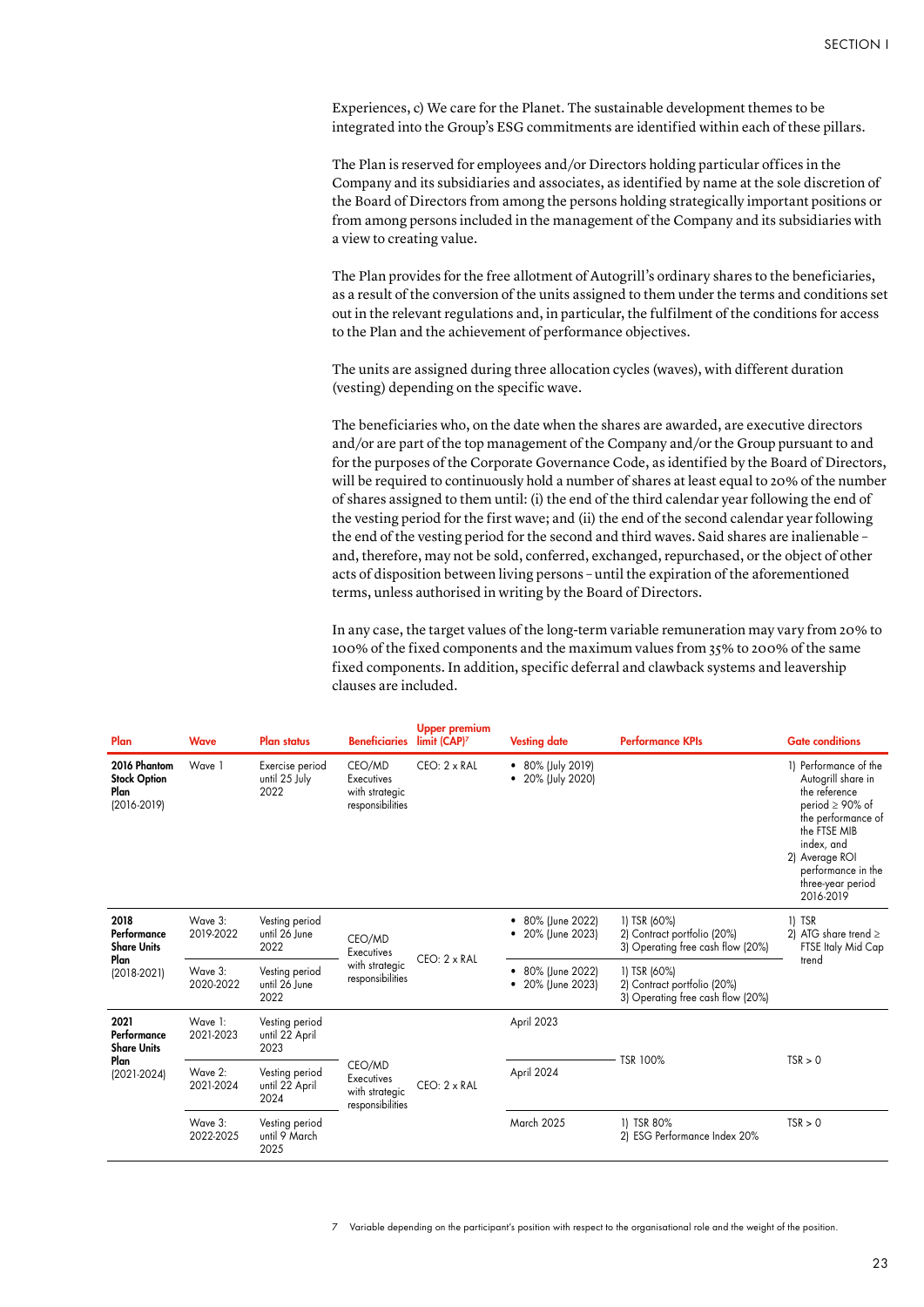$0%$ 

10% 50% 100% 143% TSR (% vs Target)

0%



Link between business performance and LTI bonuses – 2018 Performance Share Units Plan (performance conditions that can be assessed when the gates envisaged in the Plan are exceeded)

Link between business performance and LTI bonuses – 2021 Performance Share Units Plan (performance conditions that can be assessed when the gates envisaged in the Plan are **exceeded)**

0%

FCF (% vs Target) Client portfolio (% vs Target)



### **3.3.5 OTHER OCCASIONAL AND NON-RECURRING FORMS OF REMUNERATION**

These components occasionally and exceptionally reward, through discretionary - but objectively oriented - and non-recurring bonuses and one-off payments, management results or performances of particular strategic significance - in terms of pursuing the Autogrill Group's long-term interests, as well as monitoring and safeguarding the Group's ability to stay on the international market -, not yet included in the variable component of short and long-term remuneration, as they are linked to objectives that are particularly significant, but not foreseeable at the time of determining the KPIs of these components, achieved through exceptional individual contributions, on the occasion of transactions, including Merger & Acquisition and/or reorganisation and/or organisational restructuring transactions, which tangibly contribute to the creation of value for stakeholders. As regards Directors, managing directors and executives with strategic responsibilities, the assessment of these results and the corresponding contributions and performance is subject to prior examination by the Committee and the Related-Party Transaction Committee, applying the relevant procedures (including Regulation No. 17221 of 12 March 2010, as amended and supplemented) and, the relevant competent decisions are adequately justified, also in accordance with the provisions of the Corporate Governance Code and the rules on Related Party Transactions, even in the absence of predefined and deferral criteria, without prejudice to the application, to the maximum possible and only within the limits of compatibility, of the principles contained in this Remuneration Policy, also with regard to clawback, leavership clauses and so on.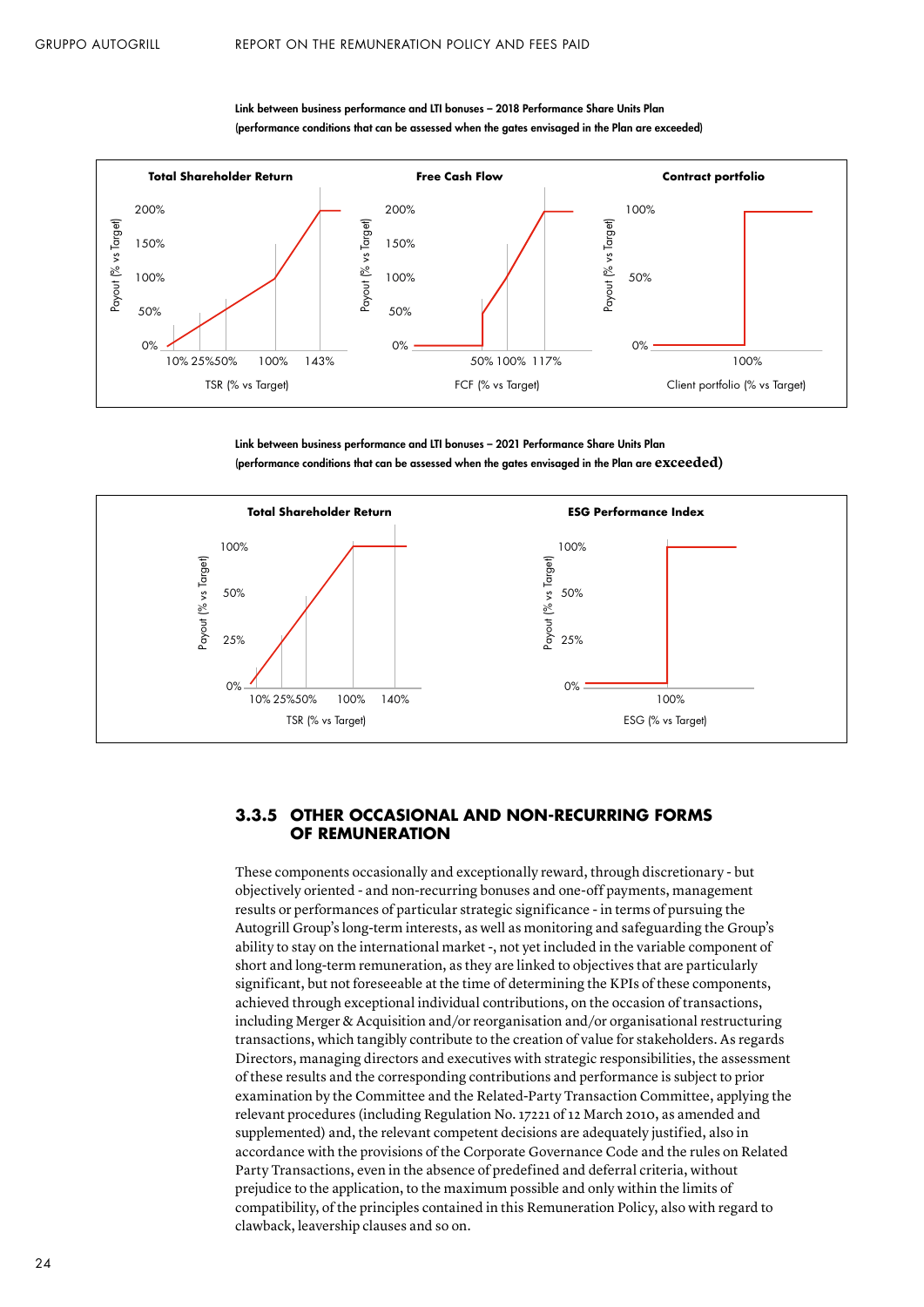**4.**

# **POLICY FOLLOWED WITH RESPECT TO NON-MONETARY BENEFITS (FRINGE BENEFITS)**

Fringe benefits contribute to keeping the executive compensation package competitive. They are divided into two categories:

- *perquisites,* i.e. supplementary pensions, life insurance, and health and accident insurance, which contribute to the Executive's general welfare;
- *status benefits*, i.e. company car, housing, etc. whose main objective is to supplement the remuneration package with benefits in kind consistent with the Executive's status and with market practice*.*

Other benefits may be given for particular assignments (e.g. for expats: housing, schooling, company car, etc.).

Fringe benefits are offered consistently with market practice and Group policies (e.g. car policy, expat policy) and in accordance with current tax laws.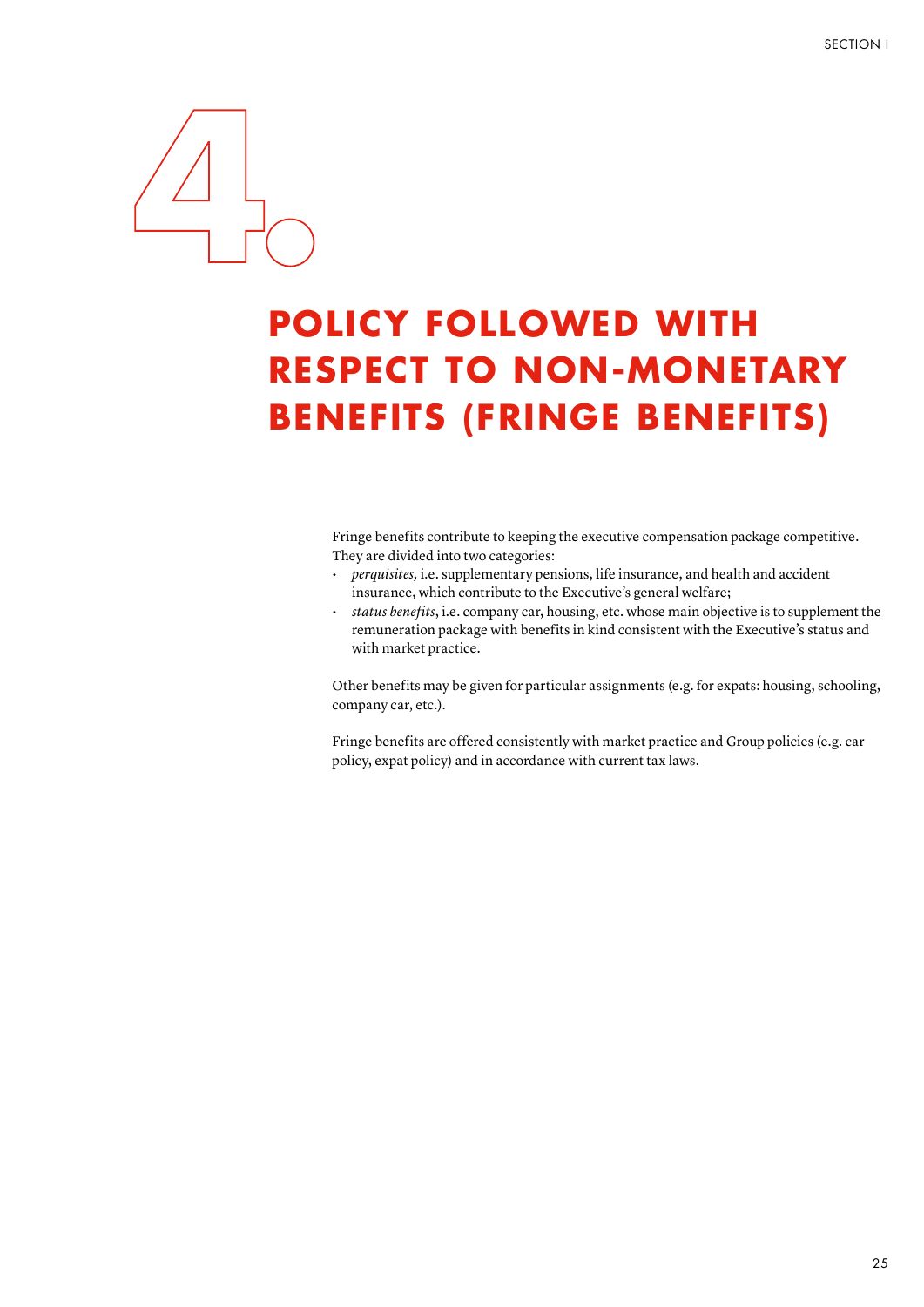

# **PERFORMANCE OBJECTIVES ON WHICH VARIABLE REMUNERATION COMPONENTS ARE BASED**

The performance objectives, to which the payment of the annual variable component is related, are determined and communicated to each interested party, and they are consistent with the strategic and economic objectives defined on the basis of the annual budget. As further specified in paragraphs 3.2.1, 3.2.2, 3.2.3 and 3.2.4 above and in the relevant tables, the objectives are different depending on whether they refer to short or medium/long-term incentive schemes, thus reflecting the different roles and functions of these incentive instruments.

Also, with reference to financial indicators for 2022, the short-term variable component is related to the budget for the year (in terms of Group free cash flow and Group revenues); while the long-term variable component is related to the multi-year financial projections that are revised every year, as well as to individual non-financial (role or departmental) strategic objectives, in terms of Total Shareholder Return and ESG Performance Index. These objectives are proposed by the Chief Executive Officer to the Committee for assessment and to the Board of Directors for resolution and they are defined in accordance with the multi-year financial projections.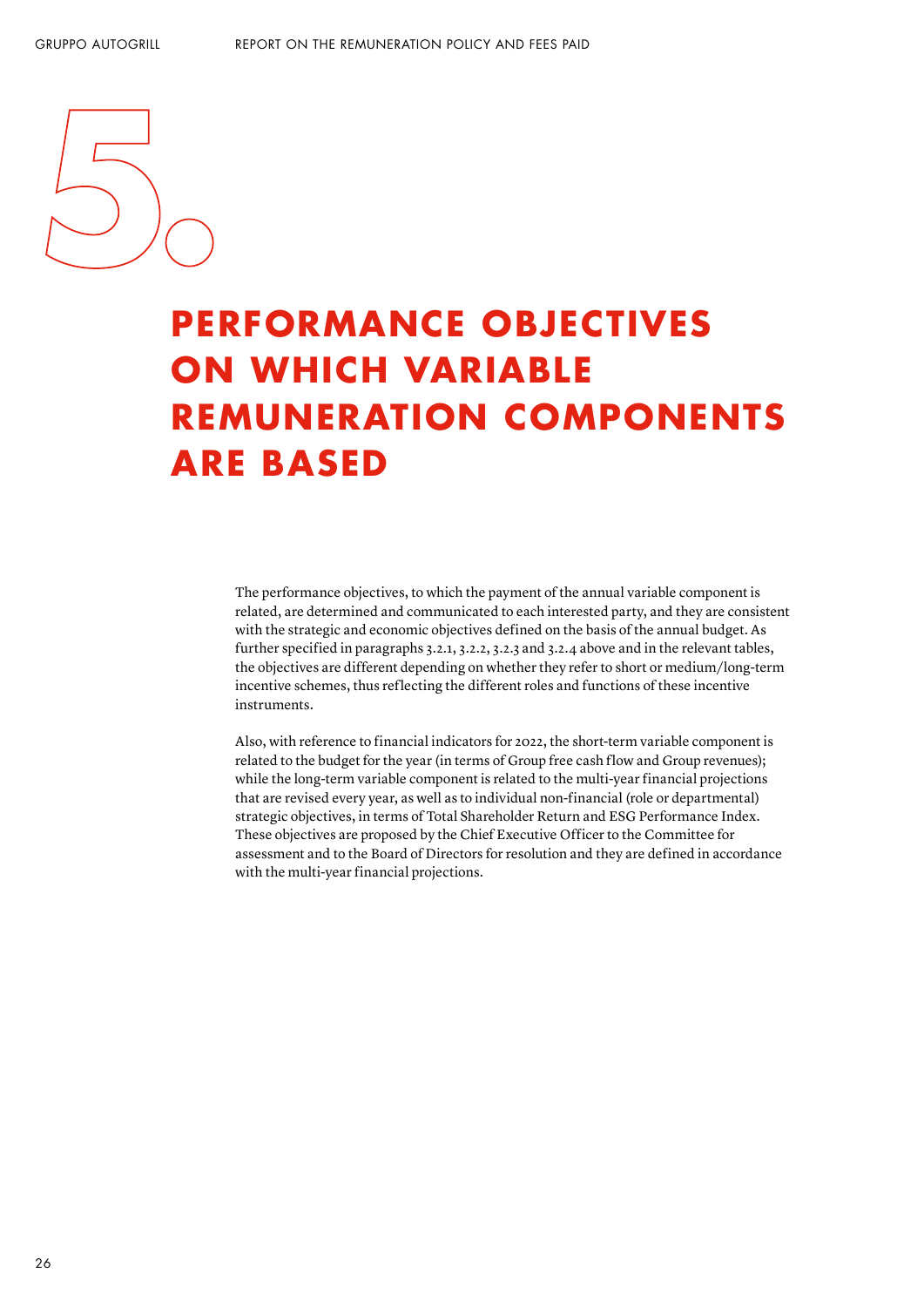

**CRITERIA USED TO EVALUATE PERFORMANCE OBJECTIVES FOR THE ALLOCATION OF SHARES, OPTIONS, OTHER FINANCIAL INSTRUMENTS, OR OTHER VARIABLE COMPONENTS OF REMUNERATION**

> Further to verification by the Committee, the Board of Directors assesses the achievement of the economic and financial objectives of the incentive schemes and of the individual objectives assigned to the Chief Executive Officer and the corporate joint general manager (the "**Corporate Joint General Manager**").

> The objectives of the Chief Internal Audit Executive are evaluated jointly by the Chairperson of the Board of Directors, the chairperson of the Control, Risk and Corporate Governance Committee, the chairperson of the Board of Statutory Auditors and the Committee, and they are approved by the Board of Directors.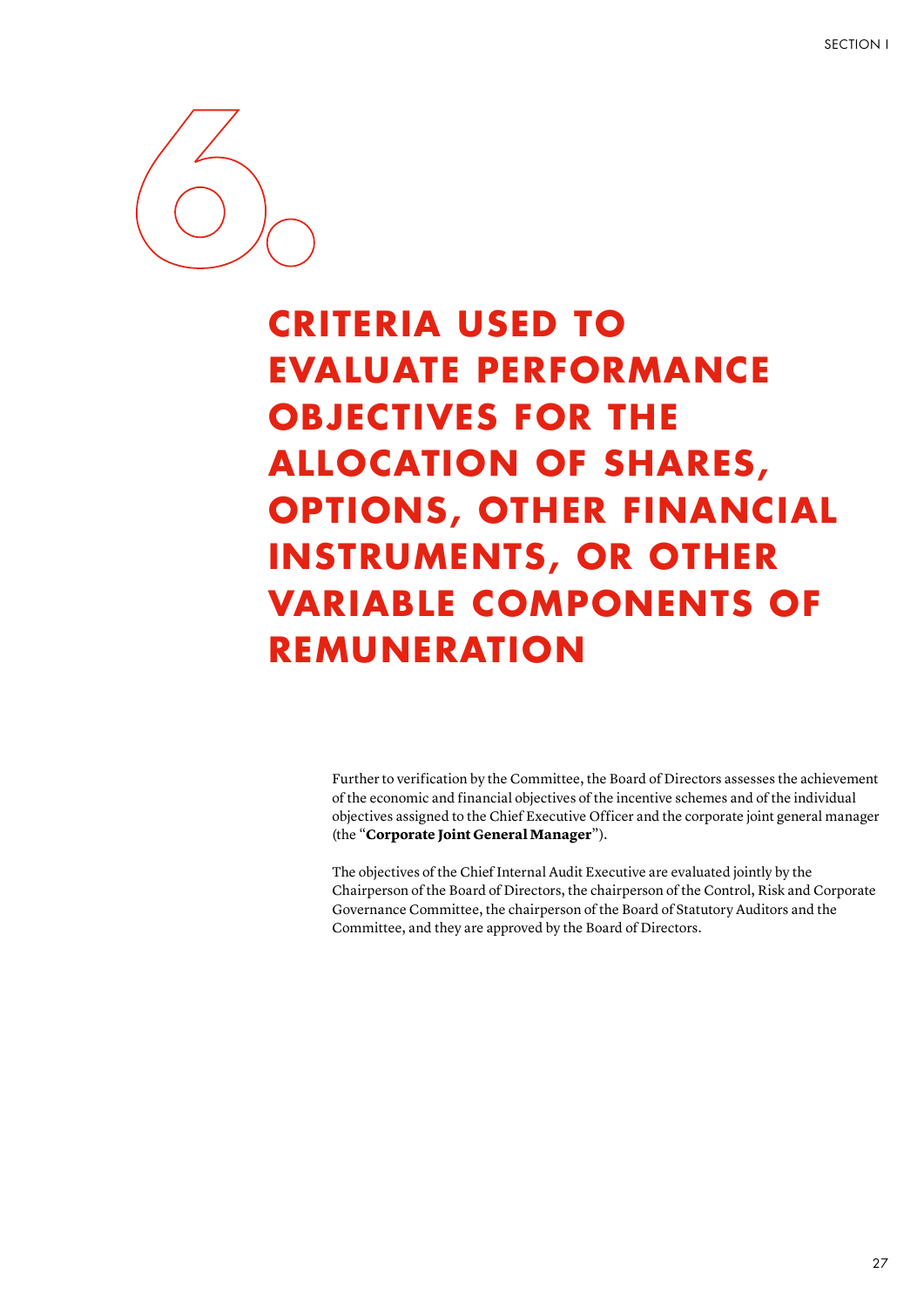

**CONTRIBUTION OF THE REMUNERATION POLICY TO THE IMPLEMENTATION OF THE COMPANY'S STRATEGY AND THE PURSUIT OF THE COMPANY'S LONG-TERM INTERESTS, CONSISTENT**  WITH THE RISK MANAGEMENT **AND SUSTAINABILITY POLICY**

> The Remuneration Policy contributes to the achievement of the objective of creating value and, more in general, sustainable success over the medium to long-term, in line with the risk management policy.

> This result is pursued through an appropriate and predefined balance between the fixed and variable components of remuneration, as well as through the identification of adequate parameters and objectives for the evaluation of performance.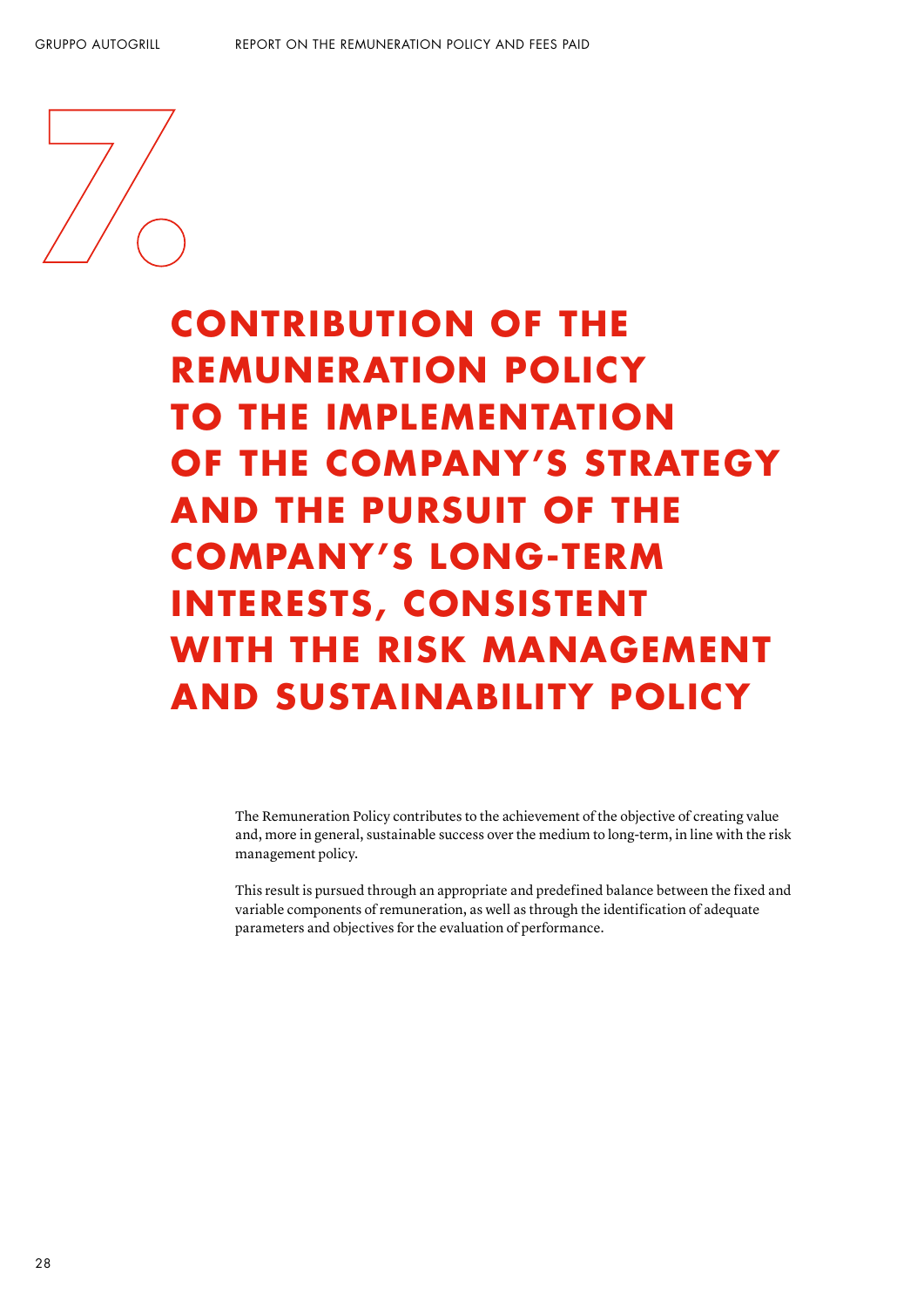

# **VESTING PERIOD FOR DEFERRED PAYMENT SYSTEMS**

See paragraphs 3.2.2, 3.2.3 and 3.2.4 above.

Compliance with the financial covenant objectives is a condition for the accrual and liquidation of acquired rights.

In compliance with the provisions of the Corporate Governance Code<sup>8</sup>, clawback mechanisms are in place for all annual or long-term incentive plans. These mechanisms provide that the Group may request the refund, in whole or in part, of the sums already paid (or the retention of any deferred sums), in the event that these payments were determined on the basis of data which subsequently proved to be manifestly incorrect, including calculation errors in the determination of one or more vesting conditions or a malicious alteration of the data used for such determination or the determination of one or more vesting conditions through conduct contrary to law provisions and/or Company regulations and/or plans granting the rights.

With reference to the compliance with financial covenants, it should be noted that, on 10 March 2021, following the continuation of the Covid-19 pandemic, new agreements were concluded with the lending banks and bondholders for the extension of the temporary suspension ("Covenant holiday") of the checks on financial covenants (leverage ratio and interest cover ratio). For HMSHost Corporation and Autogrill S.p.A., the covenant holiday period has therefore been extended by a further 12 months compared to what was already achieved in 2020.

<sup>8</sup> See in particular Recommendation no. 27 letter e) of the Corporate Governance Code, which envisages contractual agreements allowing the Company to request the refund, in whole or in part, of variable components of the remuneration already paid (or to<br>withhold deferred sums), determined on the basis of data that subsequently proved to be manife circumstances as may be identified by the Company.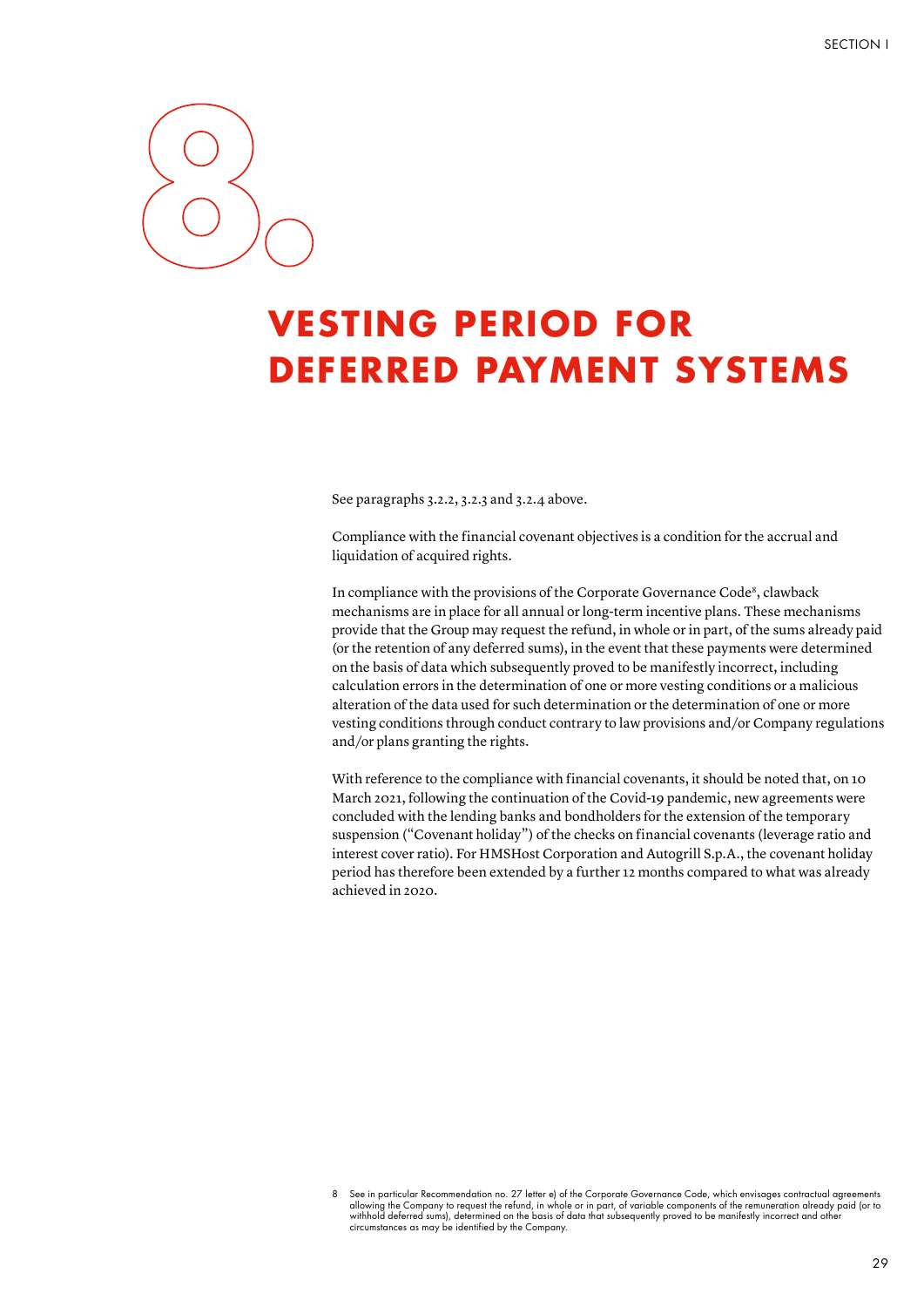

# **INFORMATION ON ANY OBLIGATION TO HOLD THE FINANCIAL INSTRUMENT PORTFOLIO AFTER ITS ACQUISITION**

The Chief Executive Officer must hold 20% of any shares accrued until the end of his/her term of office. In particular, with regard to the 2016 Phantom Stock Options plan, the CEO is committed to a "minimum holding" obligation, which consists in the obligation to purchase a number of Autogrill shares equal to an overall investment of 20% of the net premium paid under the Plan on the online stock market operated by Borsa Italiana SpA; these shares shall be held until the end of the CEO's term of office.

Similar provisions for the Chief Executive Officer and Corporate Joint General Manager are contained in the 2018 Performance Share Units and 2021 Performance Share Units plans. The Board of Directors may also provide for minimum holding obligations for executives with strategic responsibilities on a discretionary basis.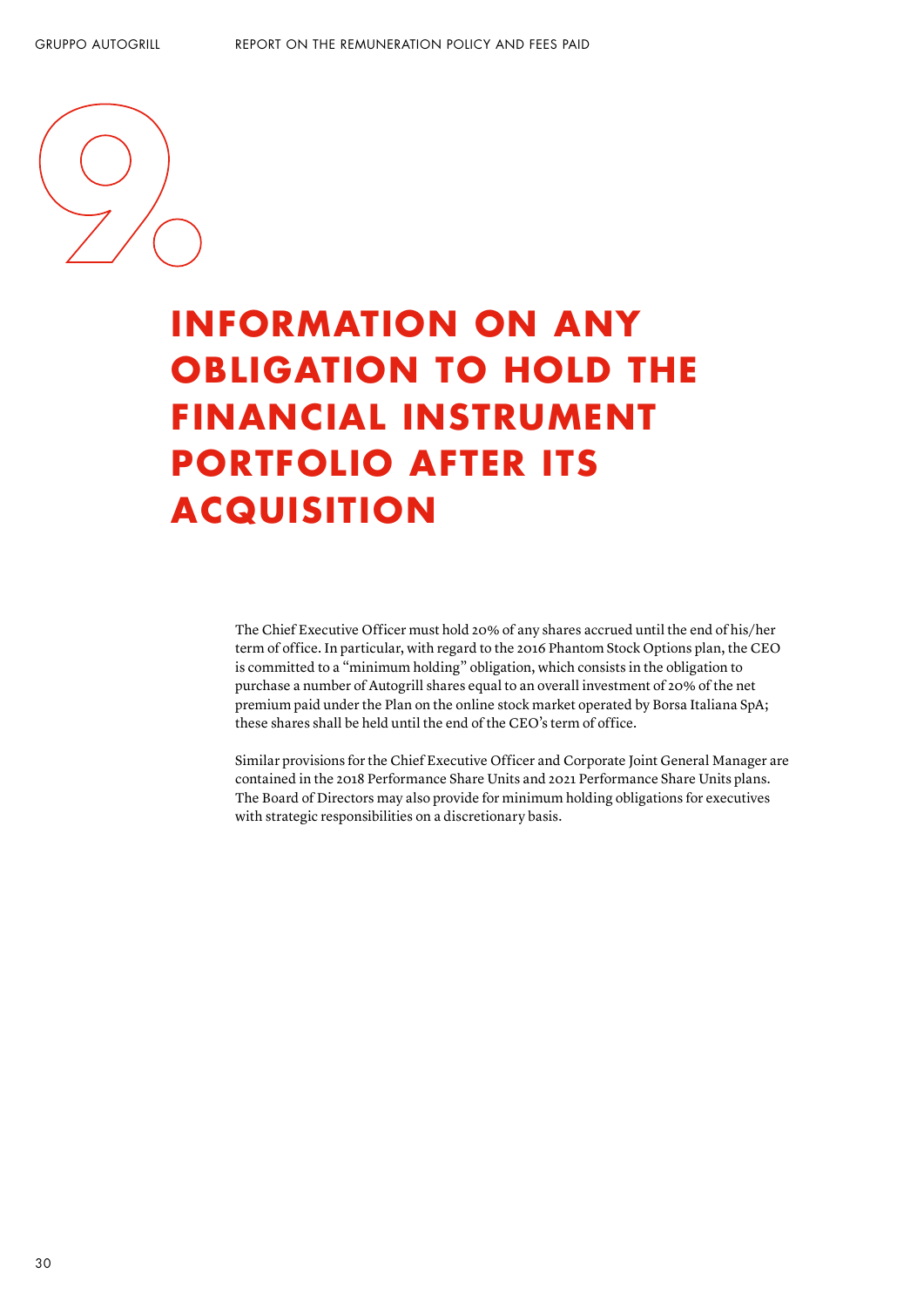**10.**

# **TERMINATION OF OFFICE OR EMPLOYMENT AGREEMENTS; NON-COMPETE CLAUSES AND STABILITY AGREEMENTS**

In principle, Autogrill does not offer severance indemnities or similar benefits for and/or upon termination of employment, also in case of notice, other than those provided for by applicable laws and/or national collective bargaining agreements. In any case, in compliance with the provisions of the Corporate Governance Code9, the Remuneration Policy provides that any severance indemnity – in addition to, for employees only, the payment in lieu of notice determined in accordance with applicable national collective bargaining agreements – shall not exceed 24 total monthly salaries (i.e. the sum of the fixed component and the short-term variable component, thus expressly excluding the mediumto long-term variable component).

As a general rule, there are no "Golden parachutes" or contractual clauses related to the "change in control", however these provisions may be adopted to comply with specific local labour market practices. In this regard, it should be noted that, in line with US labour market practice, a so-called "Change in Control" clause is present in the contract of the Chief Executive Officer of the North American subsidiary HMSHost Corporation. In the event of resignation following a change in control, this clause provides for the recognition of a consideration up to a maximum of 0.94 times the annual target total remuneration (i.e. the sum of the fixed component and the short-term variable component considered to have been reached at target, thus expressly excluding the medium- to long-term variable component) ("target total remuneration").

Termination agreements are drawn up in light of the applicable benchmarks and within the limits indicated by the case law and standard practice of the Country in which the agreement is made. As a rule, the Group does not enter into agreements that regulate *ex ante* the early termination of employment at the Company's or the individual's initiative, without prejudice to the provisions of law and/or national collective bargaining agreements.

Any different agreements must be evaluated and validated by the Committee.

See in particular Recommendation no. 27 letter f) of the Corporate Governance Code, under which any indemnity paid on<br>Iermination of the directorship relationship is defined by clear and pre-determined rules defining the u amount payable by linking it to a set amount or a certain number of years of remuneration.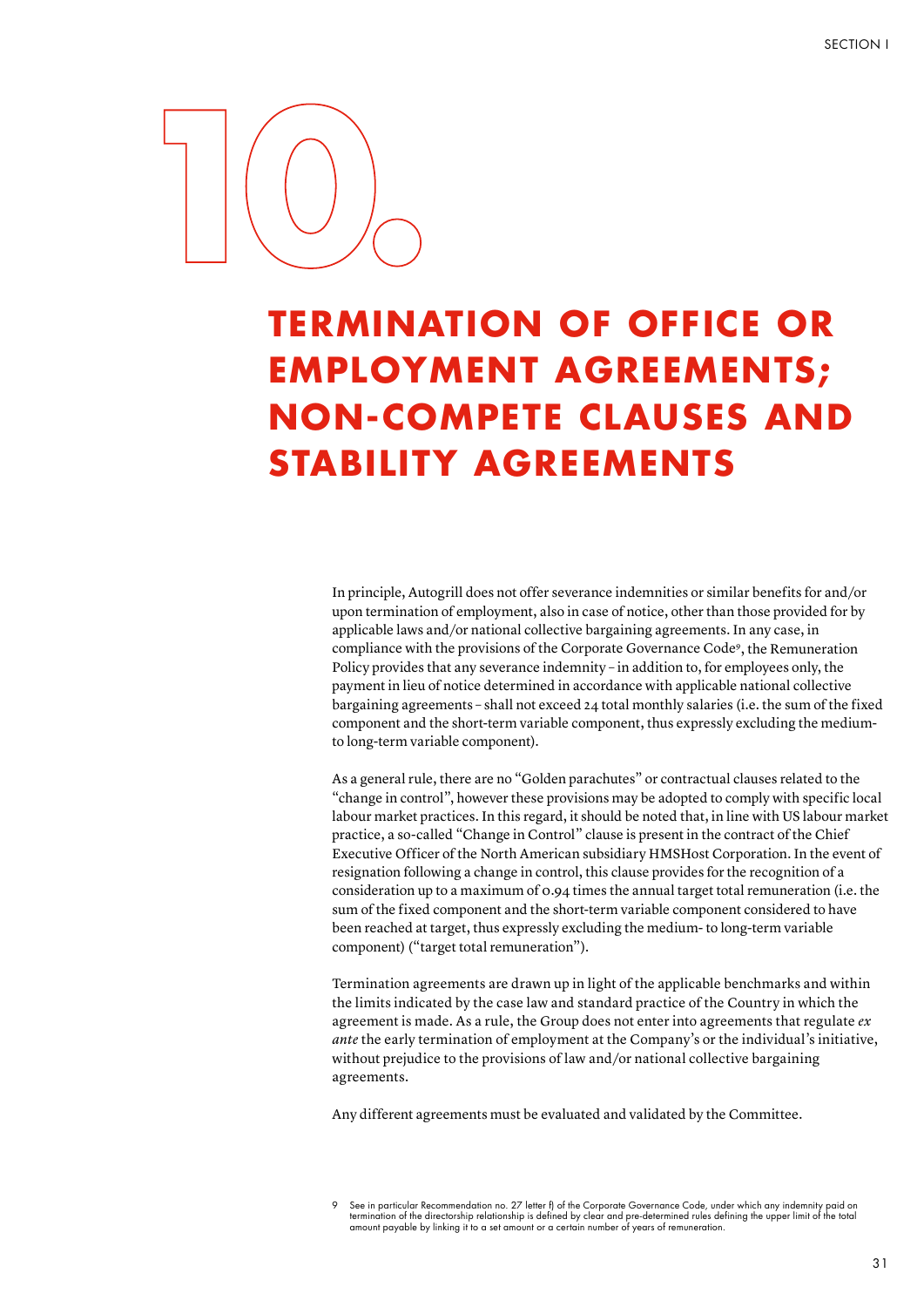Currently, the Group's Chief Executive Officer (1.45 times the target total compensation) and the Chief Executive Officer of HMSHost Corporation (0.95 times the target total compensation) are entitled to "pre-determined" directors' severance/termination indemnities, within the quantitative limits indicated above.

In accordance with case law and standard practice, "non-compete" clauses may be envisaged, which provide for the recognition of a consideration, also taking into account the duration and temporal extent of the agreement, as well as the strategic importance of the concerned resource, also to protect the information assets and the market position of the Company and/or the Group. The non-compete clause refers to the business sector in which the Group operates, and its geographical area and business scope vary depending on the role played.

Non-compete clauses must have the following essential characteristics:

- pre-determined time duration;
- defined geographical area;
- circumscribed business scope.

Subject to the exceptions set out below, as explained above, the consideration for noncompete clauses shall not normally exceed the equivalent of six months of total remuneration (i.e. the sum of the fixed component and the short-term variable component, thus expressly excluding the medium- to long-term variable component) for each year of duration of the non-compete obligation, to be paid in quarterly instalments over the duration of the agreement, which shall neither be less than 12 months, nor longer than 36 months.

Non-compete agreements, which may be optionally activated by the respective company at the time of termination of employment, are in place for all 3 executives with strategic responsibilities in office and for the Corporate Joint General Manager.

As regards the Chief Executive Officer, also taking into account the strategic role assigned to him/her, as well as the tenure of his/her role, a specific non-compete and non-solicitation agreement has been concluded for 18 months. This agreement provides for the payment of a penalty in case of breach of the agreement and for a consideration not exceeding the equivalent of about 13 months of total target compensation for each year of duration of the non-compete obligation.

An 18-month non-compete and non-solicitation agreement has also been concluded with the Chief Executive Officer of the North American subsidiary HMSHost Corporation. This agreement provides for the payment of a consideration not exceeding 1.17 times the annual total remuneration calculated on the assumption that target objectives will be achieved ("total target remuneration") and a penalty should be paid in case of breach of the agreement. Similarly, an 18-month non-compete and 24-month non-solicitation agreement was entered into with the Chief Executive Officer of the subsidiary HMSHost International B.V. This agreement provides for the payment of a consideration not exceeding 0.25 times the annual total target remuneration and of a penalty of twice the consideration in the event of breach of the agreement.

In any case of termination of office and delegation of powers, the Chief Executive Officer retains the right to the payment of variable emoluments relating to the incentive plans in which he/she participates, subject to the achievement of the objectives and the occurrence of any other conditions provided for in each plan or programme and in proportion to the activity performed during the reference period.

As regards the Corporate Joint General Manager and the executives with strategic responsibilities, all rights acquired under the incentive plans (including stock options) are forfeited in the event of termination for cause, justified subjective reason, or voluntary resignation (the so-called *"*bad leaver*").* In the event of termination for justified objective reason or retirement (the so-called "good leaver"), the participant does not lose the rights under the incentive plans on a *prorata temporis* basis.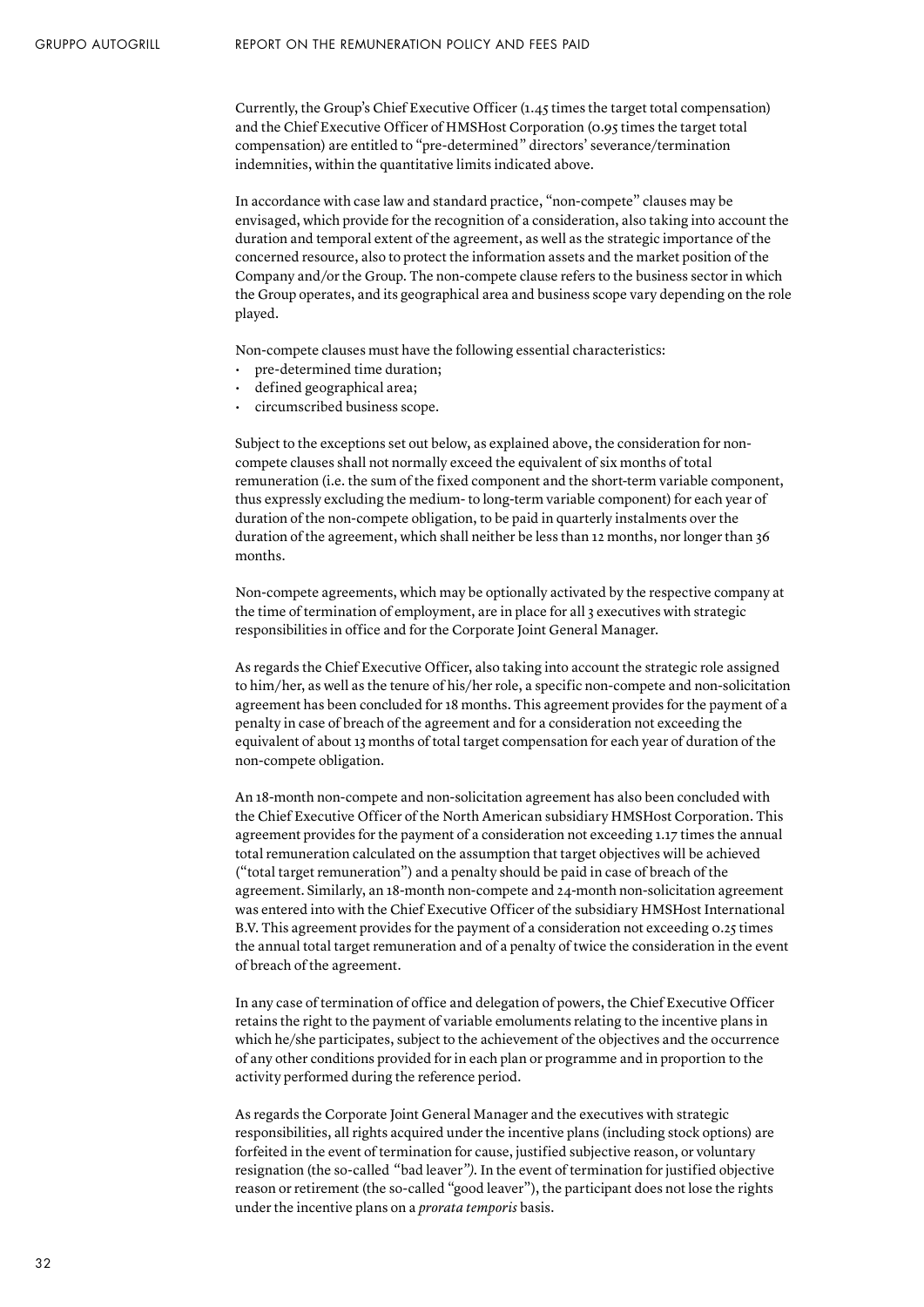In accordance with the indications of case law and practice, stability agreements may also be entered into, which provide for the payment of a consideration, also taking into account the time span of the retention obligation, as well as the strategic nature of the resource concerned, also in order to protect the information assets and market position of the Company and/or the Group.

As a rule, the consideration for the stability agreement shall not exceed the equivalent of 6 months of total remuneration for each year of duration of the stability agreement.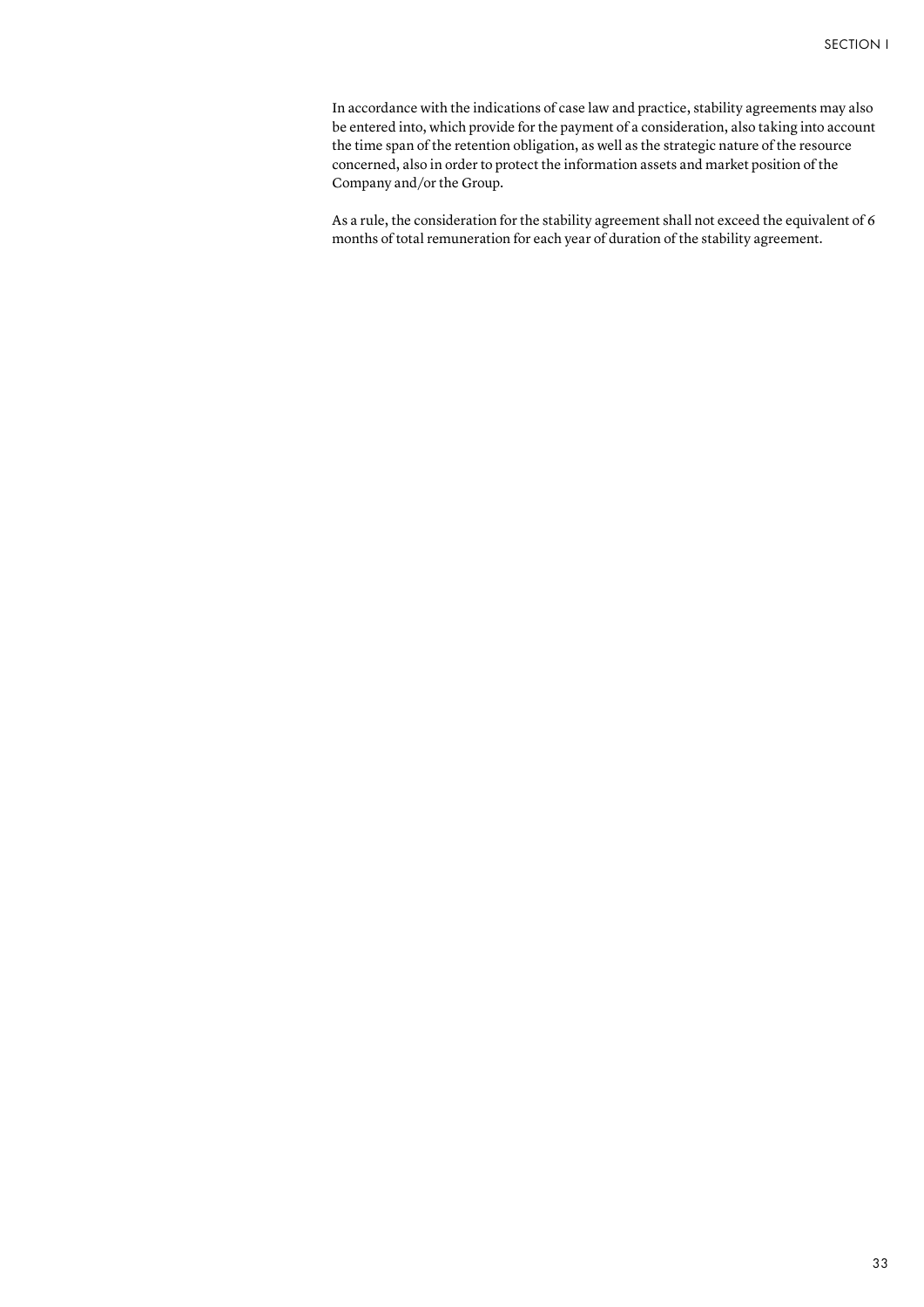# **11. INSURANCE, SOCIAL SECURITY OR PENSION POLICIES OTHER THAN OBLIGATORY COVERAGE**

In line with best practices, a D&O (Directors & Officers) Liability policy has been taken out for the Directors, Statutory Auditors, managing directors, executives with strategic responsibilities and Executives, covering any civil liability damages caused by them during the performance of their duties (except in case of malice or gross negligence).

In accordance with the national collective bargaining agreement, Autogrill's Group CEO, Corporate Joint General Manager and executives with strategic responsibilities are covered for accidents (on and off the job), death, and permanent disability due to illness; they also have supplementary health insurance in addition to that regulated by the collective bargaining agreement.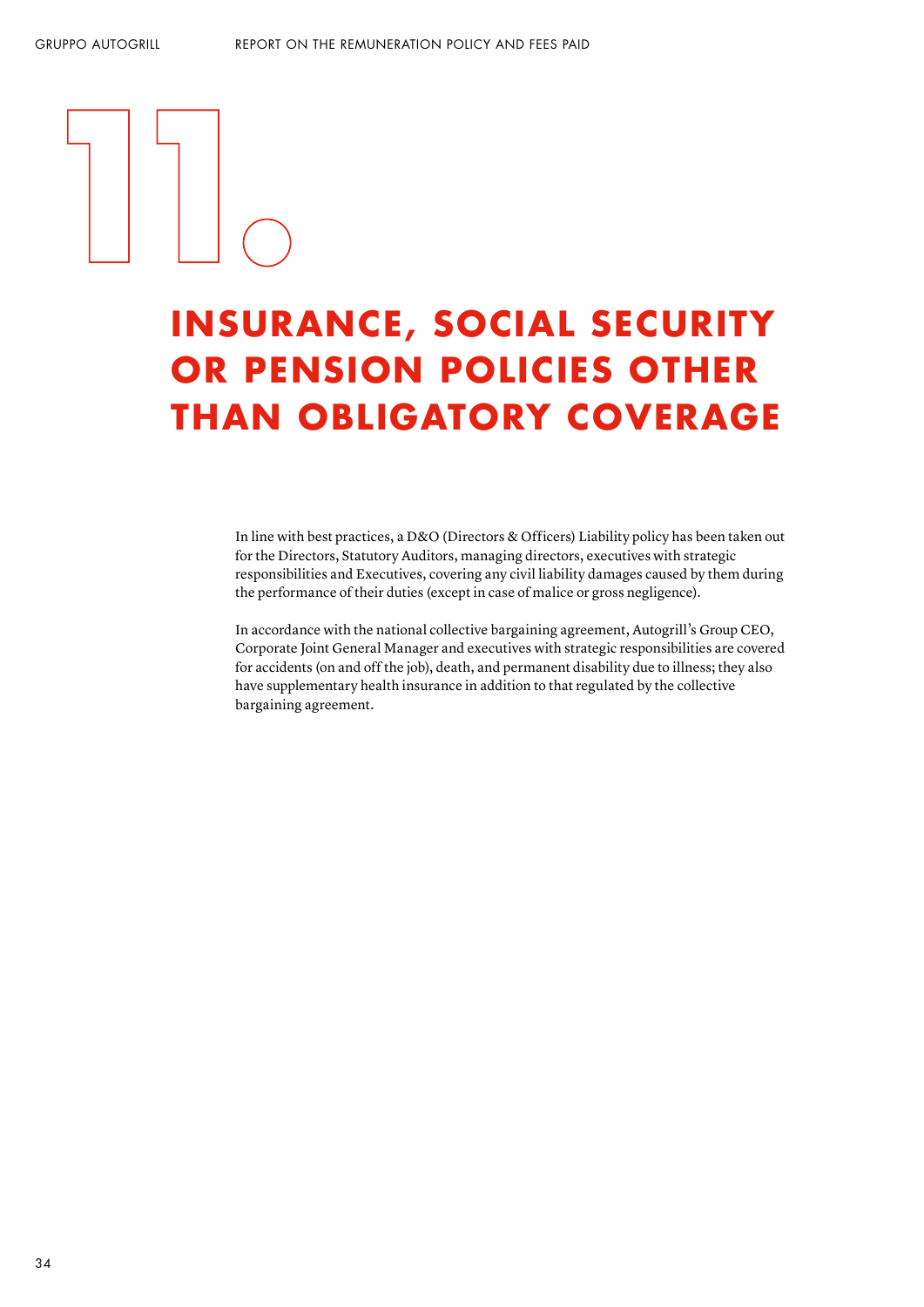

# **REMUNERATION POLICY WITH RESPECT TO INDEPENDENT DIRECTORS, THE PARTICIPATION OF THE DIRECTORS IN COMMITTEES, AND THE PERFORMANCE OF SPECIAL TASKS**

As mentioned in point 3.1 above, the Directors, who are members of the Committees set out within the Board of Directors, are paid an additional annual fee. For the amount of the aforesaid remuneration, reference should be made to Section II of this Report.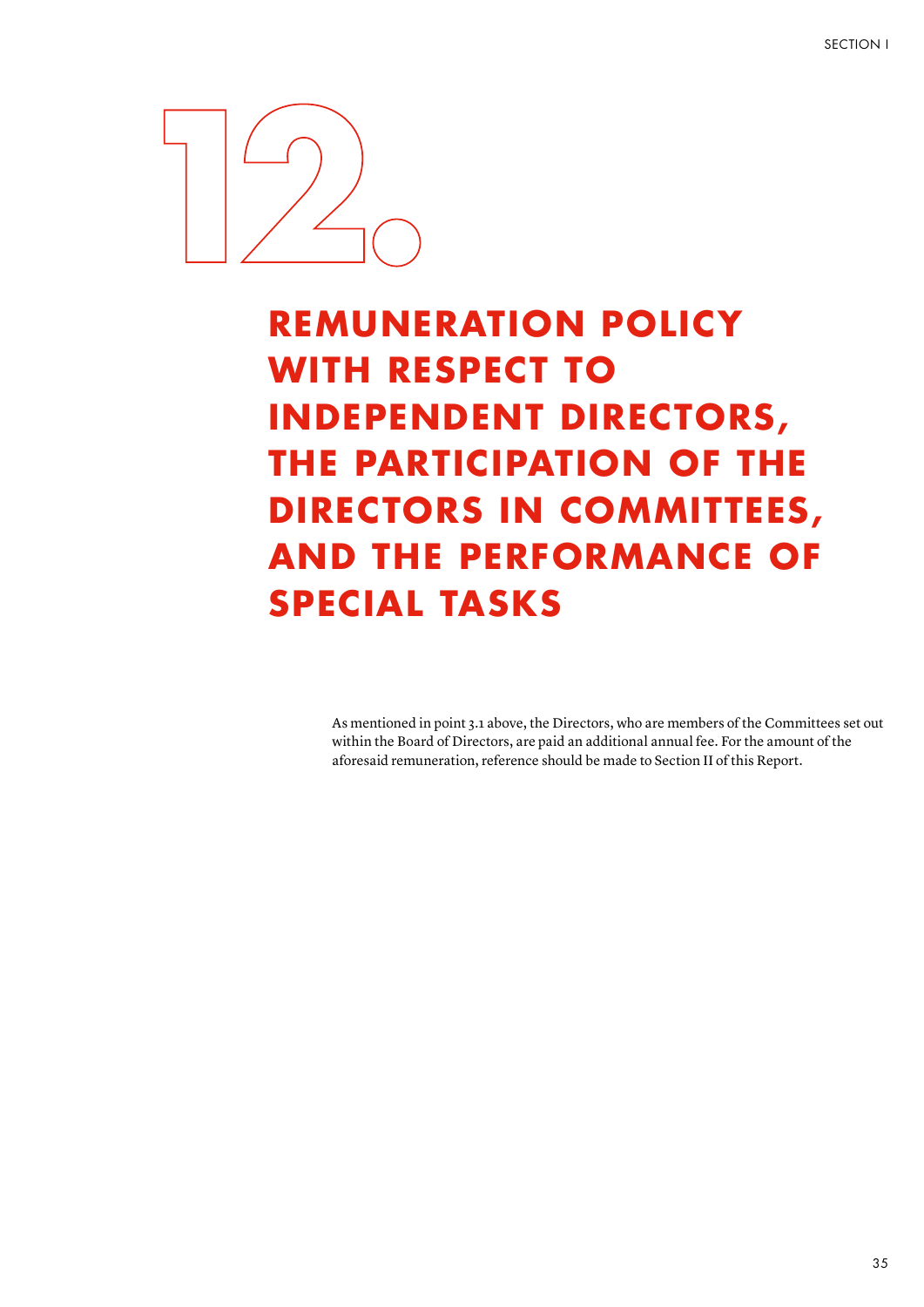

# **REMUNERATION OF STANDING AUDITORS**

The AGM sets the annual remuneration for Standing Auditors at the time of their appointment for the entire period of their office, pursuant to art. 2402 of the Italian Civil Code. For the amount of current remuneration, please refer to Section II of this Report.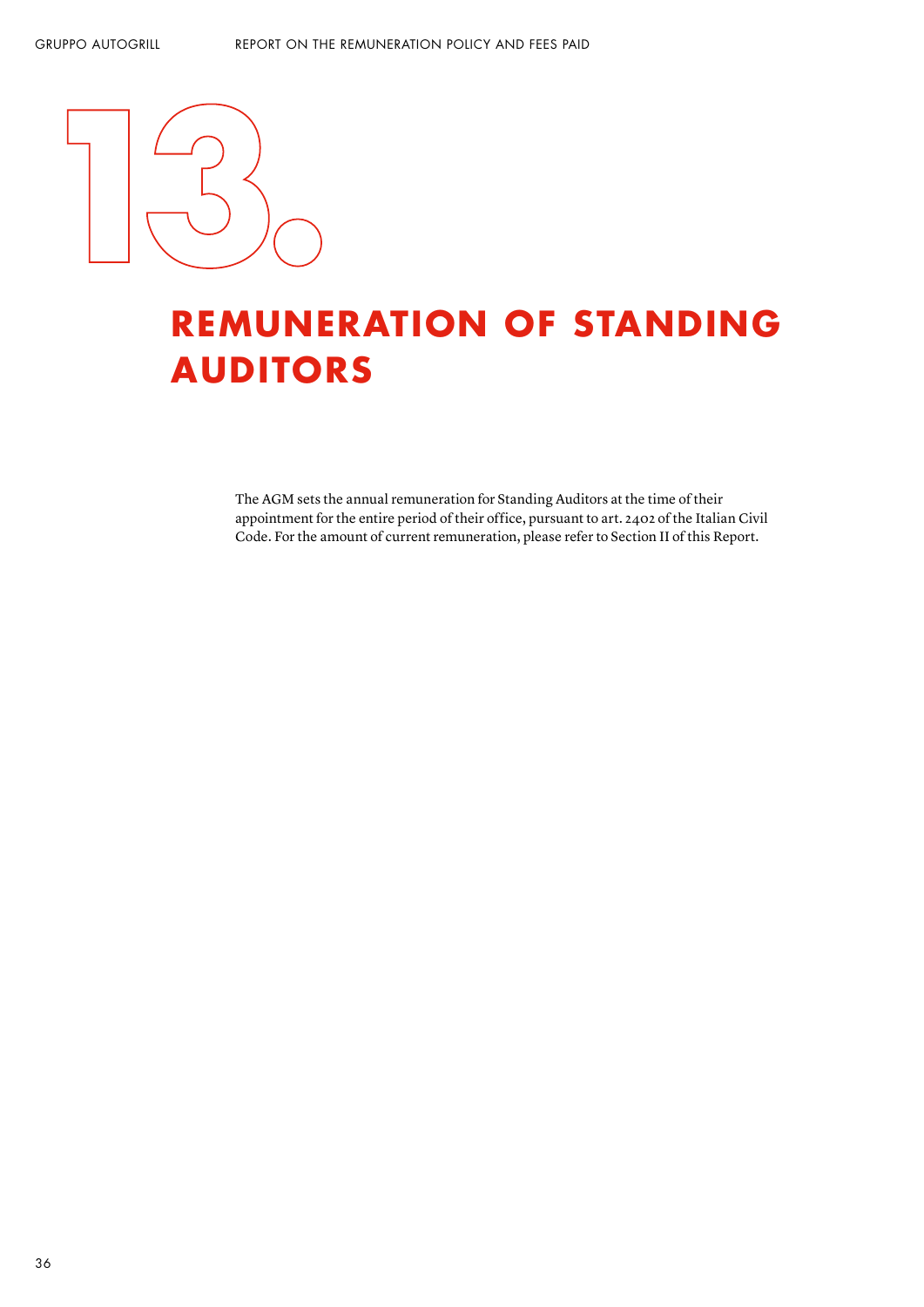

# **INFORMATION ON THE REMUNERATION POLICIES OF OTHER COMPANIES USED AS BENCHMARKS, AND CRITERIA USED TO SELECT THESE COMPANIES**

The Remuneration Policy has been defined using the remuneration policies of other companies as benchmarks. The companies chosen are multinational and Italian firms operating in the consumer goods industry whose complexity, distribution capillarity, and investments are comparable to those of Autogrill.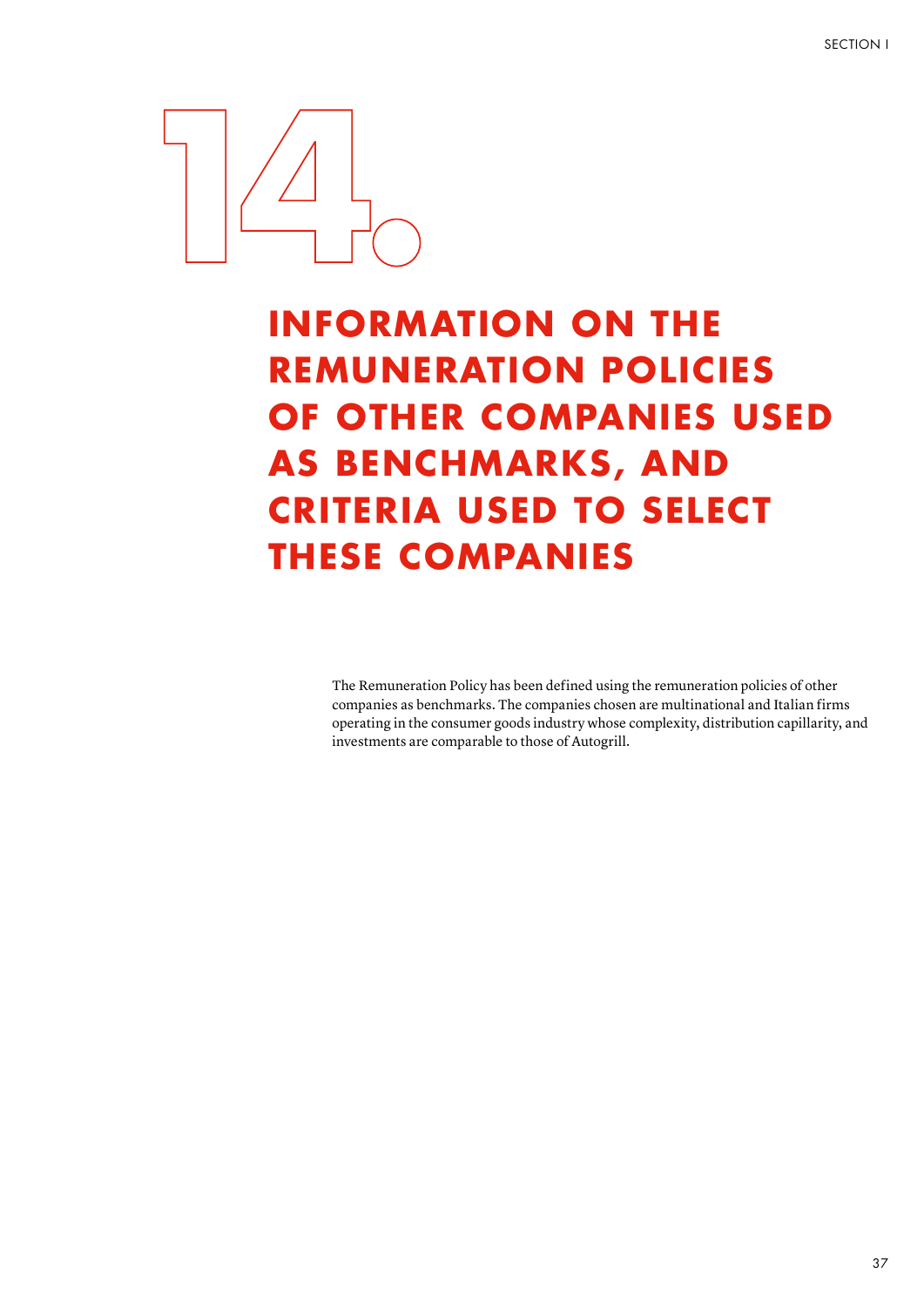# **SECTION II**

**Items making up remuneration and illustration of the remuneration paid and/or accrued in 2021**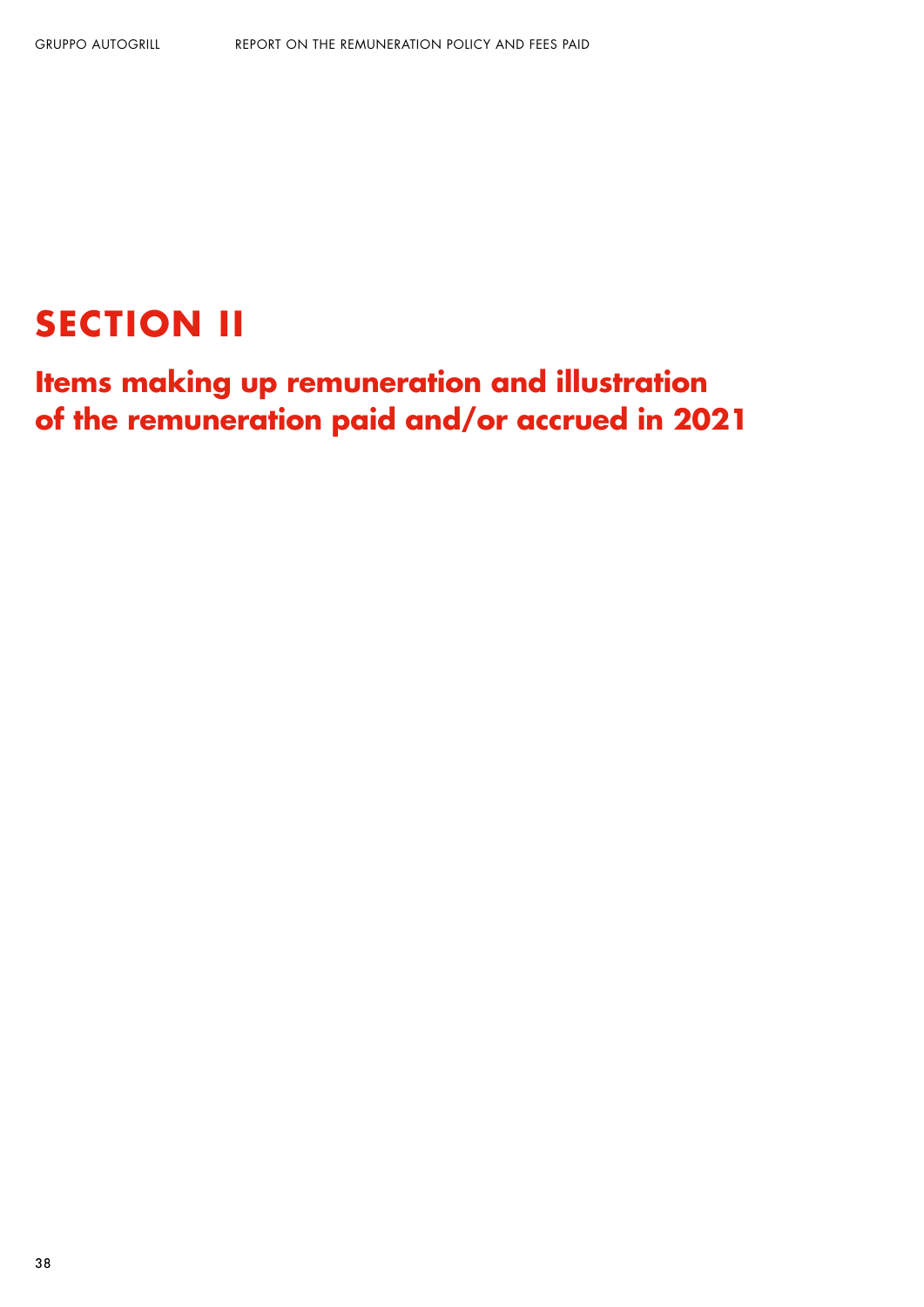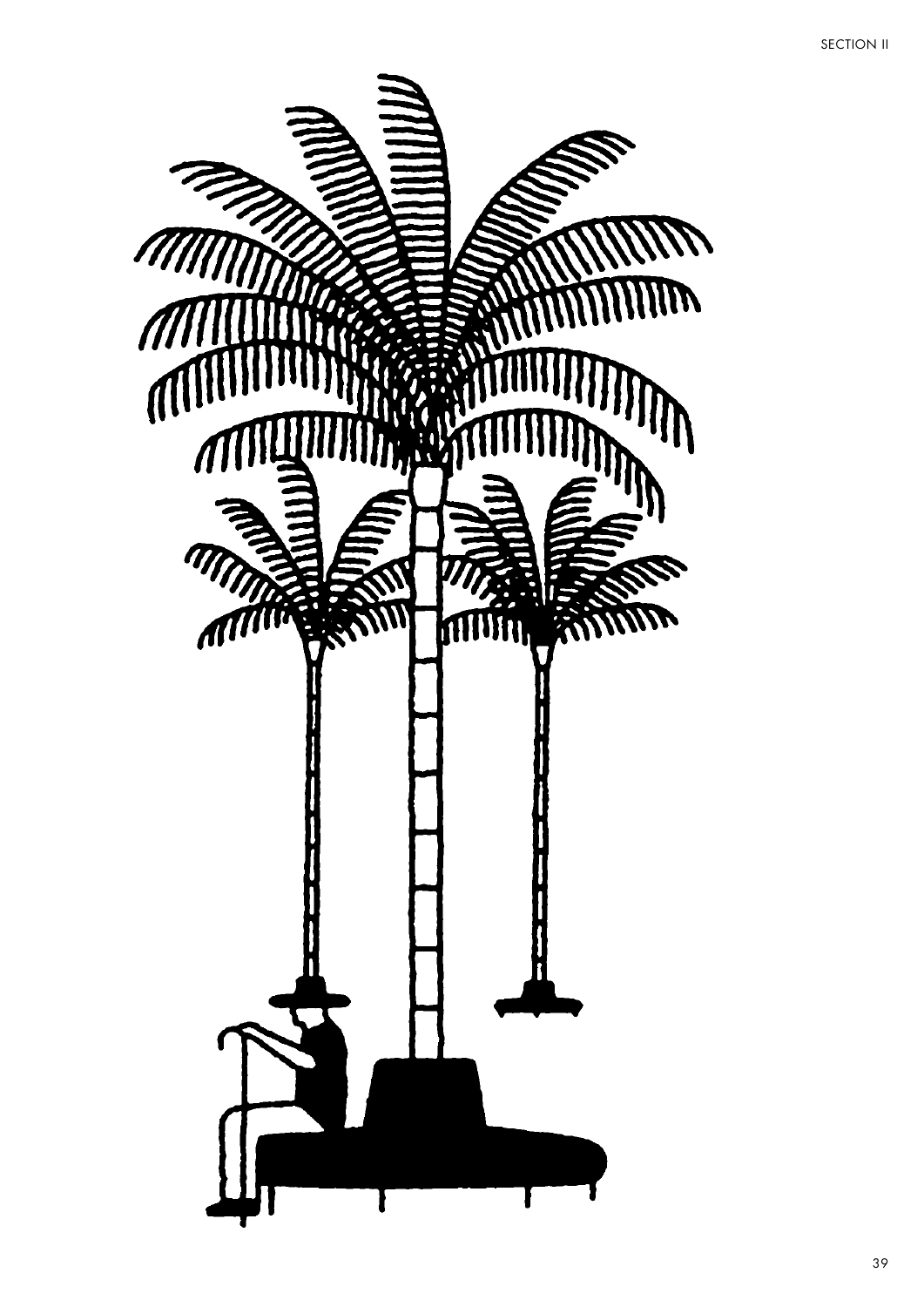**1.**

# **ITEMS MAKING UP REMUNERATION**

### **1.1 INTRODUCTION**

The Second Section of this Report sets out the remuneration paid to each member identified by name — of the Boards of Directors and Statutory Auditors, any managing director and any executive with strategic responsibilities as at 31 December 2021.

The aforesaid remuneration was determined in compliance with the 2021 Remuneration Policy, in continuity with previous financial years and according to the principles followed by the Company for the definition of the remuneration of the members of the Boards of Directors and Statutory Auditors, the managing directors and the executives with strategic responsibilities, in line with the recommendations set out in the Corporate Governance Code.

Reference is made to Table 1 (in the Annex), which was prepared in compliance with outline sheet 7-*bis* of Annex 3A of the Issuers' Regulations, and which reports the nominal amount of the remuneration paid to each member of the management and supervisory bodies identified by name.

### **1.2 BOARD OF DIRECTORS, BOARD OF STATUTORY AUDITORS AND MANAGING DIRECTORS**

As regards the financial year 2021, the remuneration accrued to and/or received by the members of the Board of Directors in office during said financial year was determined on the basis of the AGM resolution of 21 May 2020 for the period starting on 21 May 2020, which established a total annual remuneration for the Board of Directors of  $\epsilon$  1,100,000 before withholding taxes.

This amount includes  $\epsilon$  320,000 for all members of the Board committees.

Pursuant to the resolution of the AGM and the subsequent resolution of the Board of Directors of 21 May 2020, the above remuneration for the financial year 2021 was allocated as follows:

- a) Each Director, including the Chairperson of the Board of Directors, received: (i) an annual fixed fee of  $\epsilon$  60,000 gross for serving on the Board;
- b) Each member of the Control, Risk and Corporate Governance Committee, the Human Resources Committee and the Strategy and Sustainability Committee received an additional annual fee of  $\epsilon$  20,000 gross; and
- c) Each member of the Related-Party Transaction Committee received an additional annual fee of € 10,000 gross.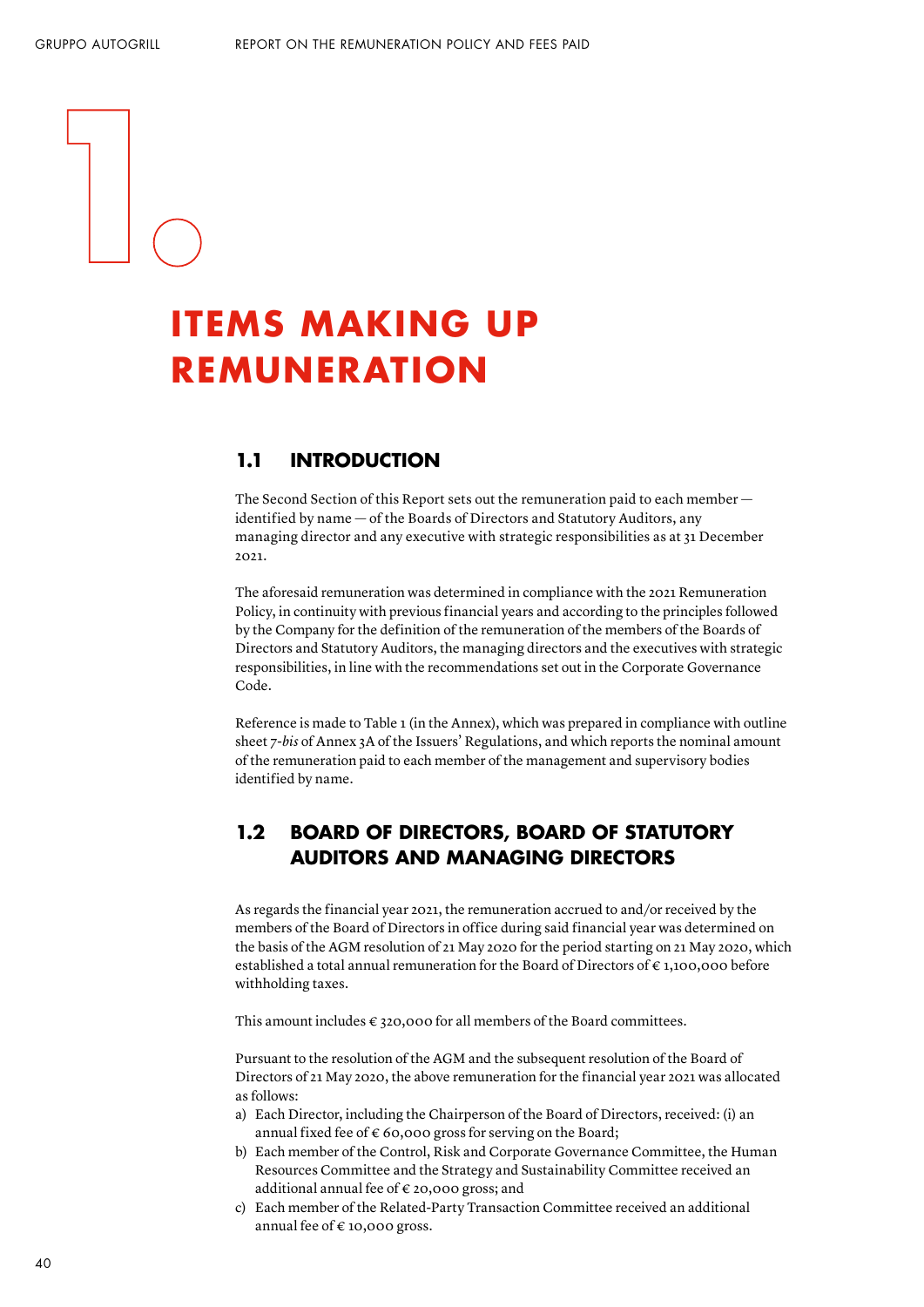On 21 May 2020, on the occasion of the post-appointment meeting, the Board of Directors divided the total remuneration approved for that purpose by the AGM among the Committees and their respective members and, on the proposal of the Human Resources Committee and after consulting the Board of Statutory Auditors, it determined the emolument for the special executive office conferred on the Chief Executive Officer of  $\epsilon$  460,000 gross, as well as a fixed emolument for the special office conferred on the Chairperson of the Board of Directors of  $\epsilon$  190,000 gross in addition to the annual remuneration due to him/her as member of the Board of Directors.

The remuneration for the special office of Chief Executive Officer is described in paragraph 1.3 below.

The Directors are also entitled to the reimbursement of the expenses incurred in the performance of their office, as well as the coverage of the D&O (Directors and Officers) Liability insurance policy.

Pursuant to the resolution of the AGM of 23 April 2021, the two Standing Auditors are entitled to a yearly fixed, all-encompassing, flat-rate compensation of  $\epsilon$  50,000 gross, whereas the chairperson of the Board of Statutory Auditors is entitled to a yearly fixed, all-encompassing, flat-rate compensation of  $\epsilon$  75,000 gross.

### **1.3 CHIEF EXECUTIVE OFFICER**

The remuneration of the Chief Executive Officer is specified in the tables on the following pages.

The Chief Executive Officer received:

- i) the fixed salary as a member of the Board of Directors ( $\epsilon$  60,000 gross);
- ii) the remuneration for the special executive office of Chief Executive Officer of the Company, pursuant to art. 2389, paragraph 3, of the Italian Civil Code ( $\epsilon$  460,000 gross);
- iii) the fixed remuneration as executive of the Company ( $\epsilon$  403,297 gross);
- iv) some fringe benefits ( $\epsilon$  13,015 gross);
- v) the MbO variable remuneration paid in 2022<sup>10</sup> for the financial year 2021 ( $\epsilon$  920,000 gross).

Individual strategic objectives were assessed as fully achieved.

|                                     | Weight | Indicator                                 | %<br>performance<br>achievement<br>vs target | Payout<br>in absolute<br>value<br>$(\epsilon)$ |
|-------------------------------------|--------|-------------------------------------------|----------------------------------------------|------------------------------------------------|
| Financial objectives                | 70%    | Group Free<br>Cash Flow                   | 200%                                         | 644,000                                        |
| Individual strategic/ESG objectives | 30%    | Individual<br>strategic/ESG<br>objectives | 200%                                         | 276,000                                        |

As shown in Table 1 below, the proportion between fixed and variable remuneration is 100%/98%.

On 23 April 2021, the Chief Executive Officer was identified as a beneficiary of the 2021 Plan for a total of 213,601 Units under the Wave 1 subplan and for a further 191,356 Units under the Wave 2 subplan. Finally, on 10 March 2022, he was included among the beneficiaries of Wave 3 of the same 2021 Plan for a total of 208,234 Units.

It should be noted that, having taken note of the dilutive effects that the implementation of the Company's share capital increase — resolved by the Company's Board of Directors on 8 June 2021, in execution of the authority granted to the Board pursuant to art. 2443 of the

10 Subject to verification of the achievement of the objectives by the Board of Directors, after consulting the Human Resources Committee, and provided that the conditions for access to the incentive have been met.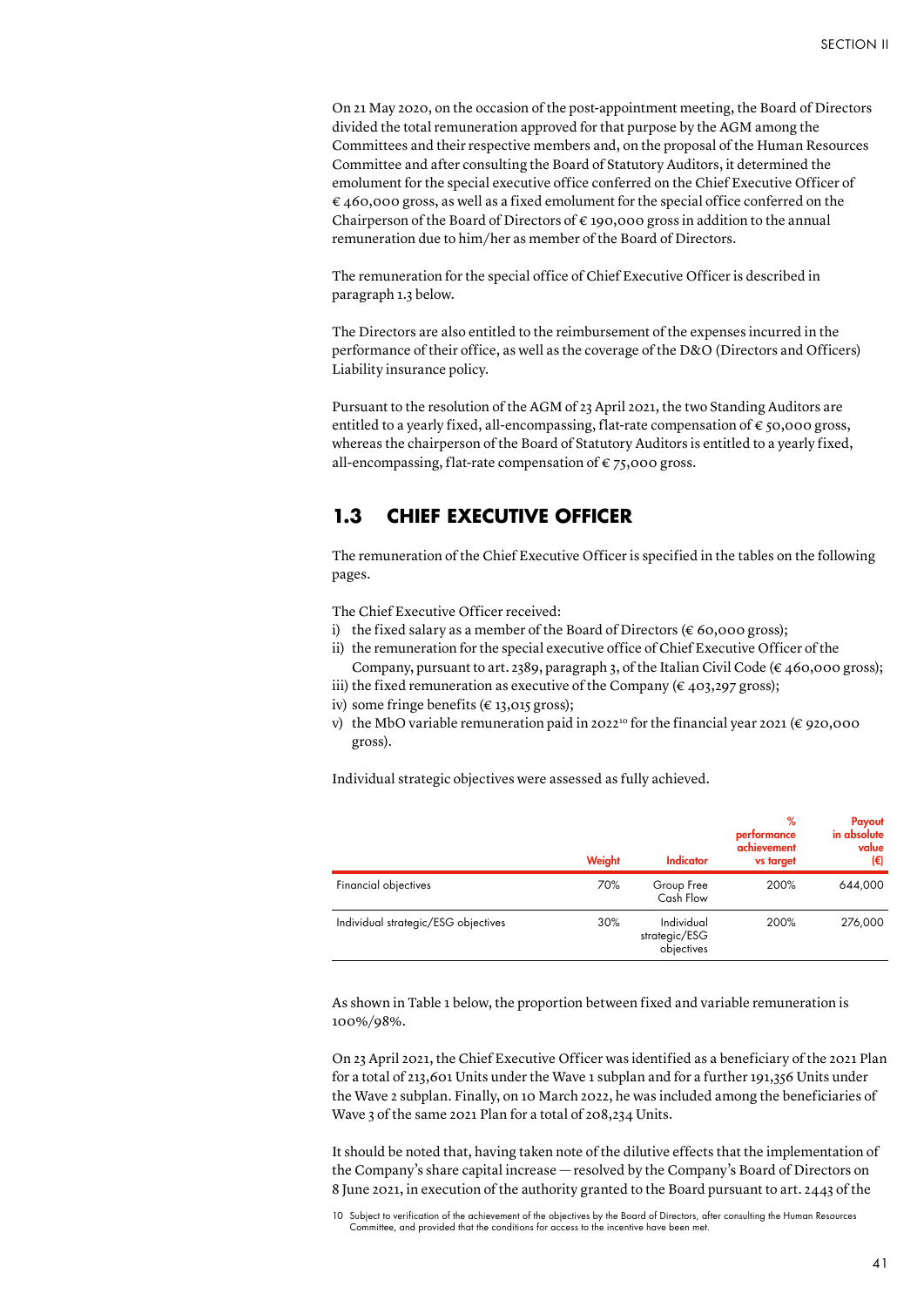Italian Civil Code by the Extraordinary AGM of 25 February 2021 — has determined on the value of Autogrill's ordinary shares and the consequent impact on the Company's sharebased long-term incentive plans, at its meeting on 30 July 2021<sup>11</sup>, Autogrill's Board of Directors agreed on the following adjustment to Wave 3 of the plan, in application of the provisions of art. 14.1, letter a, of the regulation concerning the criteria, methods and terms of implementation of the 2018 Performance Share Units Plan approved by the Board of Directors on 24 May 2018.

| WAVE 3 | Number of original units | 153.632 |
|--------|--------------------------|---------|
|        | Number of new units      | 173.756 |

Similarly, in application of the provisions of article 13, letter a, of the regulation concerning the criteria, methods and terms of implementation of the 2021 Performance Share Units Plan approved by the Board of Directors on 23 April 2021, the following adjustments to Wave 1 and Wave 2 of the plan was resolved upon:

| WAVE 1 | Number of original units | 213,601 |
|--------|--------------------------|---------|
|        | Number of new units      | 241.479 |
|        | Number of original units | 191,356 |
| WAVE 2 | Number of new units      | 216,336 |

For further details on the individual amounts of the remuneration paid, reference should be made to the tables in the Annex.

### **1.4 CORPORATE JOINT GENERAL MANAGER**

The remuneration of the Corporate Joint General Manager is specified in the tables in the Annex.

The Corporate Joint General Manager has received:

- i) the fixed salary as executive of the Company ( $\epsilon$  504,121 gross);
- ii) the remuneration for the office of Sole Director of a subsidiary company,  $(\epsilon$  50,000 gross);
- iii) the MbO variable remuneration paid in 2022<sup>12</sup> for the financial year 2021 ( $\epsilon$  250,000 gross);
- iv) n extraordinary bonus for the successful completion of the exceptional capital increase operation made necessary by the economic situation related to the Covid-19 emergency (€ 80,000 gross); and
- v) some fringe benefits ( $\epsilon$  21,014 gross).

As shown in Table 1 below, the proportion between fixed and variable remuneration is 100%/57%.

On 23 April 2021, the Corporate Joint General Manager was identified as a beneficiary of the 2021 Plan for a total of 104,479 Units under the Wave 1 subplan and for a further 93,598 Units under the Wave 2 subplan. Finally, on 10 March 2022, he was included among the beneficiaries of Wave 3 of the same 2021 Plan for a total of 101,853 Units.

It should be noted that, having taken note of the dilutive effects that the implementation of the Company's share capital increase — resolved by the Company's Board of Directors on 8 June 2021, in execution of the authority granted to the Board pursuant to art. 2443 of the Italian Civil Code by the Extraordinary AGM of 25 February 2021 — has determined on the value of Autogrill's ordinary shares and the consequent impact on the Company's

<sup>11</sup> In order to keep the substantial and economic contents of the plan unchanged and in line with the rationale for participation in the creation of value underlying the plan, the effects of the capital increase on the substantial value offered to participants in relation to the objectives to be achieved were neutralised by applying the Coefficient K of Borsa Italiana.<br>12 Subject to verification of the achievement of the objectives by the Board of Directors, after consulting the Hu

Committee, and provided that the conditions for access to the incentive have been met.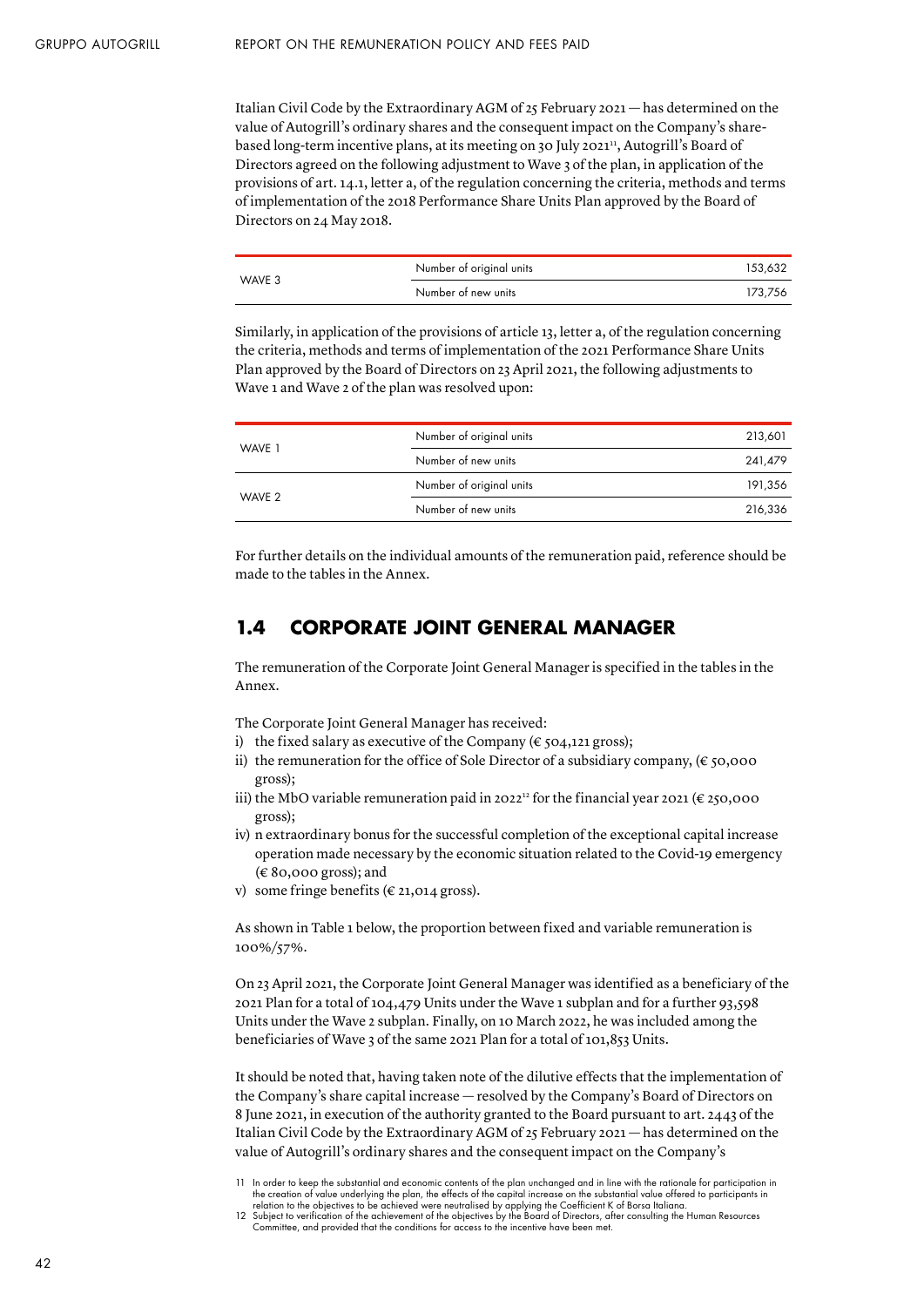share-based long-term incentive plans, at its meeting on 30 July 2021<sup>3</sup>, Autogrill's Board of Directors agreed on the following adjustment to Wave 3 of the plan, in application of the provisions of arti. 14.1, letter a, of the regulation concerning the criteria, methods and terms of implementation of the 2018 Performance Share Units Plan approved by the Board of Directors on 24 May 2018.

| WAVE 3 | Number of original units | 75.146 |
|--------|--------------------------|--------|
|        | Number of new units      | 84.990 |

Similarly, in application of the provisions of article 13, letter a, of the regulation concerning the criteria, methods and terms of implementation of the 2021 Performance Share Units Plan approved by the Board of Directors on 23 April 2021, the following adjustments to Wave 1 and Wave 2 of the plan were resolved upon:

|        | Number of original units | 104,479 |
|--------|--------------------------|---------|
| WAVE 1 | Number of new units      | 93,598  |
| WAVE 2 | Number of original units | 118,115 |
|        | Number of new units      | 105,816 |

For further details on the individual amounts of the remuneration paid, reference should be made to the tables in the Annex.

### **1.5 EXECUTIVES WITH STRATEGIC RESPONSIBILITIES**

The following remuneration was paid to the five executives with strategic responsibilities identified in 2021:

- i) as regards the two executives with strategic responsibility employed by the Company:
	- they received (i) the fixed remuneration as executives hired by the Company, (ii) the MbO variable remuneration paid in 202214 for the financial year 2021, and (iii) other fringe benefits;
	- one of them received an extraordinary bonus for the successful completion of the exceptional capital increase operation made necessary by the economic situation related to the Covid-19 emergency ( $\epsilon$  80,000 gross);
- ii) as regards the three executives with strategic responsibility employed by subsidiaries:
	- they received (i) the fixed remuneration as executives hired by the respective companies, ii) the MbO variable remuneration paid in 2022<sup>15</sup> for the financial year 2021, and (iii) other fringe benefits;
	- one of them received an extraordinary retention bonus aimed at retaining a strategic resource in a phase of high labour market volatility ( $\epsilon$  71,869).

As shown in Table 1 below, the proportion between fixed and variable remuneration is 100%/57%.

For more details on the remunerations paid, Autogrill's options and units held, reference should be made to the tables in the Annex.

In the financial year 2021, there were no executives with strategic responsibilities, who have received total remunerations (obtained by summing cash and share-based remuneration) higher than the highest total remuneration paid to members of the management and supervisory bodies. Therefore, the information relating to the remunerations and severance indemnities paid to executives with strategic responsibilities is provided on an aggregate basis.

- 13 In order to keep the substantial and economic contents of the plan unchanged and in line with the rationale for participation in the creation of value underlying the plan, the effects of the capital increase on the substantial value offered to participants in<br>relation to the objectives to be achieved were neutralised by applying the Coefficient K of
- 14 Subject to verification of the achievement of the objectives by the Board of Directors, after consulting the Human Resources
- Committee, and provided that the conditions for access to the incentive have been met. 15 Subject to verification of the achievement of the objectives by the Board of Directors, after consulting the Human Resources Committee, and provided that the conditions for access to the incentive have been met.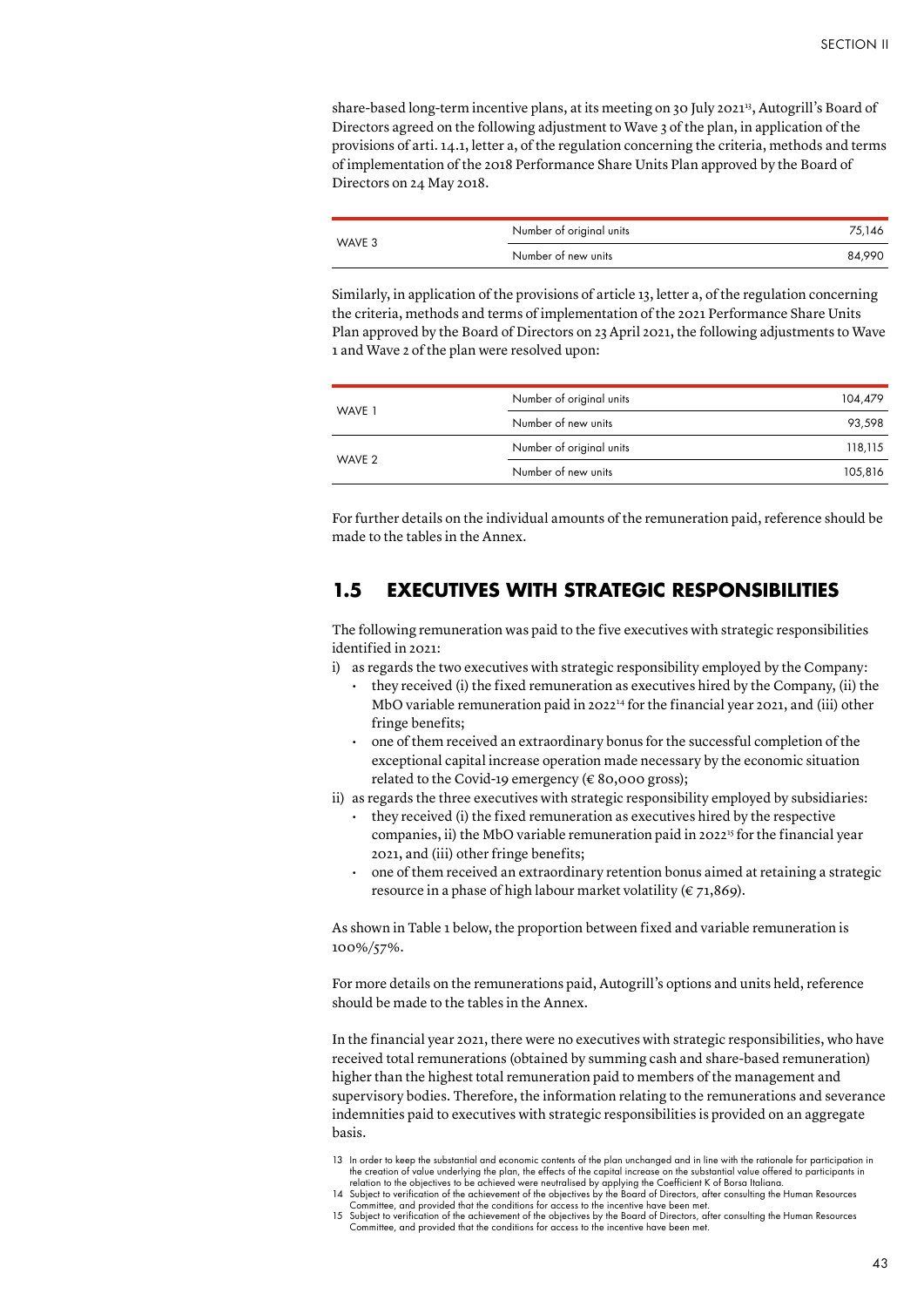The remunerations paid amounted to a total of  $\epsilon$  8,010,789 for the financial year 2021. The table in the Annex shows the individual items of this amount.

### **1.6 INCENTIVE PLANS BASED ON FINANCIAL INSTRUMENTS**

For detailed information on the incentive plans based on financial instruments approved by the Company, reference should be made to the remuneration plans approved by the AGM pursuant to art. 114-*bis* of TUF and the corresponding information documents, published in the "Governance - AGM" Section of the Company's website (*www.autogrill.com*). Reference is also made to paragraphs 3.2.2, 3.2.3 and 3.2.4, Section I of this Report.

### **1.7 INDEMNITIES IN THE EVENT OF TERMINATION OF OFFICE OR EMPLOYMENT**

### **1.7.1 BOARD OF DIRECTORS AND GROUP CEO**

As regards the indemnities paid to Directors in the event of resignation, annulment or termination of employment following a takeover bid, it should be noted that the resolution of the Board of Directors of 21 May 2020, which regulates the relationship between the Chief Executive Officer and the Company, states that, if the CEO resigns with cause or is dismissed by the Company without cause, the Company shall integrate up to the amount of  $\epsilon$  2 gross million the payment in lieu of notice and any other indemnity or compensation, including those provided for in the national collective bargaining agreement for the managers of the commercial sector, if said amount is lower.

In any case of termination of office, the CEO shall retain the right to receive the variable compensation relating to the incentive plans in which he/she participates, subject to the achievement of the objectives and the satisfaction of any other condition provided for in each plan or scheme and in proportion to the service rendered during the relevant period of time.

### **1.7.2 CORPORATE JOINT GENERAL MANAGER AND EXECUTIVES WITH STRATEGIC RESPONSIBILITIES**

As regards the Corporate Joint General Manager and executives with strategic responsibilities, all rights acquired under the incentive plans (including stock options) are forfeited in the event of termination for cause, justified subjective reason, or voluntary resignation (the so-called *"*bad leaver*").* In the event of termination for justified objective reason or retirement (the so-called "good leaver"), the participant does not lose the rights under the incentive plans on a *prorata temporis* basis.

In the event of termination for justified objective reason, the contract of the Corporate Joint General Manager and Executive with strategic responsibilities of a subsidiary company also provides for an allowance not exceeding two years of total remuneration, calculated as fixed remuneration plus the average individual short-term incentives for the last three years.

For further details, please refer to the documents and regulations published in the "Governance - AGM" Section of the Company's website (*www.autogrill.com*).

### **1.8 AGREEMENTS PROVIDING FOR COMPENSATION FOR NON-COMPETE OBLIGATIONS**

The Company has entered into non-compete agreements (with option clause) with three executives with strategic responsibilities, as well as with the Corporate Joint General Manager. A non-compete agreement with specific characteristics was also stipulated with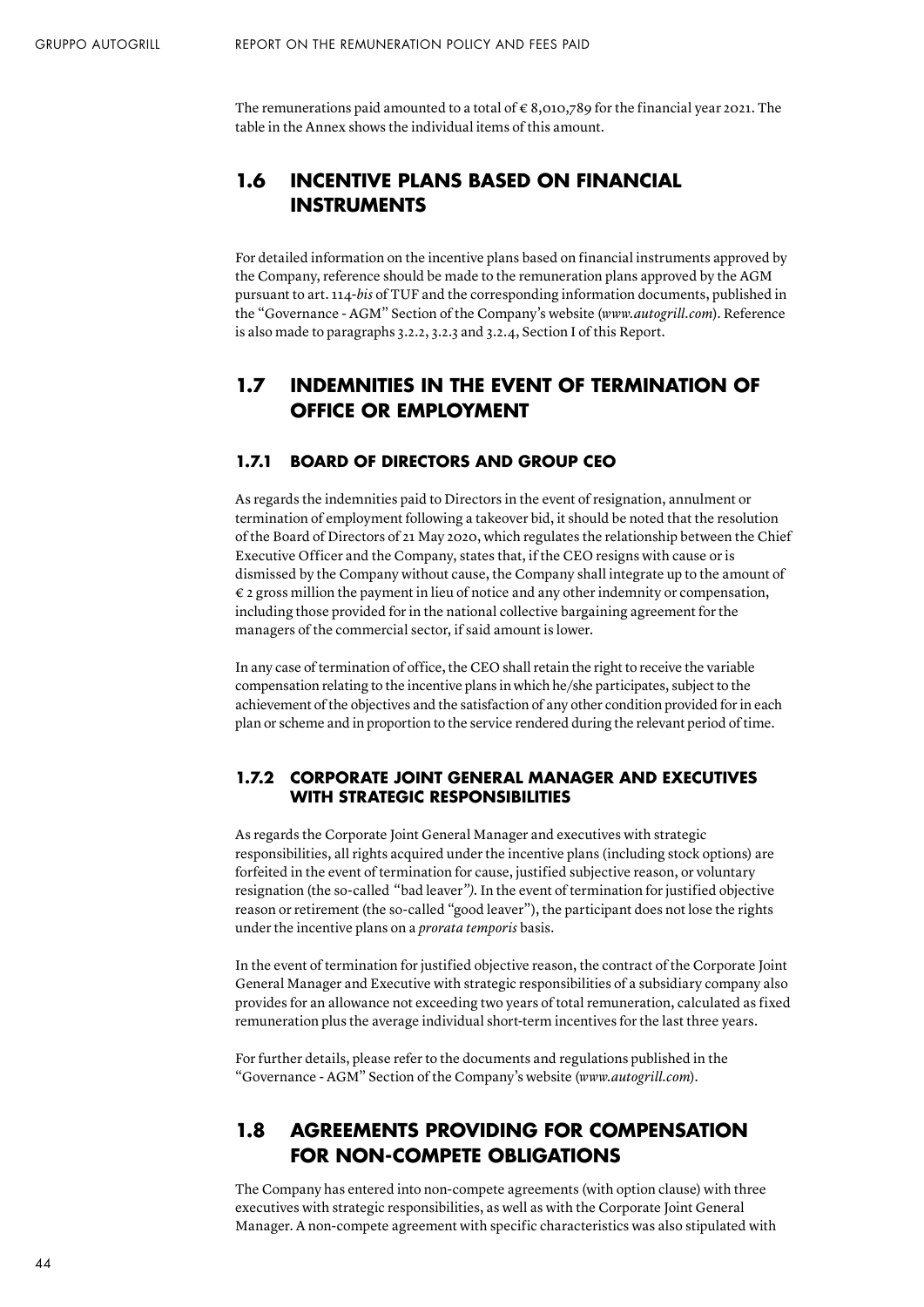the Chief Executive Officer and Group CEO, with the Chief Executive Officer of the subsidiary company HMSHost Corporation and with the Chief Executive Officer of the subsidiary company HMSHost International B.V.

For further details on non-compete agreements, reference should be made to paragraph 10, Section I of this Report.

Pursuant to the provisions of art. 84-*quater*, paragraph 4, of the Issuers' Regulations, Table 1 is attached hereto. The table was prepared in compliance with outline sheet 7-*ter* of Annex 3A of the Issuers' Regulations and relates to information on the equity interests of the members of the management and supervisory bodies, the Managing Directors and the Executives with strategic responsibilities.

### **1.9 EXCEPTIONS TO THE POLICY**

There were no exceptions to the criteria applied in the Remuneration Policy.

### **1.10 ADJUSTMENT MECHANISMS OF THE VARIABLE REMUNERATION COMPONENT**

No ex-post adjustment mechanisms were applied to the variable component of remuneration.

### **1.11 COMPARISON TABLE FOR THE LAST TWO FINANCIAL YEARS**

The annual change in the remuneration of each of the individuals, for whom information is disclosed by name in this Section of the Report, is given below:

| <b>Name</b>               | 2021 vs 2020 | 2020 vs 2019 |
|---------------------------|--------------|--------------|
| Gianmario Tondato Da Ruos | $+127\%$     | -53.4%       |
| Camillo Rossotto          | $+71%$       | $-53.1\%$    |

The annual change in average remuneration calculated on a full-time equivalent basis for the employees other than the individuals, for whom information is disclosed by name in this Section of the Report, is given below:

|                                    | 2021 vs 2020 | 2020 vs 2019 |
|------------------------------------|--------------|--------------|
| Average remuneration <sup>16</sup> | $+3.10%$     | $+1.67%$     |

The annual change in the profit or loss of the Company is as follows:

| <b>KPI</b>        | FY2021 vs FY2020 FY2020 vs FY2019 |  |
|-------------------|-----------------------------------|--|
| Underlying EBITDA | $+226%$                           |  |

<sup>16</sup> Calculated on a full-time equivalent basis for the population of Autogrill and its Italian sub-holdings. For comparison purposes, the gross annual remuneration of the employees who were in force on both 31 December 2020 and 31 December 2019 was taken<br>into account, sterilising the impact of the social safety net linked to Covid-19 emergency used in the re both at 31 December 2021 and 31 December 2020 for the 2021 vs 2020 comparison.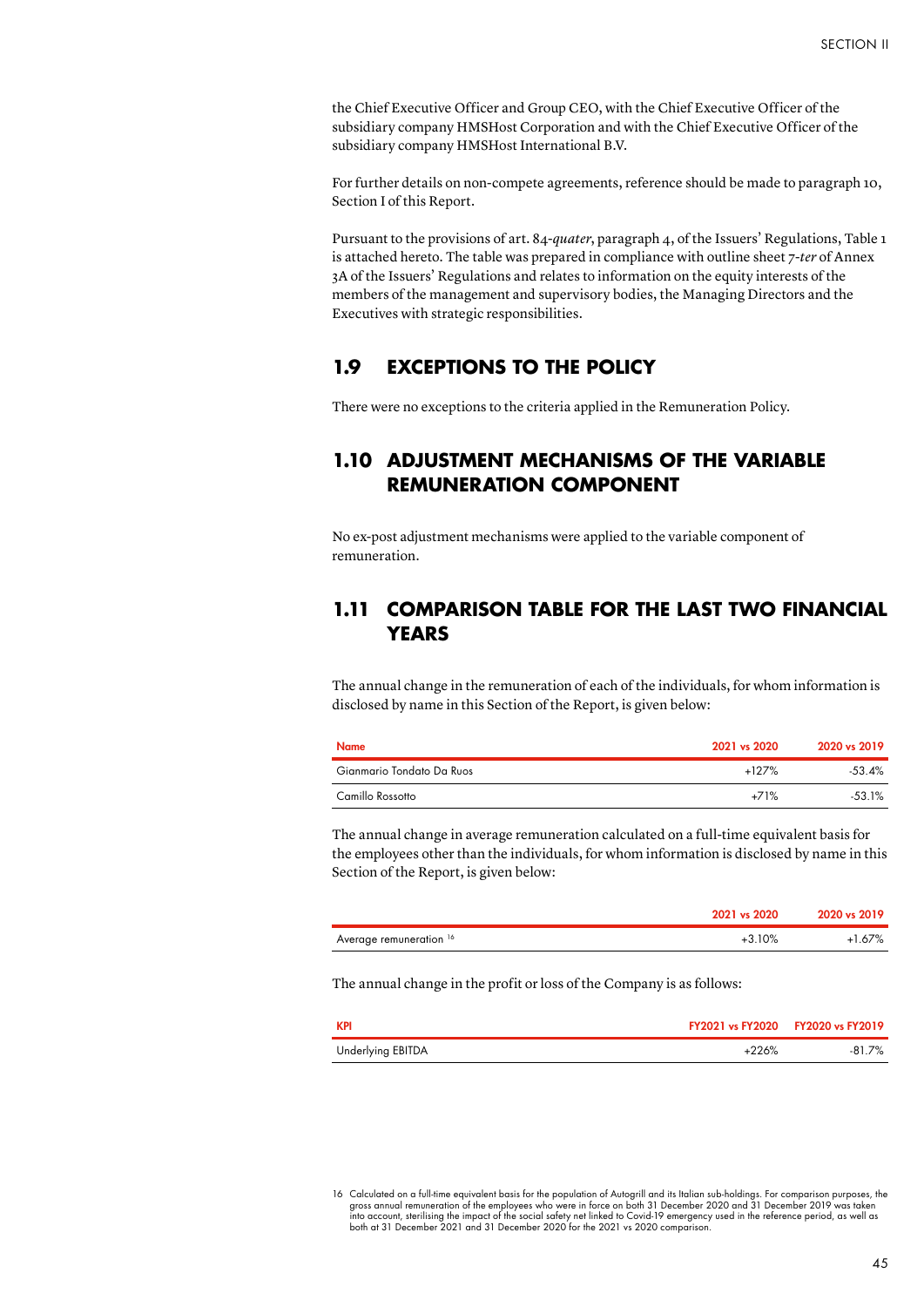| vid City includ websity-bittle avera |
|--------------------------------------|
|                                      |
|                                      |
|                                      |
|                                      |
|                                      |
|                                      |
|                                      |
| l                                    |
|                                      |
|                                      |
|                                      |
|                                      |
|                                      |
|                                      |
|                                      |
|                                      |
|                                      |
| <br> <br> <br> <br>                  |
|                                      |
|                                      |
|                                      |
| $\vdots$                             |
|                                      |
| u und ihi id                         |
|                                      |
|                                      |
|                                      |
|                                      |
|                                      |
| S C PLIANTS LES                      |
|                                      |
|                                      |
|                                      |
|                                      |
|                                      |

| $\frac{1}{2}$                                                                                                                                                                                                                                                                                             |
|-----------------------------------------------------------------------------------------------------------------------------------------------------------------------------------------------------------------------------------------------------------------------------------------------------------|
|                                                                                                                                                                                                                                                                                                           |
|                                                                                                                                                                                                                                                                                                           |
|                                                                                                                                                                                                                                                                                                           |
| ֧֧֧֧֧ׅ֧ׅ֧ׅ֧֧ׅ֧ׅ֧ׅ֧ׅ֧֧ׅ֧ׅ֧֧֧֧֧֪֧֚֚֚֚֚֚֚֚֚֚֚֚֚֚֚֚֚֚֚֚֚֚֚֚֚֚֝֜֓֝֬֜֓֜֓֜֜֓֝֬֜֜֝֬֝֬֝֬֝֬                                                                                                                                                                                                                         |
|                                                                                                                                                                                                                                                                                                           |
|                                                                                                                                                                                                                                                                                                           |
|                                                                                                                                                                                                                                                                                                           |
|                                                                                                                                                                                                                                                                                                           |
|                                                                                                                                                                                                                                                                                                           |
|                                                                                                                                                                                                                                                                                                           |
|                                                                                                                                                                                                                                                                                                           |
|                                                                                                                                                                                                                                                                                                           |
|                                                                                                                                                                                                                                                                                                           |
|                                                                                                                                                                                                                                                                                                           |
|                                                                                                                                                                                                                                                                                                           |
|                                                                                                                                                                                                                                                                                                           |
|                                                                                                                                                                                                                                                                                                           |
|                                                                                                                                                                                                                                                                                                           |
|                                                                                                                                                                                                                                                                                                           |
|                                                                                                                                                                                                                                                                                                           |
|                                                                                                                                                                                                                                                                                                           |
|                                                                                                                                                                                                                                                                                                           |
|                                                                                                                                                                                                                                                                                                           |
|                                                                                                                                                                                                                                                                                                           |
|                                                                                                                                                                                                                                                                                                           |
|                                                                                                                                                                                                                                                                                                           |
|                                                                                                                                                                                                                                                                                                           |
|                                                                                                                                                                                                                                                                                                           |
|                                                                                                                                                                                                                                                                                                           |
|                                                                                                                                                                                                                                                                                                           |
|                                                                                                                                                                                                                                                                                                           |
|                                                                                                                                                                                                                                                                                                           |
|                                                                                                                                                                                                                                                                                                           |
|                                                                                                                                                                                                                                                                                                           |
| ${1\over 2}$                                                                                                                                                                                                                                                                                              |
|                                                                                                                                                                                                                                                                                                           |
|                                                                                                                                                                                                                                                                                                           |
|                                                                                                                                                                                                                                                                                                           |
|                                                                                                                                                                                                                                                                                                           |
|                                                                                                                                                                                                                                                                                                           |
|                                                                                                                                                                                                                                                                                                           |
|                                                                                                                                                                                                                                                                                                           |
|                                                                                                                                                                                                                                                                                                           |
|                                                                                                                                                                                                                                                                                                           |
|                                                                                                                                                                                                                                                                                                           |
|                                                                                                                                                                                                                                                                                                           |
|                                                                                                                                                                                                                                                                                                           |
|                                                                                                                                                                                                                                                                                                           |
| <br> <br> <br> <br> <br> <br> <br>                                                                                                                                                                                                                                                                        |
|                                                                                                                                                                                                                                                                                                           |
|                                                                                                                                                                                                                                                                                                           |
| ֧֧ׅ֧ׅ֧֧ׅ֧֧ׅ֧ׅ֧ׅ֧֧ׅ֧ׅ֧ׅ֧ׅ֧ׅ֧ׅ֧ׅ֧֪֧֧֚֚֚֚֚֚֚֚֚֚֚֚֚֚֚֚֚֚֚֚֚֚֚֚֚֚֚֚֚֟֟֝֓֜֜֜֜֜֜֜֜֜֜֜֝                                                                                                                                                                                                                           |
|                                                                                                                                                                                                                                                                                                           |
|                                                                                                                                                                                                                                                                                                           |
| $\vdots$                                                                                                                                                                                                                                                                                                  |
|                                                                                                                                                                                                                                                                                                           |
|                                                                                                                                                                                                                                                                                                           |
|                                                                                                                                                                                                                                                                                                           |
|                                                                                                                                                                                                                                                                                                           |
|                                                                                                                                                                                                                                                                                                           |
|                                                                                                                                                                                                                                                                                                           |
|                                                                                                                                                                                                                                                                                                           |
|                                                                                                                                                                                                                                                                                                           |
|                                                                                                                                                                                                                                                                                                           |
|                                                                                                                                                                                                                                                                                                           |
|                                                                                                                                                                                                                                                                                                           |
|                                                                                                                                                                                                                                                                                                           |
| ver den de la de la deveniration de la de de de la de de la de la de la de de la de de la de de la de de la de                                                                                                                                                                                            |
| $\frac{1}{2}$ , $\frac{1}{2}$ , $\frac{1}{2}$ , $\frac{1}{2}$ , $\frac{1}{2}$ , $\frac{1}{2}$ , $\frac{1}{2}$ , $\frac{1}{2}$ , $\frac{1}{2}$ , $\frac{1}{2}$ , $\frac{1}{2}$ , $\frac{1}{2}$ , $\frac{1}{2}$ , $\frac{1}{2}$ , $\frac{1}{2}$ , $\frac{1}{2}$ , $\frac{1}{2}$ , $\frac{1}{2}$ , $\frac{1$ |
|                                                                                                                                                                                                                                                                                                           |
|                                                                                                                                                                                                                                                                                                           |
|                                                                                                                                                                                                                                                                                                           |
| i<br>i<br>i                                                                                                                                                                                                                                                                                               |
|                                                                                                                                                                                                                                                                                                           |
|                                                                                                                                                                                                                                                                                                           |
|                                                                                                                                                                                                                                                                                                           |
|                                                                                                                                                                                                                                                                                                           |
|                                                                                                                                                                                                                                                                                                           |
|                                                                                                                                                                                                                                                                                                           |
|                                                                                                                                                                                                                                                                                                           |
|                                                                                                                                                                                                                                                                                                           |
| I                                                                                                                                                                                                                                                                                                         |
| l                                                                                                                                                                                                                                                                                                         |
|                                                                                                                                                                                                                                                                                                           |
|                                                                                                                                                                                                                                                                                                           |
|                                                                                                                                                                                                                                                                                                           |
|                                                                                                                                                                                                                                                                                                           |
|                                                                                                                                                                                                                                                                                                           |
|                                                                                                                                                                                                                                                                                                           |
|                                                                                                                                                                                                                                                                                                           |
|                                                                                                                                                                                                                                                                                                           |
|                                                                                                                                                                                                                                                                                                           |
| I<br>I                                                                                                                                                                                                                                                                                                    |

| ⋖                                                                                                 | $\mathbf{a}$                                                                                                                                                                                                                                                                                                                                                                                                                                                                                                                                                                                                          | ള                         | Ξ                                     | Ξ                                     | ⊴                                      |                                  | తె                                                                    |                | ₹                      | 叵                                                                                                                                                                                                                                                                                                                                                                                                                                                                                                                                                                                                                                                                                    | ଛ             | $\mathbf{z}$                                        | ☎                                                            | ଛ                                                           |
|---------------------------------------------------------------------------------------------------|-----------------------------------------------------------------------------------------------------------------------------------------------------------------------------------------------------------------------------------------------------------------------------------------------------------------------------------------------------------------------------------------------------------------------------------------------------------------------------------------------------------------------------------------------------------------------------------------------------------------------|---------------------------|---------------------------------------|---------------------------------------|----------------------------------------|----------------------------------|-----------------------------------------------------------------------|----------------|------------------------|--------------------------------------------------------------------------------------------------------------------------------------------------------------------------------------------------------------------------------------------------------------------------------------------------------------------------------------------------------------------------------------------------------------------------------------------------------------------------------------------------------------------------------------------------------------------------------------------------------------------------------------------------------------------------------------|---------------|-----------------------------------------------------|--------------------------------------------------------------|-------------------------------------------------------------|
|                                                                                                   |                                                                                                                                                                                                                                                                                                                                                                                                                                                                                                                                                                                                                       |                           |                                       |                                       |                                        |                                  | (non-equity) remuneration<br>Variable                                 |                |                        |                                                                                                                                                                                                                                                                                                                                                                                                                                                                                                                                                                                                                                                                                      |               |                                                     |                                                              |                                                             |
| Full name                                                                                         | <b>SHice</b>                                                                                                                                                                                                                                                                                                                                                                                                                                                                                                                                                                                                          | Period in office          | End of office                         | Fixed<br>remuneration<br>(€)          | Committee<br>attendance<br>fee (€)     | Fees from<br>subsidiaries<br>(E) | Bonuses <sup>(*)</sup><br>and other<br>incentives for<br>the year (E) | Profit sharing | Fringe<br>benefits (E) | <del>م∦ة</del><br>remuneration<br>(€)                                                                                                                                                                                                                                                                                                                                                                                                                                                                                                                                                                                                                                                | $\frac{1}{2}$ | Fair Value<br>of equity<br>compensation<br>(E) (NB) | variable<br>Proportion<br>of fixed and<br>consideration<br>Ξ | Payment on<br>termination<br>of office or<br>employment (E) |
| Paolo Roverato                                                                                    | Chairmar                                                                                                                                                                                                                                                                                                                                                                                                                                                                                                                                                                                                              | 18.11.2021 - 31.12.2021   | 05.2023                               | 22,694 [b]                            |                                        |                                  |                                                                       |                |                        |                                                                                                                                                                                                                                                                                                                                                                                                                                                                                                                                                                                                                                                                                      |               | 34,524                                              | 100%/0%                                                      |                                                             |
|                                                                                                   | Director                                                                                                                                                                                                                                                                                                                                                                                                                                                                                                                                                                                                              | $01.01.2021 - 31.12.2021$ | 05.2023                               | 60,000 [a]                            | 17,644 [6]<br>17,644 [f]<br>17,644 [9] | 35,616                           |                                                                       |                |                        |                                                                                                                                                                                                                                                                                                                                                                                                                                                                                                                                                                                                                                                                                      | 171,242       |                                                     | 100%/0%                                                      |                                                             |
| Paolo Zannoni                                                                                     | Chairman                                                                                                                                                                                                                                                                                                                                                                                                                                                                                                                                                                                                              | $01.01.2021 - 18.11.2021$ |                                       | 168,007 b2                            |                                        |                                  |                                                                       |                |                        |                                                                                                                                                                                                                                                                                                                                                                                                                                                                                                                                                                                                                                                                                      |               |                                                     | 100%/0%                                                      |                                                             |
|                                                                                                   | Director                                                                                                                                                                                                                                                                                                                                                                                                                                                                                                                                                                                                              | $01.01.2021 - 31.12.2021$ | 23<br>05.20                           | 60,000 [a]                            |                                        |                                  |                                                                       |                |                        |                                                                                                                                                                                                                                                                                                                                                                                                                                                                                                                                                                                                                                                                                      | 228,007       |                                                     | 100%/0%                                                      |                                                             |
| Gianmario Tondato Da Ruos                                                                         | Chief Executive Officer & Group CEO                                                                                                                                                                                                                                                                                                                                                                                                                                                                                                                                                                                   | $01.01.2021 - 31.12.2021$ | 05.2023                               | 60,000 da<br>460,000 da<br>403,297 da |                                        |                                  | 920,000                                                               |                | 13,015                 |                                                                                                                                                                                                                                                                                                                                                                                                                                                                                                                                                                                                                                                                                      | 1,856,312     | 816,569 <sup>NB</sup>                               | 100%/98%                                                     |                                                             |
| Camillo Rossotto                                                                                  | Corporate Joint General Manager                                                                                                                                                                                                                                                                                                                                                                                                                                                                                                                                                                                       | $01.01.2021 - 31.12.2021$ |                                       | 504,121 [d]                           |                                        | 50,000                           | 330,000                                                               |                | 21,014                 |                                                                                                                                                                                                                                                                                                                                                                                                                                                                                                                                                                                                                                                                                      | 905,135       | 371,859 <sup>NB</sup>                               | $100\% / 57\%$                                               |                                                             |
| Alessandro Benetton                                                                               | Director                                                                                                                                                                                                                                                                                                                                                                                                                                                                                                                                                                                                              | $01.01.2021 - 31.12.2021$ | 05.2023                               | 60,000 [a]                            |                                        |                                  |                                                                       |                |                        |                                                                                                                                                                                                                                                                                                                                                                                                                                                                                                                                                                                                                                                                                      | 60,000        |                                                     | 100%/0%                                                      |                                                             |
| Simona Scarpaleggia                                                                               | Director                                                                                                                                                                                                                                                                                                                                                                                                                                                                                                                                                                                                              | $01.01.2021 - 31.12.2021$ | 05.2023                               | 60,000 [a]                            | 20,000 (e)                             |                                  |                                                                       |                |                        |                                                                                                                                                                                                                                                                                                                                                                                                                                                                                                                                                                                                                                                                                      | 80,000        |                                                     | 100%/0%                                                      |                                                             |
| Laura Cioli                                                                                       | Director                                                                                                                                                                                                                                                                                                                                                                                                                                                                                                                                                                                                              | $01.01.2021 - 31.12.2021$ | resigned<br>effective 1<br>March 2022 | 60,000 [q]                            | 20,000 MB                              |                                  |                                                                       |                |                        |                                                                                                                                                                                                                                                                                                                                                                                                                                                                                                                                                                                                                                                                                      | 92,411        |                                                     | 100%/0%                                                      |                                                             |
| Rosalba Casiraghi                                                                                 | Director                                                                                                                                                                                                                                                                                                                                                                                                                                                                                                                                                                                                              | $01.01.2021 - 31.12.2021$ | 05.2023                               | 60,000 [a]                            | 20,000                                 |                                  |                                                                       |                |                        |                                                                                                                                                                                                                                                                                                                                                                                                                                                                                                                                                                                                                                                                                      | 80,000        |                                                     | 100%/0%                                                      |                                                             |
| Massimo Di Fasanella D'Amore di<br>Ruttano                                                        | Director                                                                                                                                                                                                                                                                                                                                                                                                                                                                                                                                                                                                              | $01.01.2021 - 31.12.2021$ | 05.2023                               | 60,000 [q]                            | 20,000 (g)                             | 25,000                           |                                                                       |                |                        |                                                                                                                                                                                                                                                                                                                                                                                                                                                                                                                                                                                                                                                                                      | 125,000       |                                                     | 100%/0%                                                      |                                                             |
| Francesco Umile Chiappetta                                                                        | Director                                                                                                                                                                                                                                                                                                                                                                                                                                                                                                                                                                                                              | $01.01.2021 - 31.12.2021$ | 05.2023                               | 60,000 (a)                            | 20,000 M                               | 17,808                           |                                                                       |                |                        |                                                                                                                                                                                                                                                                                                                                                                                                                                                                                                                                                                                                                                                                                      | 107,808       |                                                     | 100%/0%                                                      |                                                             |
| Ernesto Albanese                                                                                  | Director                                                                                                                                                                                                                                                                                                                                                                                                                                                                                                                                                                                                              | $01.01.2021 - 31.12.2021$ | 05.2023                               | 60,000 [q]                            | 10,000 [h]                             |                                  |                                                                       |                |                        |                                                                                                                                                                                                                                                                                                                                                                                                                                                                                                                                                                                                                                                                                      | 70,000        |                                                     | 100%/0%                                                      |                                                             |
| Franca Bertagnin Benetton                                                                         | Director                                                                                                                                                                                                                                                                                                                                                                                                                                                                                                                                                                                                              | $01.01.2021 - 31.12.2021$ | 05.2023                               | 60,000 [q]                            |                                        |                                  |                                                                       |                |                        |                                                                                                                                                                                                                                                                                                                                                                                                                                                                                                                                                                                                                                                                                      | 60,000        |                                                     | 100%/0%                                                      |                                                             |
| Maria Pierdicchi                                                                                  | Director                                                                                                                                                                                                                                                                                                                                                                                                                                                                                                                                                                                                              | $01.01.2021 - 31.12.2021$ | 05.2023                               | 60,000 [a]                            | 20,000 (e)                             |                                  |                                                                       |                |                        |                                                                                                                                                                                                                                                                                                                                                                                                                                                                                                                                                                                                                                                                                      | 80,000        |                                                     | 100%/0%                                                      |                                                             |
| Elisabetta Ripa                                                                                   | Director                                                                                                                                                                                                                                                                                                                                                                                                                                                                                                                                                                                                              | 01.01.2021 - 15.04.2021   | terminated                            |                                       |                                        | 7,260                            |                                                                       |                |                        |                                                                                                                                                                                                                                                                                                                                                                                                                                                                                                                                                                                                                                                                                      | 7,260         |                                                     | 100%/0%                                                      |                                                             |
| Barbara Cominelli                                                                                 | Director                                                                                                                                                                                                                                                                                                                                                                                                                                                                                                                                                                                                              | $01.01.2021 - 31.12.2021$ | 05.2023                               | 60,000 [a]                            | 20,000 [g]                             |                                  |                                                                       |                |                        |                                                                                                                                                                                                                                                                                                                                                                                                                                                                                                                                                                                                                                                                                      | 80,000        |                                                     | 100%/0%                                                      |                                                             |
| Antonella Carù                                                                                    | Autogrill Statutory Auditor                                                                                                                                                                                                                                                                                                                                                                                                                                                                                                                                                                                           | $01.01.2021 - 31.12.2021$ | 05.2024                               | 50,000 [i]                            |                                        | 10,000                           |                                                                       |                |                        |                                                                                                                                                                                                                                                                                                                                                                                                                                                                                                                                                                                                                                                                                      | 60,000        |                                                     | $100\%0\%$                                                   |                                                             |
| Massimo Catullo                                                                                   | Autogrill Statutory Auditor                                                                                                                                                                                                                                                                                                                                                                                                                                                                                                                                                                                           | $01.01.2021 - 31.12.2021$ | 05.2024                               | 50,000 [i]                            |                                        |                                  |                                                                       |                |                        |                                                                                                                                                                                                                                                                                                                                                                                                                                                                                                                                                                                                                                                                                      | 50,000        |                                                     | 100%/0%                                                      |                                                             |
| Francesca Michela Maurelli                                                                        | Chairman of the Board of Autogrill<br>Statutory Auditor                                                                                                                                                                                                                                                                                                                                                                                                                                                                                                                                                               | 23.04.2021 - 31.12.2021   | 05.2024                               | 51,986 [i]                            |                                        |                                  |                                                                       |                |                        |                                                                                                                                                                                                                                                                                                                                                                                                                                                                                                                                                                                                                                                                                      | 51,986        |                                                     | 100%/0%                                                      |                                                             |
| Marco Giuseppe Maria Rigotti                                                                      | Chairman of the Board of Autogrill<br>Statutory Auditor (terminated)                                                                                                                                                                                                                                                                                                                                                                                                                                                                                                                                                  | $01.01.2021 - 22.04.2021$ | ed<br>Pol<br>terminat                 | 23,219 [j]                            |                                        |                                  |                                                                       |                |                        |                                                                                                                                                                                                                                                                                                                                                                                                                                                                                                                                                                                                                                                                                      | 23,219        |                                                     | 100%/0%                                                      |                                                             |
| 5                                                                                                 | Executives with strategic responsibilities                                                                                                                                                                                                                                                                                                                                                                                                                                                                                                                                                                            |                           |                                       | 2,146,656                             |                                        | 50,000                           | 1,383,512                                                             |                | 242.241                |                                                                                                                                                                                                                                                                                                                                                                                                                                                                                                                                                                                                                                                                                      | 3,822,409     | 1,361,865 <sup>NB</sup>                             | $100\%/57\%$                                                 |                                                             |
| $\equiv$                                                                                          | Remuneration from the Company drafting the financial statements                                                                                                                                                                                                                                                                                                                                                                                                                                                                                                                                                       |                           |                                       | 3,143,475                             | 245,343                                |                                  | 1,642,500                                                             |                | 52.747                 |                                                                                                                                                                                                                                                                                                                                                                                                                                                                                                                                                                                                                                                                                      | 5,084,065     | $1,693,367^{10}$                                    | 100%/51%                                                     |                                                             |
| Remuneration from subsidiaries and associates<br>Ξ                                                |                                                                                                                                                                                                                                                                                                                                                                                                                                                                                                                                                                                                                       |                           |                                       | 1,516,505                             |                                        | 195,684                          | 99,012                                                                |                | 223,523                |                                                                                                                                                                                                                                                                                                                                                                                                                                                                                                                                                                                                                                                                                      | 2,926,724     | 891,450 <sup>NB</sup>                               | $100\% / 51\%$                                               |                                                             |
| Total<br>≣                                                                                        |                                                                                                                                                                                                                                                                                                                                                                                                                                                                                                                                                                                                                       |                           |                                       | 4,659,980                             | 245.343                                | 195,684                          | 2,633,512                                                             |                | 276,270                |                                                                                                                                                                                                                                                                                                                                                                                                                                                                                                                                                                                                                                                                                      | 8,010,789     | 2,584,817 <sup>NB</sup>                             | 100%/51%                                                     |                                                             |
| Remuneration for the Human Resources Committee.<br>Fixed salary of employees.<br><b>BASAPARES</b> | Remuneration for the Control, Risk and Corporate Governance Committee.<br>Pro-rata remuneration for the Control, Risk and Corporate Governance Committee until 18 November 2021.<br>Pro-rata remuneration for the Control, Risk and<br>Remuneration for special assignments (delegated powers).<br>Remuneration for special assignments (delegated powers) since 18 November 2021.<br>Remuneration for special assignments (delegated powers) until 18 November 2021.<br>Pro-rata remuneration for the Human Resources Committee until 18 November 2021<br>Remuneration for the office of Director: € 60,000 per year |                           |                                       |                                       | $\overline{2}$<br>obeet                | and variable consideration"      |                                                                       |                |                        | The percentage incidences of: (a) the amount of keed consideration given by the sum of the itens in columns (1), (2), (4) and (5) in relation to total remuneration,<br>and (b) the amount of variable consideration of column (<br>An independent external advisor has been hired to calculate the fair value of equity compensations, based on the current value of the shares on allocation,<br>volatility, duration and risk-free rate. It should therefore be no<br>Remuneration for the Strategy and Sustainability Committee.<br>Pro-rate remuneration for the Strategy and Sustainability Committee until 18 November 2021<br>Remuneration for the office held in Autogrill. |               |                                                     |                                                              |                                                             |
|                                                                                                   |                                                                                                                                                                                                                                                                                                                                                                                                                                                                                                                                                                                                                       |                           |                                       |                                       |                                        | paid".                           |                                                                       |                |                        |                                                                                                                                                                                                                                                                                                                                                                                                                                                                                                                                                                                                                                                                                      |               |                                                     |                                                              |                                                             |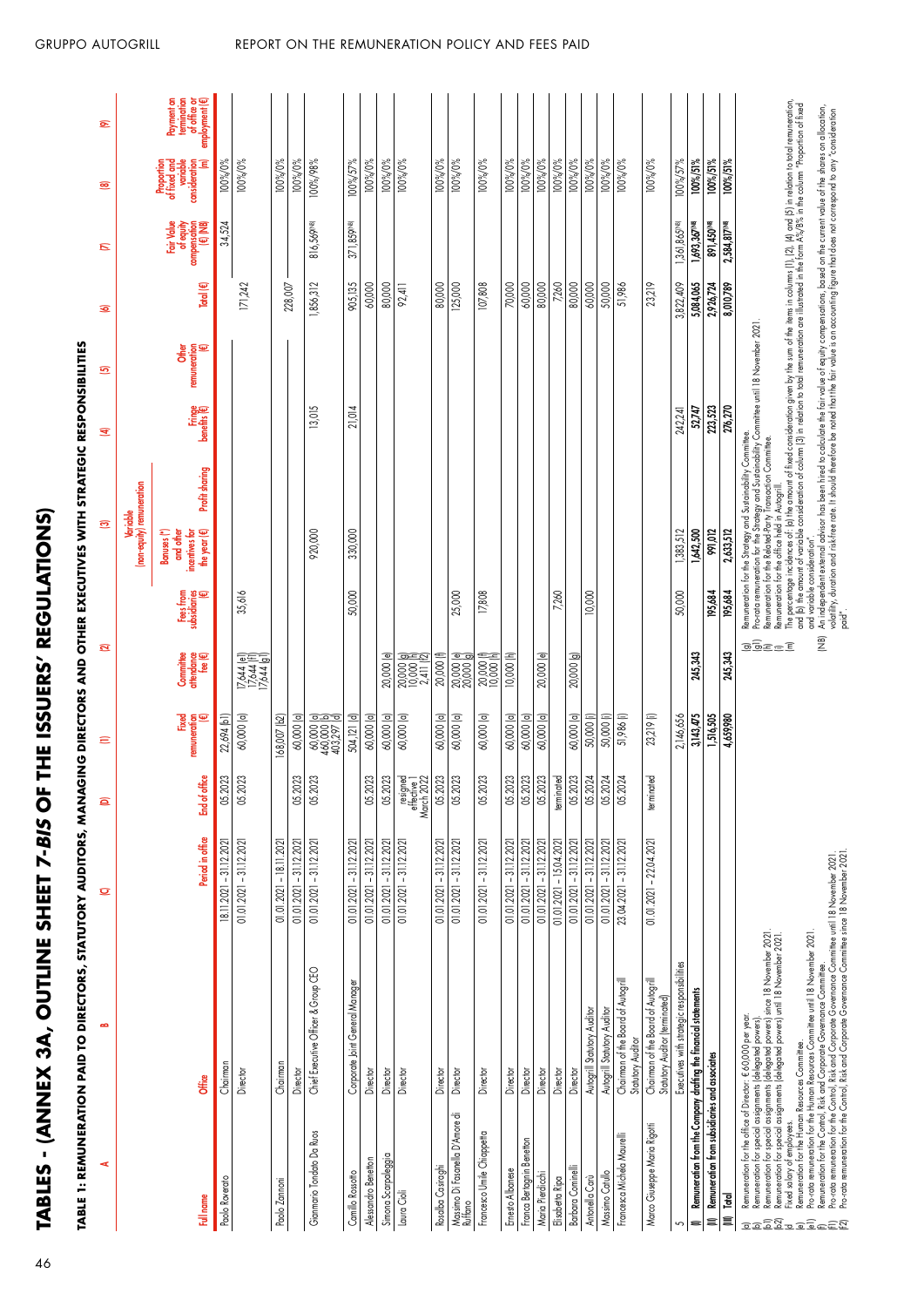| $\frac{1}{1}$                                                                                    |
|--------------------------------------------------------------------------------------------------|
|                                                                                                  |
| Ì<br>$\frac{1}{2}$                                                                               |
|                                                                                                  |
|                                                                                                  |
|                                                                                                  |
|                                                                                                  |
|                                                                                                  |
|                                                                                                  |
|                                                                                                  |
|                                                                                                  |
|                                                                                                  |
|                                                                                                  |
|                                                                                                  |
|                                                                                                  |
|                                                                                                  |
|                                                                                                  |
|                                                                                                  |
|                                                                                                  |
|                                                                                                  |
|                                                                                                  |
|                                                                                                  |
| TABLE 2: STOCK OPTIONS GRANTED TO DIRECTORS. MANAGING DIRECTORS AND OTHER EXECUTIVES WITH STRATE |
|                                                                                                  |
|                                                                                                  |
|                                                                                                  |
| Ì<br>֖֖֖֧֖֧ׅ֧֧֧֧֧֧֦֧֧֦֧֧֚֚֚֚֚֚֚֚֚֚֚֚֚֚֚֚֚֚֚֬֝֓֝֓֡֓֡֬֓֡֓֬֓֝֓֓֓֝֬֓֓֝֬                              |

|                                                                        |        |                  |                   | Options held at the start of the year |                                         |                   |                       |                                         | Options allocated during the year |                 |                                                        |                   | Options exercised during the year |                                                | Non-vested<br>options | Options<br>expired during<br>the year | at end of yea<br>Options held   | Options<br>accruing<br>in the year |
|------------------------------------------------------------------------|--------|------------------|-------------------|---------------------------------------|-----------------------------------------|-------------------|-----------------------|-----------------------------------------|-----------------------------------|-----------------|--------------------------------------------------------|-------------------|-----------------------------------|------------------------------------------------|-----------------------|---------------------------------------|---------------------------------|------------------------------------|
|                                                                        | ∞      |                  | ฐ                 | లె                                    | ₹                                       | ⊡                 | ଛ                     | ⊵                                       | ◙                                 | ଛ               | Ξ                                                      | Ξ                 | ខ្ន                               | ឨ                                              | $\overline{a}$        | Ξ                                     | (16)=(2)+(5)-<br>'11)-(14)-(15) | ≍                                  |
| Full name                                                              | Office | up <sub>ld</sub> | Number of options | Exercise price                        | (ol –<br>Possible exercise period (from | Number of options | <b>Exercise price</b> | (ol –<br>mont) boineq esiprexe eldizzoq | Fair value on allocation          | stob noitosollA | shares on allocation<br>Market price of the underlying | Number of options | Exercise price                    | exercise date<br>Market price of the shares at | Number of options     | Number of options                     | Number of options               | Fair value                         |
| (I) Remuneration from the Company<br>drafting the financial statements |        |                  |                   |                                       |                                         |                   |                       |                                         |                                   |                 |                                                        |                   |                                   |                                                |                       |                                       |                                 |                                    |
| (II) Remuneration from subsidiaries<br>and associates                  |        |                  |                   |                                       |                                         |                   |                       |                                         |                                   |                 |                                                        |                   |                                   |                                                |                       |                                       |                                 |                                    |

(III) Total

SECTION II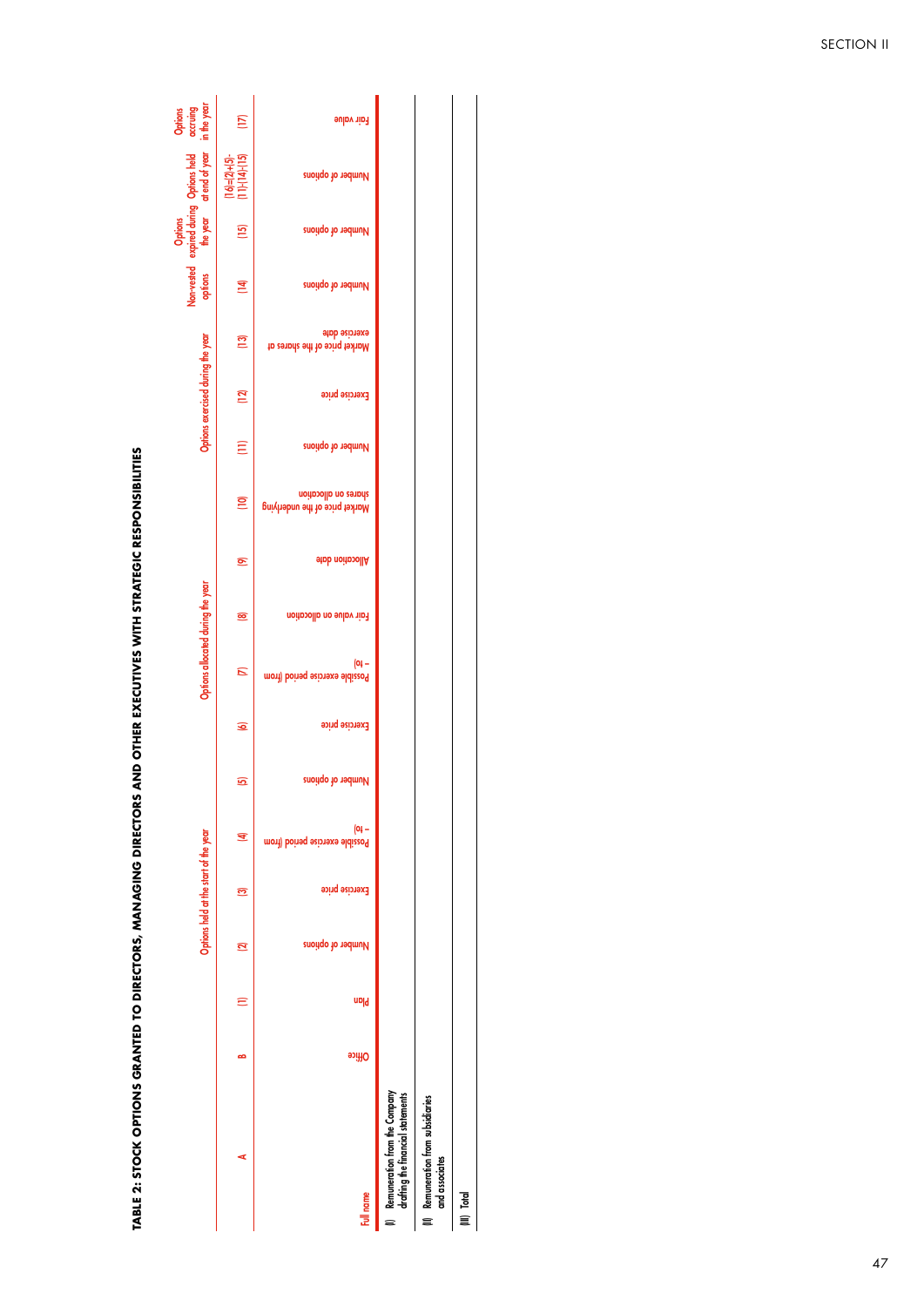| j                                       |  |
|-----------------------------------------|--|
|                                         |  |
|                                         |  |
|                                         |  |
|                                         |  |
|                                         |  |
| ו<br>ו                                  |  |
|                                         |  |
|                                         |  |
|                                         |  |
|                                         |  |
|                                         |  |
|                                         |  |
|                                         |  |
|                                         |  |
|                                         |  |
|                                         |  |
|                                         |  |
|                                         |  |
|                                         |  |
|                                         |  |
|                                         |  |
|                                         |  |
|                                         |  |
|                                         |  |
|                                         |  |
|                                         |  |
| i<br>!                                  |  |
|                                         |  |
|                                         |  |
|                                         |  |
|                                         |  |
|                                         |  |
|                                         |  |
|                                         |  |
|                                         |  |
| ļ                                       |  |
|                                         |  |
|                                         |  |
|                                         |  |
|                                         |  |
|                                         |  |
|                                         |  |
| こくしょう こうしょう                             |  |
|                                         |  |
|                                         |  |
|                                         |  |
|                                         |  |
|                                         |  |
|                                         |  |
|                                         |  |
|                                         |  |
|                                         |  |
|                                         |  |
|                                         |  |
|                                         |  |
| ļ                                       |  |
|                                         |  |
| $\frac{1}{2}$                           |  |
|                                         |  |
|                                         |  |
|                                         |  |
|                                         |  |
|                                         |  |
|                                         |  |
|                                         |  |
|                                         |  |
|                                         |  |
|                                         |  |
|                                         |  |
|                                         |  |
|                                         |  |
|                                         |  |
| しょうしゅう こうしょう しょうかん しょうかん しょうかん アイスト・シーク |  |
|                                         |  |
|                                         |  |
|                                         |  |
| j                                       |  |
| í                                       |  |

| $\overline{a}$           |
|--------------------------|
|                          |
|                          |
|                          |
|                          |
|                          |
|                          |
|                          |
|                          |
|                          |
|                          |
|                          |
|                          |
|                          |
|                          |
| ì                        |
| $\overline{\phantom{a}}$ |
| i<br>ׇ֚<br>Ē             |
|                          |
|                          |
|                          |
|                          |
|                          |
|                          |
|                          |
|                          |
|                          |
|                          |
| I                        |
|                          |

| Financial<br>instruments<br>relating<br>to the year                                    | $\overline{12}$ | Fair Value<br>(E) (b)                               |                                             |                                          | 56,324                                                       | 158,234                                       | 272,528                                       | 162,309                                       | 167,174                                       | 77,398                                      | 133,302                                      | 79,390                                        | 81,770                                        |                                               | 81,047                                                      | 266,388                                       | 434,553                                            | 258,804                                       | 321,074                                       |
|----------------------------------------------------------------------------------------|-----------------|-----------------------------------------------------|---------------------------------------------|------------------------------------------|--------------------------------------------------------------|-----------------------------------------------|-----------------------------------------------|-----------------------------------------------|-----------------------------------------------|---------------------------------------------|----------------------------------------------|-----------------------------------------------|-----------------------------------------------|-----------------------------------------------|-------------------------------------------------------------|-----------------------------------------------|----------------------------------------------------|-----------------------------------------------|-----------------------------------------------|
|                                                                                        | Ē               | Value at<br>vesting date<br>(E)                     |                                             |                                          |                                                              |                                               |                                               |                                               |                                               |                                             |                                              |                                               |                                               |                                               |                                                             |                                               |                                                    |                                               |                                               |
| Financial instruments vested<br>and allocated during the year                          | g               | tingments<br>Financial<br>instruments<br>Number and |                                             |                                          |                                                              |                                               |                                               |                                               |                                               |                                             |                                              |                                               |                                               |                                               |                                                             |                                               |                                                    |                                               |                                               |
| instruments<br>vested during<br>the year and<br>not allocated<br><b>Financial</b>      | ®               | Number and<br>pe.of<br>Financial<br>Instruments (c) |                                             |                                          | 122,830                                                      |                                               |                                               |                                               |                                               |                                             |                                              |                                               |                                               |                                               | 176,746                                                     |                                               |                                                    |                                               |                                               |
|                                                                                        | ◙               |                                                     | 5.72                                        |                                          |                                                              |                                               | 6.85                                          | 6.85                                          | 5.72                                          |                                             | 6.85                                         | 6.85                                          | 5.72                                          |                                               |                                                             |                                               | 6.85                                               | 6.85                                          | 5.72                                          |
|                                                                                        | S               | Allocation Market price<br>date on allocation (E)   | 10.03.2022                                  |                                          |                                                              |                                               | 23.04.2021                                    | 23.04.2021                                    | 10.03.2022                                    |                                             | 23.04.2021                                   | 23.04.2021                                    | 10.03.2022                                    |                                               |                                                             |                                               | 23.04.2021                                         | 23.04.2021                                    | 10.03.2022                                    |
| Financial instruments allocated during the year                                        | ଛ               | Vesting period                                      | 10.03.2022 -                                |                                          |                                                              |                                               | 23.04.2021 -<br>22.04.2023                    | 23.04.2021 -<br>22.04.2024                    | 10.03.2022 -                                  |                                             | 23.04.2021 -<br>22.04.2023                   | 23.04.2021 -<br>22.04.2024                    | 10.03.2022 -<br>9.03.2025                     |                                               |                                                             |                                               | 23.04.2021 -<br>22.04.2023                         | 23.04.2021 -<br>22.04.2024                    | 10.03.2022 -<br>9.03.2025                     |
|                                                                                        | ø               | Fair yalue on<br>allocation<br>(€)                  |                                             |                                          |                                                              |                                               | 789,467                                       | 705,914                                       | 618,996                                       |                                             | 386,153                                      | 345,282                                       | 302,768                                       |                                               |                                                             |                                               | 1,258,823                                          | 1,125,590                                     | 1,188,841                                     |
|                                                                                        | ₹               | Number and type of<br>financial instruments         | 43,004<br>Performance Share Units           |                                          |                                                              |                                               | Performance Share Units<br>241,479            | 216,336<br>Performance Share Units            | 208,234<br>Performance Share Units            |                                             | Performance Share Units<br>118,115           | Performance Share Units<br>105,816            | 101,853<br>Performance Share Units            |                                               |                                                             |                                               | Performance Share Unit<br>385,044                  | Performance Share Unit<br>344,951             | Performance Share Unit<br>399,933             |
|                                                                                        | ඕ               | Vesting period                                      |                                             | from 26.05.2016<br>to 25.07.2019         | 24.05.2018 -<br>23.05.2021                                   | 27.06.2019 -                                  |                                               |                                               |                                               | 27.06.2019 -                                |                                              |                                               |                                               | from 26.05.2016<br>to 25.06.2019              | 24.05.2018-<br>23.05.2021                                   | 27.06.2019 -                                  |                                                    |                                               |                                               |
| Financial instruments allocated in previous years<br>that did not vest during the year | Ø               | Number and type of<br>inancial instruments          |                                             | 679,104<br>Phantom Stock Options         | 122,830<br>Performance Share<br>Units                        | 173,756<br>Performance Share<br>Units         |                                               |                                               |                                               | 84,990<br>Performance Share<br>Units        |                                              |                                               |                                               | 987,931<br>Phantom Stock Options              | 176,746<br>Performance Share<br>Units                       | 292,520<br>Performance Share<br>Units         |                                                    |                                               |                                               |
|                                                                                        | Ξ               | <u>A</u> cn                                         | 2021 Performance Share Units Plan<br>Mave 3 | 2016 Phantom SOP [Wave 1] (a)            | 2018 Performance Share Units Plan<br>(Wave 2) <sup>(d)</sup> | 2018 Performance Share Units Plan<br>(Wave 3) | 2021 Performance Share Units Plan<br>[Nave 1] | 2021 Performance Share Units Plan<br>[Wave 2] | 2021 Performance Share Units Plan<br>[Wave 3] | 2018 Performance Share Units Plan<br>Wave 3 | 2021 Performance Share Units Plan<br>Wave 1) | 2021 Performance Share Units Plan<br>(Wave 2) | 2021 Performance Share Units Plan<br>(Wave 3) | 2016 Phantom SOP [Wave 1]                     | 2018 Performance Share Units Plan<br>[Wave $2$ ] $\vert$ d) | 2018 Performance Share Units Plan<br>[Vave 3] | 2021 Performance Share Units Plan<br>$W$ ave $\Pi$ | 2021 Performance Share Units Plan<br>(Wave 2) | 2021 Performance Share Units Plan<br>(Wave 3) |
|                                                                                        | œ               | <b>Office</b>                                       | Chairman                                    | Chief Executive Officer and<br>Group CEO |                                                              |                                               |                                               |                                               |                                               | Corporate Joint General<br>Manager          |                                              |                                               |                                               | Executives with strategic<br>responsibilities |                                                             |                                               |                                                    |                                               |                                               |
|                                                                                        | ⋖               | Full name                                           | Paolo Roverato                              | Gianmario Tondato Da Ruos                |                                                              |                                               |                                               |                                               |                                               | Camillo Rossotto                            |                                              |                                               |                                               | 5                                             |                                                             |                                               |                                                    |                                               |                                               |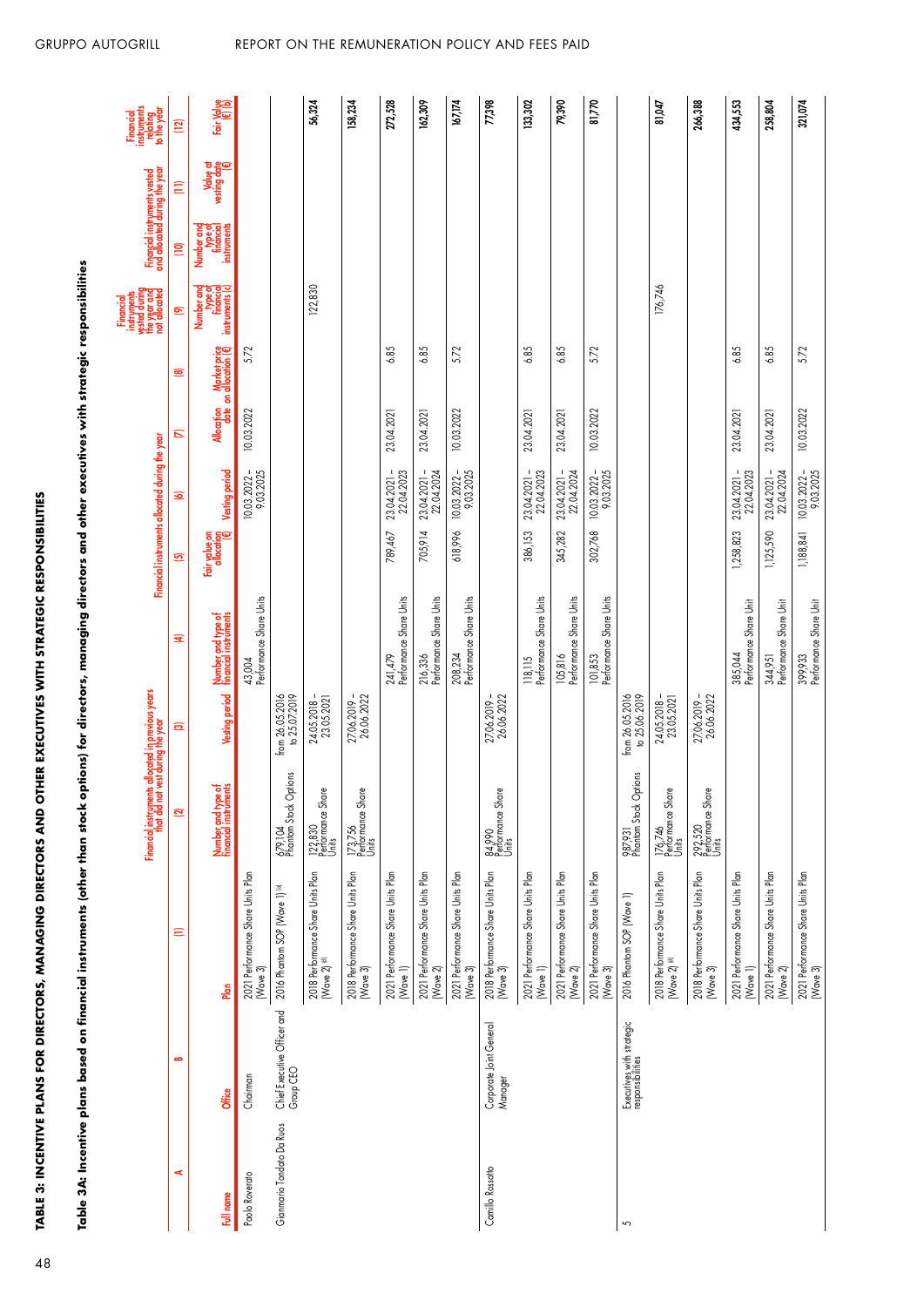|                                                                                |                                                                 | Financial instruments allocated in previous years<br>that did not vest during the year |                                     |                                             |                                    | Financial instruments allocated during the year |                    |                                      | Financial<br>instruments<br>yested during<br>the year and<br>not allocated | Financial instruments vested<br>and allocated during the year |                                 | instruments<br>relating<br>to the year<br>Financial |
|--------------------------------------------------------------------------------|-----------------------------------------------------------------|----------------------------------------------------------------------------------------|-------------------------------------|---------------------------------------------|------------------------------------|-------------------------------------------------|--------------------|--------------------------------------|----------------------------------------------------------------------------|---------------------------------------------------------------|---------------------------------|-----------------------------------------------------|
| œ<br>⋖                                                                         | Ξ                                                               | Ø                                                                                      | ణ                                   | ₹                                           | G                                  | ø                                               | ß                  | ◙                                    | œ                                                                          | e                                                             | Ē                               | $\overline{12}$                                     |
| Office<br>Full name                                                            | Plan                                                            | 'ㅎ은<br>Number and type<br>financial instrume                                           | Vesting period                      | Number and type of<br>financial instruments | Fair yalue on<br>allocation<br>(E) | Vesting period                                  | Allocation<br>date | n Market price<br>∘on allocation (€) | Number and<br>of the of<br>financial<br>instruments (c)                    | themultipular<br>Financial<br>Instruments<br>Number and       | Value at<br>vesting date<br>(E) | Fair Value<br>(E) (b)                               |
| Remuneration from the Company drafting the financial<br>statements<br>$\equiv$ | 2016 Phantom SOP [Wave 1]                                       | 1,130,597<br>Phantom Stock Options                                                     | from 26.05.2016<br>to 25.07.2019    |                                             |                                    |                                                 |                    |                                      |                                                                            |                                                               |                                 |                                                     |
|                                                                                | 2018 Performance Share Units Plan<br>(Wave $2$ ) <sup>(d)</sup> | 193,591<br>Performance Share Units                                                     | 24.05.2018-<br>23.05.2021           |                                             |                                    |                                                 |                    |                                      | 193,591                                                                    |                                                               |                                 | 88,772                                              |
|                                                                                | 2018 Performance Share Units Plan<br>Wave 3)                    | 316,349<br>Performance Share Units                                                     | 27.06.2019-<br>26.06.2022           |                                             |                                    |                                                 |                    |                                      |                                                                            |                                                               |                                 | 326,787                                             |
|                                                                                | 2021 Performance Share Units Plan<br>Wave 1)                    |                                                                                        |                                     | Performance Share Units<br>498,708          | 1,630,425                          | 23.04.2021 -<br>22.04.2023                      | 23.03.2021         | 6.85                                 |                                                                            |                                                               |                                 | 562,832                                             |
|                                                                                | 2021 Performance Share Units Plan<br>Wave 2)                    |                                                                                        |                                     | Performance Share Units<br>446,780          | 1,457,863                          | 23.04.2021-<br>22.04.2024                       | 23.03.2021         | 6.85                                 |                                                                            |                                                               |                                 | 335,202                                             |
|                                                                                | 2021 Performance Share Units Plan<br>Wave 3)                    |                                                                                        |                                     | Performance Share Unit<br>473,051           | 1,278,358                          | 9.03.2025<br>$10.03.2022 -$                     | 10.04.2022         | 5.72                                 |                                                                            |                                                               |                                 | 379,774                                             |
| (II) Remuneration from subsidiaries and associates                             | 2016 Phantom SOP [Wave 1]                                       | Phantom Stock Option<br>592,408                                                        | dal 26.05.2016 al<br>25.07.2019 (a) |                                             |                                    |                                                 |                    |                                      |                                                                            |                                                               |                                 |                                                     |
|                                                                                | 2018 Performance Share Units Plan<br>Wave 2) <sup>(d)</sup>     | Performance Share Unit<br>105,985                                                      | 24.05.2018-<br>23.05.2021           |                                             |                                    |                                                 |                    |                                      | 105,985                                                                    |                                                               |                                 | 48,599                                              |
|                                                                                | 2018 Performance Share Units Plan<br>Wave 3)                    | 149,927<br>Performance Share Unit                                                      | 27.06.2019-<br>26.06.2022           |                                             |                                    |                                                 |                    |                                      |                                                                            |                                                               |                                 | 175,232                                             |
|                                                                                | 2021 Performance Share Units Plan<br>(Mave 1)                   |                                                                                        |                                     | Performance Share Units<br>127,815          | 417,865                            | 23.04.2021 -<br>22.04.2023                      | 23.04.2021         | 6.85                                 |                                                                            |                                                               |                                 | 277,552                                             |
|                                                                                | 2021 Performance Share Units Plan<br>(Wave 2)                   |                                                                                        |                                     | Performance Share Units<br>114,507          | 373,641                            | 23.04.2021-<br>22.04.2024                       | 23.04.2021         | 6.85                                 |                                                                            |                                                               |                                 | 165,300                                             |
|                                                                                | 2021 Performance Share Units Plan<br>(Wave 3)                   |                                                                                        |                                     | Performance Share Unit<br>178,120           | 529,480                            | $10.03.2022 -$<br>9.03.2025                     | 10.03.2022         | 5.72                                 |                                                                            |                                                               |                                 | 224,768                                             |
| IIII) Total                                                                    | 2016 Phantom SOP [Wave 1] (a)                                   | Phantom Stock Option<br>1,723,005                                                      | 25.07.2019<br>dal 26.05.2016 al     |                                             |                                    |                                                 |                    |                                      |                                                                            |                                                               |                                 |                                                     |
|                                                                                | 2018 Performance Share Units Plan<br>(Wave $2$ ) <sup>(d)</sup> | Performance Share Units<br>299,576                                                     | 24.05.2018-<br>23.05.2021           |                                             |                                    |                                                 |                    |                                      | 299,576                                                                    |                                                               |                                 | 137,371                                             |
|                                                                                | 2018 Performance Share Units Plan<br>(Wave 3)                   | Performance Share Unit<br>466,276                                                      | 27.06.2019-<br>26.06.2022           |                                             |                                    |                                                 |                    |                                      |                                                                            |                                                               |                                 | 502,019                                             |
|                                                                                | 2021 Performance Share Units Plan<br>(Wave 1)                   |                                                                                        |                                     | Performance Share Units<br>626,523          | 2,048,290                          | 1<br>22.04.2023<br>23.04.2021                   | 23.04.2021         | 6.85                                 |                                                                            |                                                               |                                 | 840,383                                             |
|                                                                                | 2021 Performance Share Units Plan<br>(Wave 2)                   |                                                                                        |                                     | Performance Share Units<br>561,287          | 1,831,504                          | 23.04.2021 -<br>22.04.2024                      | 23.04.2021         | 6.85                                 |                                                                            |                                                               |                                 | 500,502                                             |
| 下口                                                                             | 2021 Performance Share Units Plan<br>(Wave 3)                   | .<br>COC                                                                               |                                     | Performance Share Unit<br>651,171           | 1,807,837                          | $10.03.2022 -$<br>9.03.2025                     | 10.03.2022         | 5.72                                 |                                                                            |                                                               |                                 | 604,542                                             |

(a) The plan entered its exercise period, therefore there is no fair value for the financial year 2021.

(b) Fair value is calculated using the binomial method. (c) See paragraph 3.2.3 of Section I.

(a) The plan entered its exercise periad, therefore there is no fair value for the financial year 2021.<br>(b) Fair value is calculated using the binamial method.<br>(d) The non-achievement of the minimum gate conditions resulte (d) The non-achievement of the minimum gate conditions resulted in the non-vesting of the Units; whereas the fair value was calculated until 23 May 2021, the last day of the vesting period.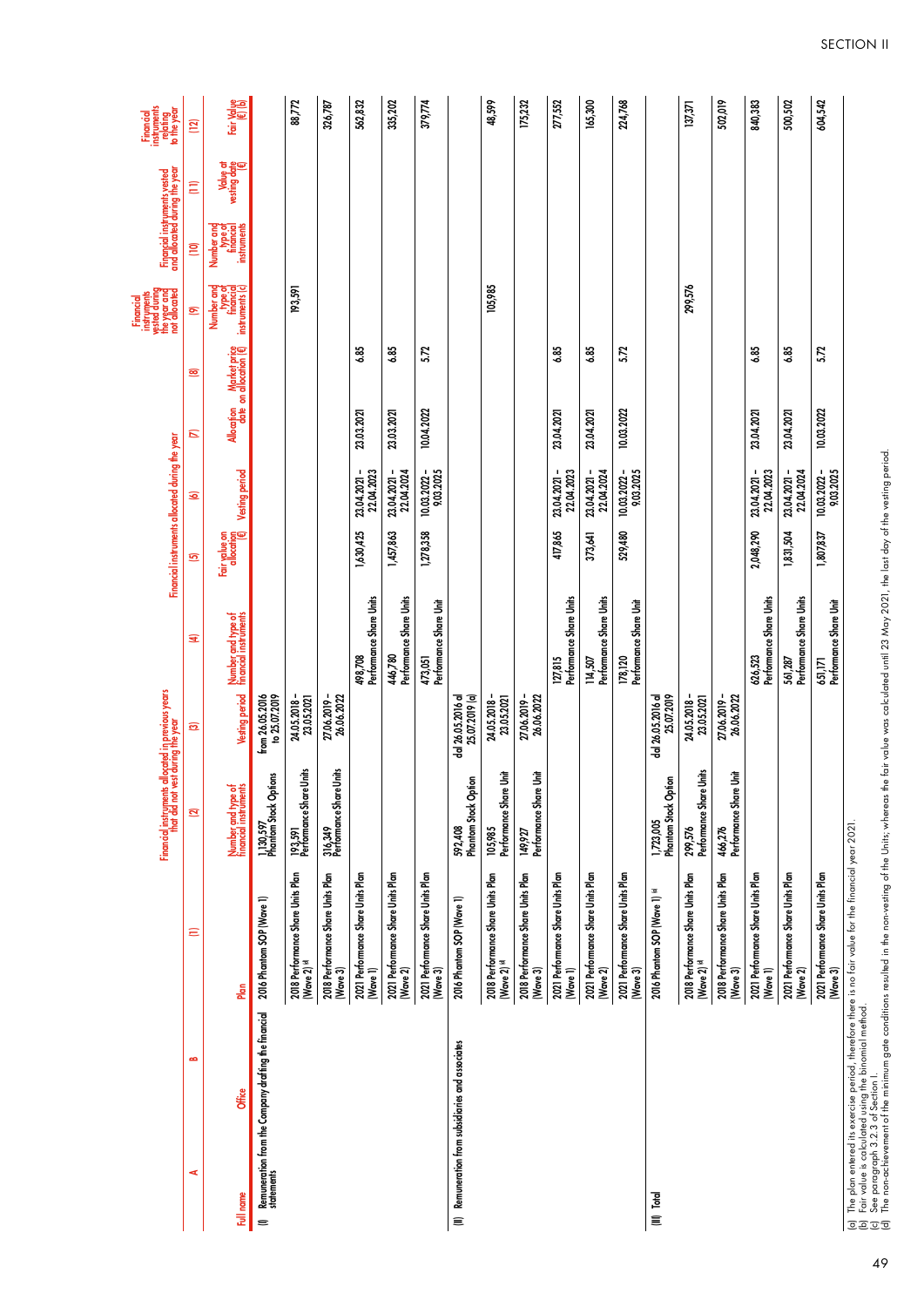| j              |
|----------------|
|                |
|                |
|                |
|                |
| $\overline{a}$ |
|                |
|                |
|                |
|                |
|                |
|                |
|                |
|                |
| j              |
|                |

50

| ⋖                                                  |                                                                     | Ξ             |                   | $\mathbf{\overline{S}}$   |                      |                             | O                                 |                                           | ₹                    |
|----------------------------------------------------|---------------------------------------------------------------------|---------------|-------------------|---------------------------|----------------------|-----------------------------|-----------------------------------|-------------------------------------------|----------------------|
|                                                    |                                                                     |               |                   | <b>Bonus for the year</b> |                      |                             | <b>Bonuses for previous years</b> |                                           |                      |
|                                                    |                                                                     |               | ℥                 | ☎                         | <u>ច</u>             | ℥                           | ☎                                 |                                           |                      |
| Full name                                          | <b>Office</b>                                                       | Plan          | Payable/Paid<br>⊕ | <b>Deferred</b><br>E      | Deferral period<br>⋓ | No longer<br>payable<br>(E) | Payable/Paid<br>œ                 | Still deferred<br>$\overline{\mathbf{P}}$ | <b>Other Bonuses</b> |
| Gianmario Tondato Da Ruos                          | Chief Executive Officer and Group CEO                               | 2021 MbO plan | 920,000           |                           |                      |                             |                                   |                                           |                      |
| Camillo Rossotto                                   | Corporate Joint General Manager                                     | 2021 MbO plan | 250,000           |                           |                      |                             |                                   |                                           | 80,000               |
| 5<br>Do.                                           | Executives with strategic responsibilities                          | 2021 MbO plan | 1,231,643         |                           |                      |                             |                                   |                                           | 151,869              |
|                                                    | (I) Remuneration from the Company drafting the financial statements | 2021 MbO plan | 1,482,500         |                           |                      |                             |                                   |                                           | 160,000              |
| (II) Remuneration from subsidiaries and associates |                                                                     | 2021 MbO plan | 919,142           |                           |                      |                             |                                   |                                           | 71,869               |
| (III) Total                                        |                                                                     |               | 2,401,642         |                           |                      |                             |                                   |                                           | 231,869              |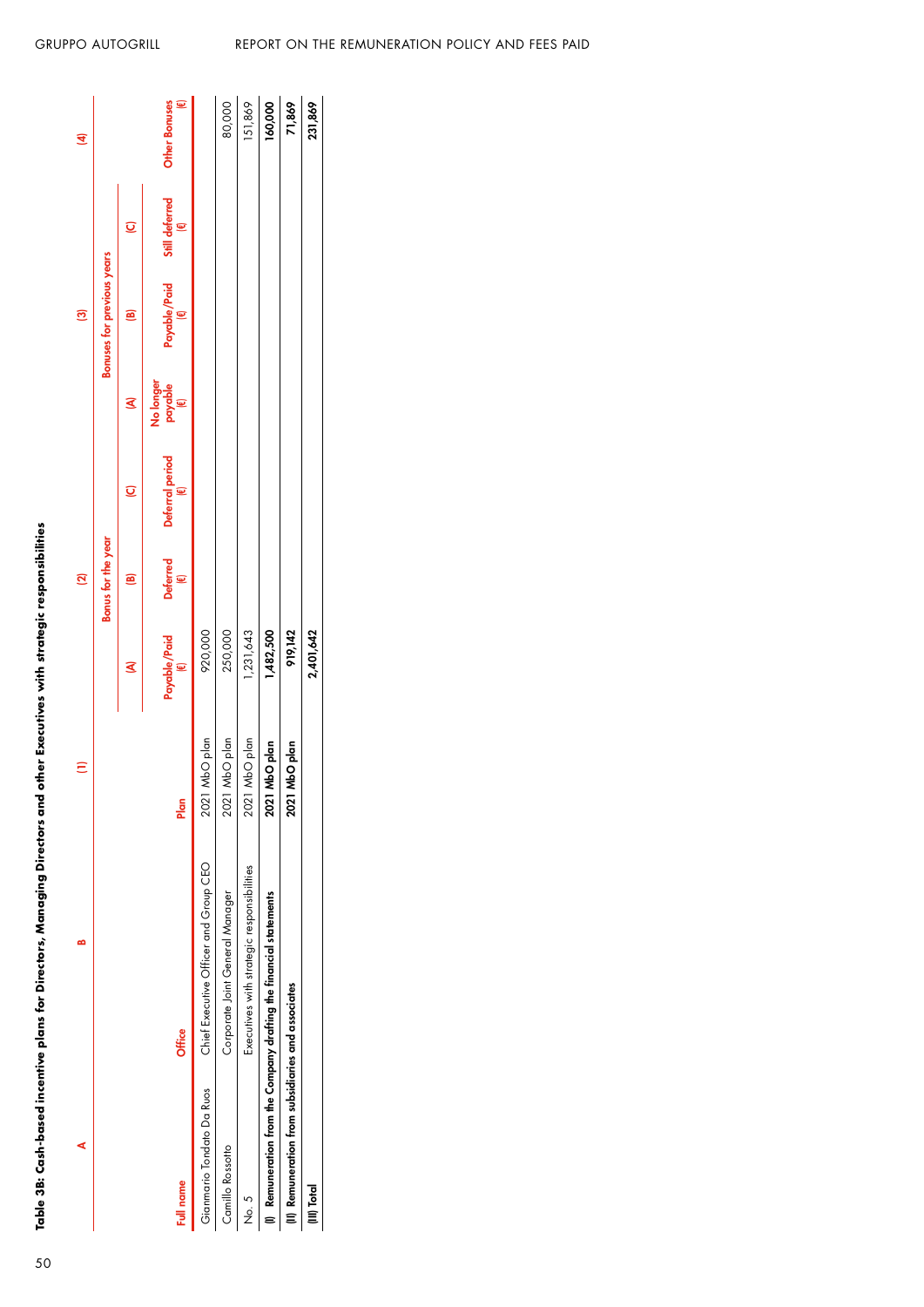TABLES (ANNEX 3A, OUTLINE SHEET 7-TER OF THE ISSUERS' REGULATIONS) **TABLES (ANNEX 3A, OUTLINE SHEET 7-TER OF THE ISSUERS' REGULATIONS)**

TABLE 1: SHARES HELD BY DIRECTORS, STATUTORY AUDITORS AND MANAGING DIRECTORS **TABLE 1: SHARES HELD BY DIRECTORS, STATUTORY AUDITORS AND MANAGING DIRECTORS**

| ull name                  | Office                                | hares of         | Number of<br>hares held at the<br>end of 2020 | Number of<br><b>Lares purchased</b> | Number of<br>shares sold | Number of shares<br>held at the end of<br>2021 |
|---------------------------|---------------------------------------|------------------|-----------------------------------------------|-------------------------------------|--------------------------|------------------------------------------------|
| Gianmario Tondato Da Ruos | Chief Executive Officer and Group CEO | Vutogrill S.p.A. | 100,063                                       |                                     |                          | 00,063                                         |
|                           |                                       |                  |                                               |                                     |                          |                                                |

# TABLE 2: SHARES HELD BY OTHER EXECUTIVES WITH STRATEGIC RESPONSIBILITIES **TABLE 2: SHARES HELD BY OTHER EXECUTIVES WITH STRATEGIC RESPONSIBILITIES**

| eld at the end of 2021<br>umber of share       | 19,000 |
|------------------------------------------------|--------|
| er of shares s                                 |        |
| er of shares n                                 |        |
| the end of 202 <sup>r</sup><br>er of shares he | 19,000 |
|                                                |        |
|                                                |        |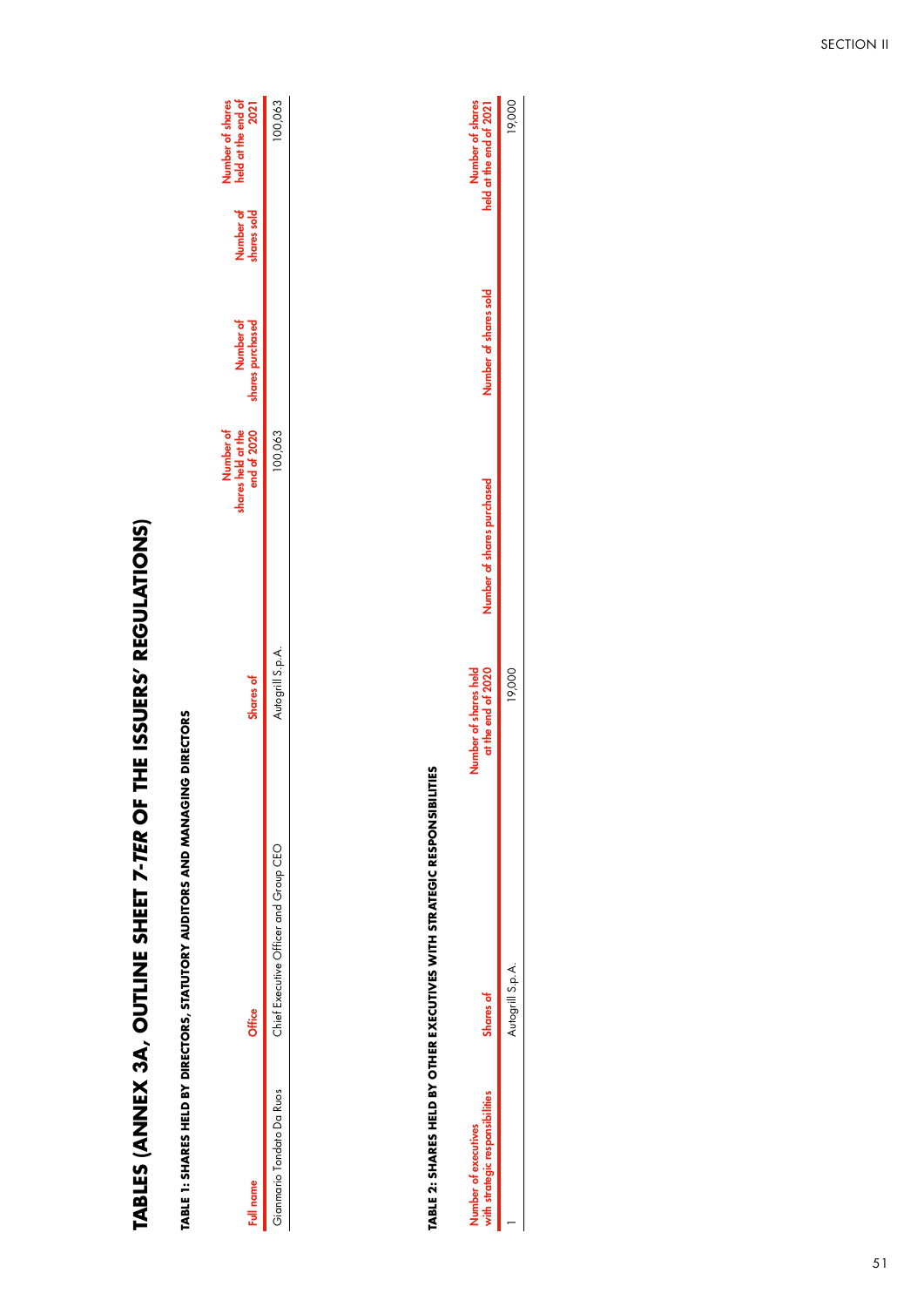### **AUTOGRILL S.P.A.**

REGISTERED OFFICE Via Luigi Giulietti 9 28100 Novara - Italy

Share capital: € 145,761,789.78 fully paid-in Tax code/Novara Registrar of Companies: 03091940266 VAT no.: 01630730032

HEADQUARTERS Centro Direzionale Milanofiori Palazzo Z, Strada 5 20089 Rozzano (MI) - Italy

Group Corporate Communication Telephone (+39) 02 48263250

Group Investor Relations Telephone (+39) 02 48261

Associate General Counsel Telephone (+39) 02 48263706

www.autogrill.com

Co-ordination zero3zero9

Design<br>**Leftloft** 

Layouts<br>**t&t** 

Illustrations Pablo Amargo

Printing Grafiche Antiga (TV)

Printed on FSC certified paper Cover on Gmund Bio Cycle Chlorophyll

April 2021